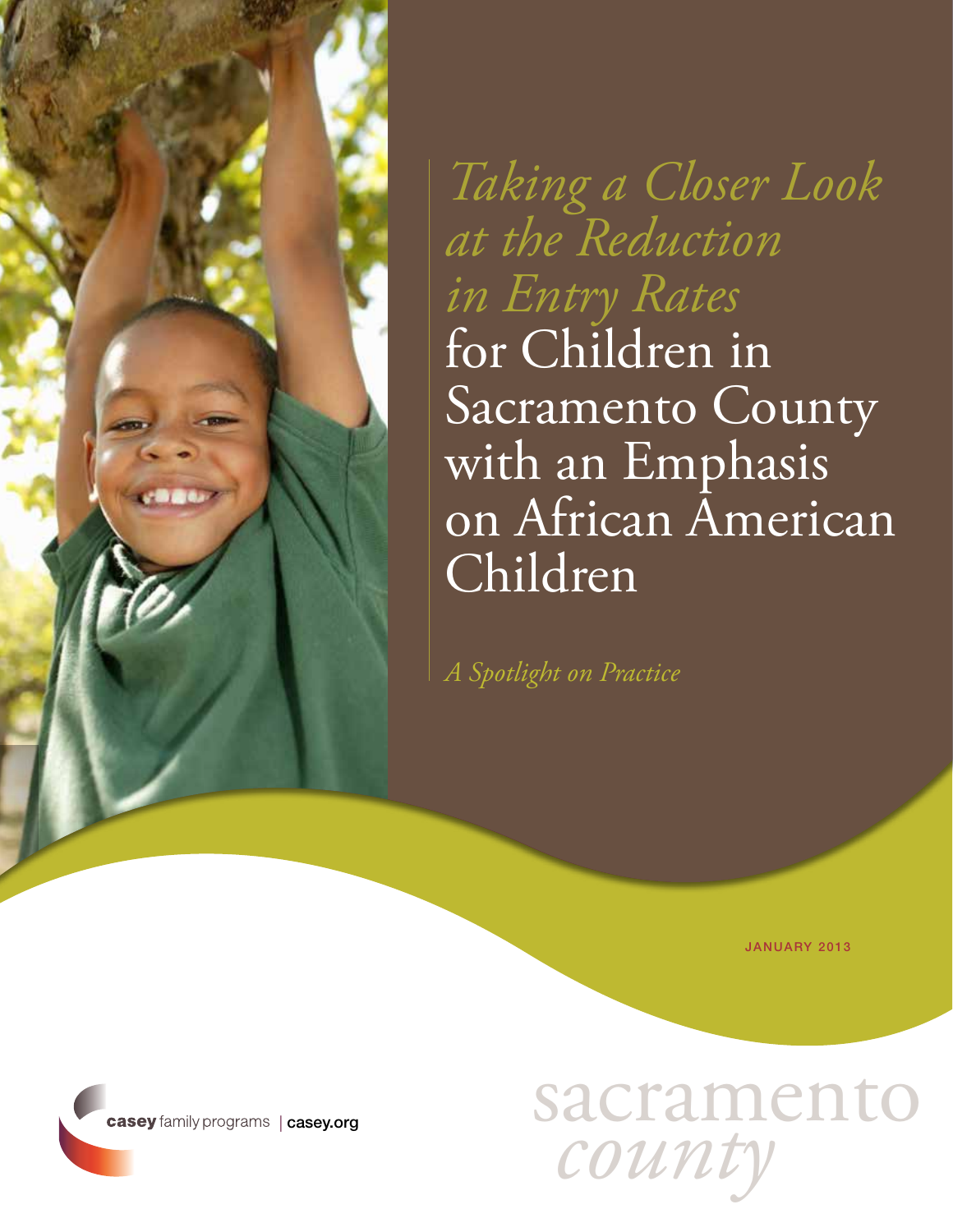# acknowledgements

Casey Family Programs is a private operating foundation committed to improving the lives of children and families across the nation. The foundation supports and assists child welfare systems in their efforts to protect children and create strong families. Casey Family Programs invested in this Spotlight because it advanced the foundation's 2020 strategy to support innovative efforts to safely reduce the number of children in foster care. Learning how Sacramento may have been able to safely reduce their number of children in foster care, specifically the number of African American children, aligns with the goals of Casey Family Programs.

The Research Services Department at Casey Family Programs led the effort to produce an objective report. This work was independent of other collaborations between Sacramento County CPS and Casey Family Programs.

This report is also available on the Casey Family Program's website **[casey.org](http://casey.org)** 

For more information about the report contact **RServices@casey.org**. To learn more about the work of Sacramento County, contact Kim Pearson, Sacramento County Child Protective Services Division Manager, at [pearskb@SacCounty.net](mailto:pearskb@SacCounty.net).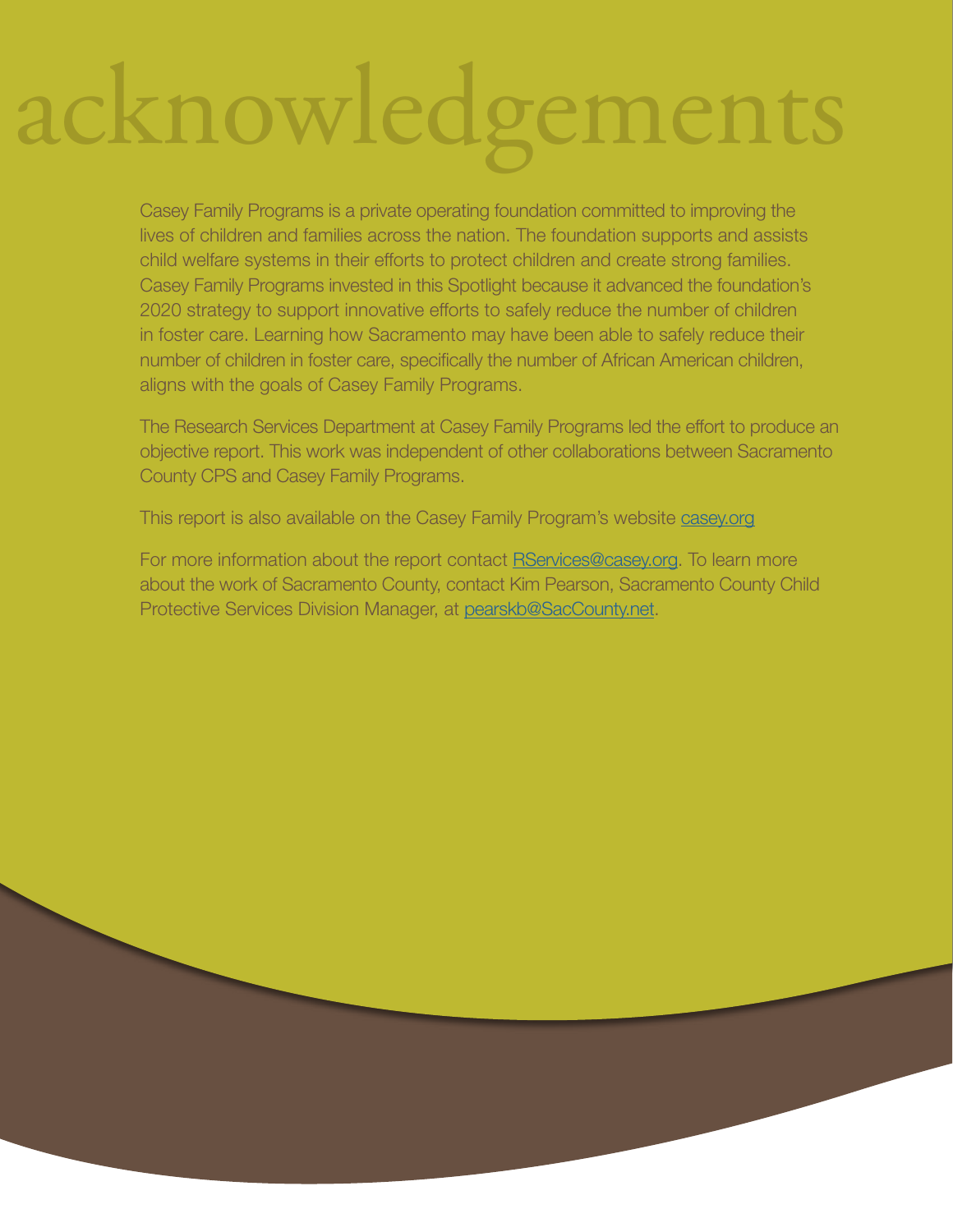# Acknowledgements

Prepared and written by Mei Ling Ellis,<sup>a</sup> Stuart Eskenazi,<sup>b</sup> Rori Bonnell,<sup>a</sup> and Peter Pecora.<sup>a</sup>

a Research Services **bCommunications** 

Casey Family Programs 2001 8th Ave., Suite 2700 Seattle, WA 98121 <www.casey.org>

This report is a project of Casey Family Programs in collaboration with Sacramento County Child Protective Services (CPS). Special thanks to the Sacramento County CPS working group members – Michelle Callejas, Kim Pearson, Arobia Battle, Roderick E. Howze, Cynthia Marshall, and Nancy Marshall, for their efforts in making this report possible.

This project would not have been possible without support from the following individuals at Casey Family Programs:

- Kim Ricketts and Dana Blackwell, Strategic Consulting
- Melissa Correia, Data Advocacy
- Kevin Biesiadecki, Communications
- Kirk O'Brien, Research Services

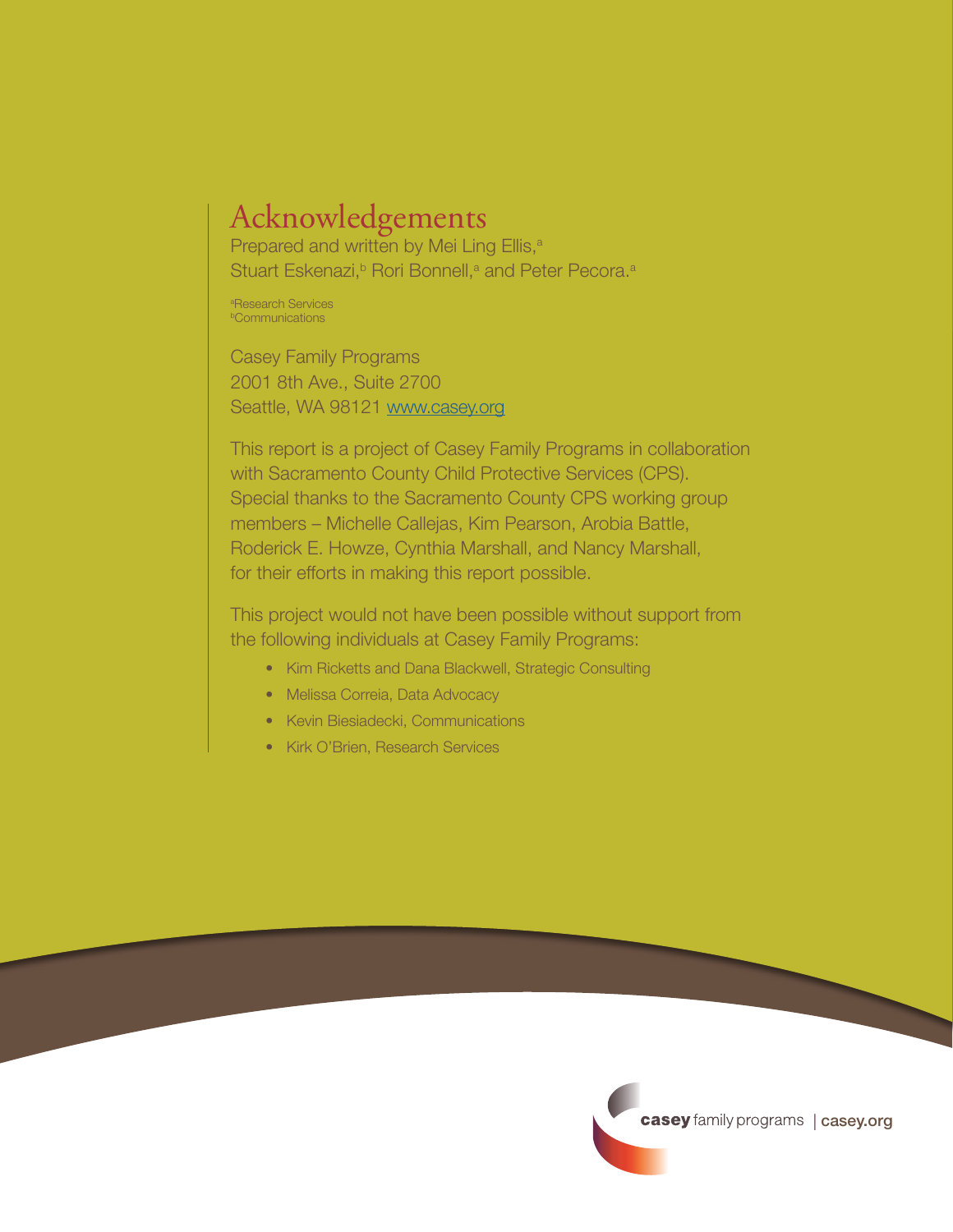

# Table of Contents

| Entries into Foster Care, African American Children:                              |
|-----------------------------------------------------------------------------------|
| Entries into Foster Care, Children of Various Racial Groups: Sacramento County 20 |
| Entries into Foster Care, Infants: Sacramento County and California  22           |
| Entries into Foster Care, African American Infants:                               |
| Entries into Foster Care, by Age: Sacramento County  26                           |

**casey** family programs | [casey.org](http://casey.org)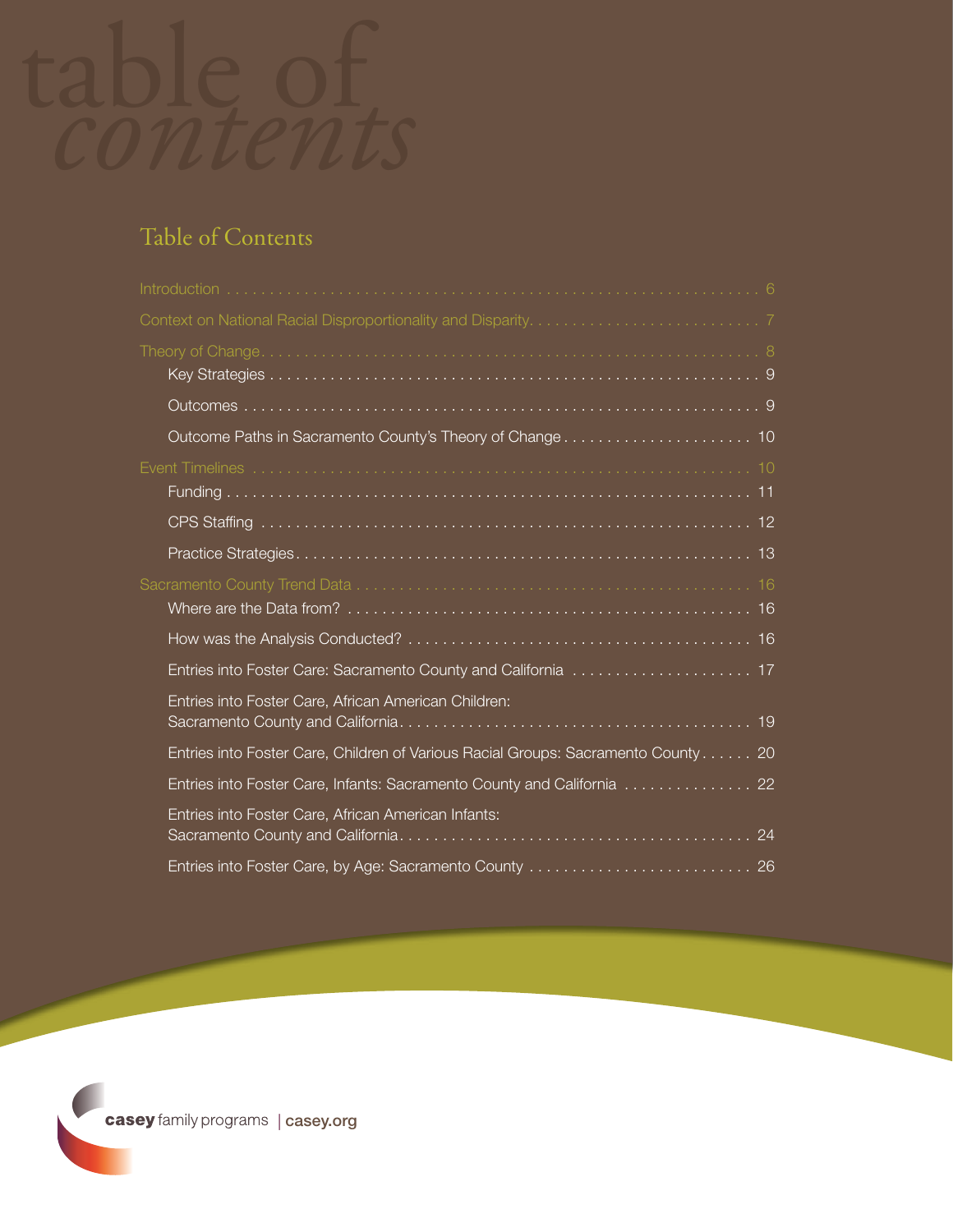| Entries into Foster Care, Infants by Racial Group: Sacramento 27                                                        |
|-------------------------------------------------------------------------------------------------------------------------|
| Entries into Foster Care, African American Children by Age: Sacramento County 29                                        |
| Recurrence of Child Maltreatment: Sacramento County and California. 31                                                  |
| Services and Programs that Help Keep Children Safe at Home  34                                                          |
|                                                                                                                         |
|                                                                                                                         |
|                                                                                                                         |
|                                                                                                                         |
|                                                                                                                         |
|                                                                                                                         |
|                                                                                                                         |
| Appendix A. Disproportionate Rate of                                                                                    |
|                                                                                                                         |
|                                                                                                                         |
|                                                                                                                         |
|                                                                                                                         |
|                                                                                                                         |
|                                                                                                                         |
|                                                                                                                         |
|                                                                                                                         |
|                                                                                                                         |
|                                                                                                                         |
|                                                                                                                         |
| Appendix D. Sacramento County Child Protective Services:<br>Theory of Change for Impacting Entries into Foster Care  44 |
|                                                                                                                         |
|                                                                                                                         |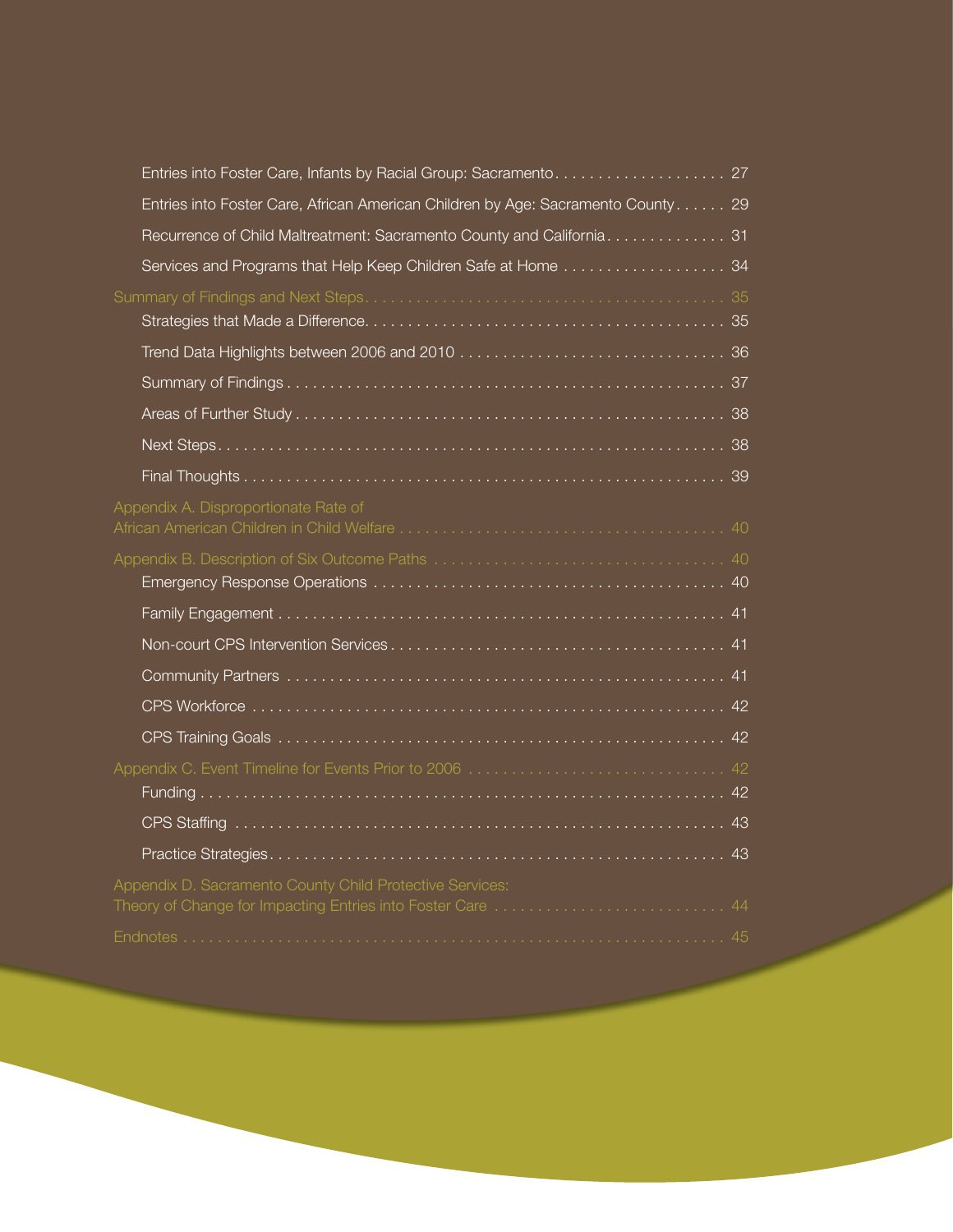<span id="page-5-0"></span>

# Introduction

Sacramento County believes that children fare best when they can be raised safely at home with their families. For that reason, one of the goals of Sacramento County Child Protective Services (CPS) is to safely reduce the number of children in foster care by finding them permanent homes. All residents of Sacramento County benefit from a safe reduction in foster care because children who grow up in safe and healthy families have a better chance to mature into successful adults who will help build and sustain strong communities.

Between 2006 and 2010, Sacramento County has become more aligned with California in the rate of children entering foster care. Entry rates in Sacramento County have decreased substantially (55%) within this time, from 7.43 to 3.35 per 1,000 children. From 2006 to 2009, however, African American children in Sacramento County entered foster care at rates higher than for African American children statewide. In 2010, that trend reversed itself as the entry rate in Sacramento County for African American children actually dropped below the statewide rate. This was remarkable considering that in 2006 the gap between the county and the state was substantial. In 2006, African American children in Sacramento County entered foster care at a rate of 20.48 per 1,000 children, compared to 11.70 for the rest of California. In 2010, Sacramento County's entry rate had dropped to 9.65, compared to 11.16 for the rest of California. In sum, between 2006 and 2010, the rate of African American children entering foster care in Sacramento County decreased an impressive 53 percent. In comparison, the statewide decrease for those same years was 5 percent.

Sacramento County's reductions in foster care entry rates have occurred around the same time it has implemented several innovative child welfare practices and policies. The majority of those innovative practices are designed to improve services for all children and families in Sacramento County, regardless of race or ethnicity. Some, however, have focused specifically on African American children and families. Either way, all families benefit from improved practices and policies.

*After analyzing the data and considering the timing of the practice improvements, it is believed that the evidence is strong that a series of practice and policy improvements have been instrumental in reducing the number of African American children entering foster care in Sacramento County.*

The purpose of this report is to document the events that occurred over time and how they may have impacted the reductions in foster care entry rates that are seen through Sacramento County trend data. The report presents:

- A contextual overview of racial disproportionality and disparity.
- Sacramento County's Theory of Change.

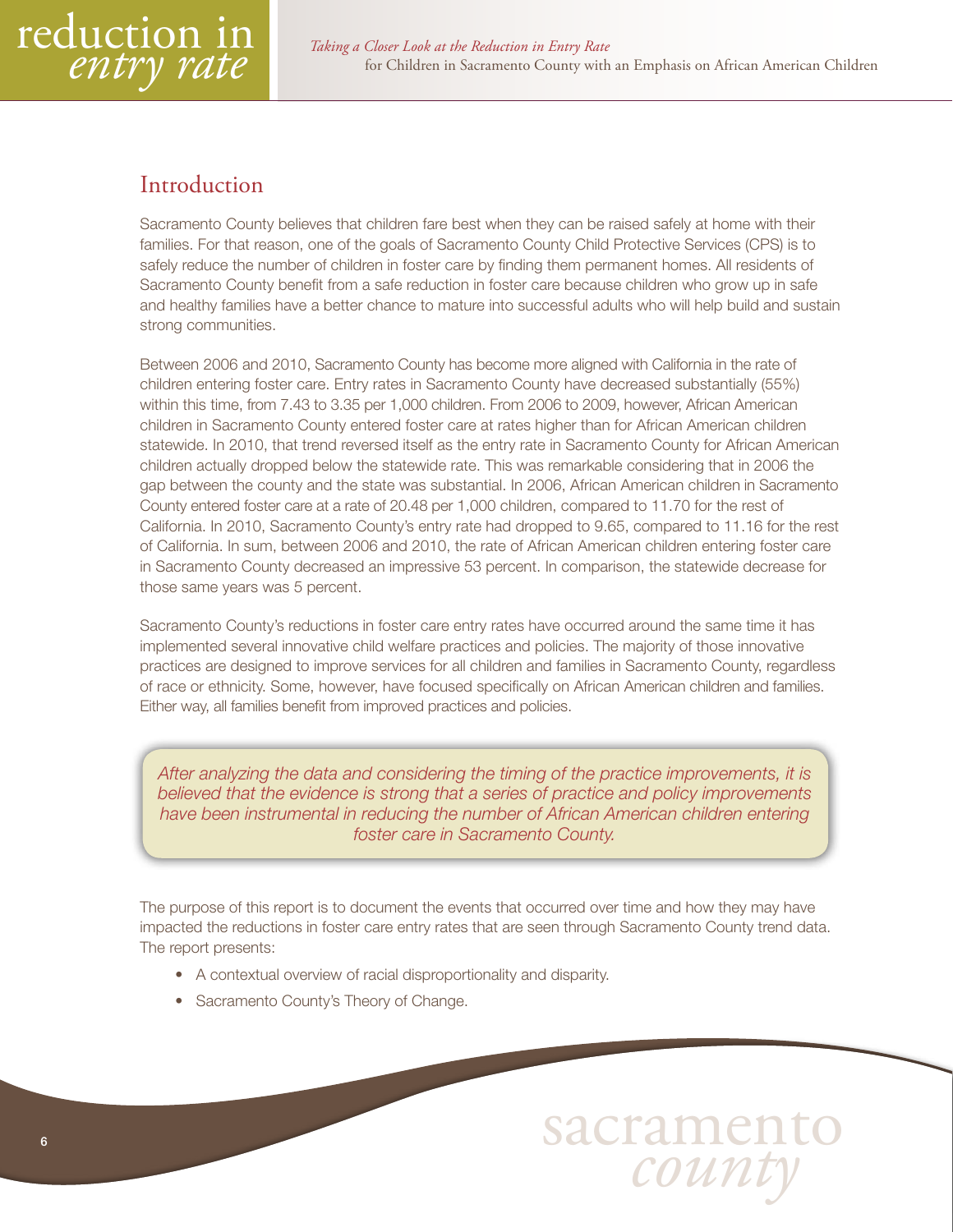- <span id="page-6-0"></span>• Event Timelines depicting changes to funding, staffing and practice/policy.
- An extensive analysis of Sacramento's County entry rate and recurrence trend data.

The next steps for Sacramento County to continue to achieve safe reduction of children entering foster care.

# Context on National Racial Disproportionality and Disparity

Child welfare agencies use the term *disproportionality* to describe the overrepresentation of some children of color in the child welfare system, relative to their proportions in the general population. The terms *disproportionality* and *disparity* sometimes are used interchangeably, but their definitions are distinct:

*"*Disproportionality *refers to the differences in the percentage of children of a certain racial or ethnic group in the county as compared to the percentage of the children of the same group in the child welfare system."1 For example, in 2011 African American children made up approximately 14 percent of the children in this country but 27 percent of the children in the child welfare system.2,3*

*"*Disparity *means unequal treatment when comparing a racial or ethnic minority to a non-minority. This can be observed in many forms including decision points (e.g., reporting, investigation, substantiation, foster care placement, exit, treatment, services, or resources). Research shows that children of color in foster care and their families are treated differently from — and often not as well as — Caucasian children and their families in the system. For example, fewer African American children receive mental health services even though the identified need for this type of service may be as great (or greater) for African Americans as for other racial or ethnic groups."4*

With early reports and recent literature reviews outlining a comprehensive yet contradictory view of the situation, many child welfare agencies are concluding that the outcomes reflecting numerical differences occur because of *multiple factors*, including greater needs among certain racial groups and inequitable access to services for some racial groups.5,6

Within child welfare services, there has been some evidence of unjust, unnecessary or unequal treatment resulting from biased decision-making, institutional racism and other related factors, which affect quality, access and utilization of services.<sup>7</sup> Therefore, *parent and family risk factors, community risk factors, and organizational and systemic factors* may influence what services certain families receive, including foster care, as well as the relative effectiveness of certain strategies to improve racial equity.<sup>8</sup> Additional information about the disproportionate rate of African American children in child welfare is provided in Appendix A.

A goal of Sacramento County child welfare leaders and staff is to establish solid strategies that safely reduce the number of *all children* entering foster care, with the idea that those effective strategies will also lower the entry rate of children of color.

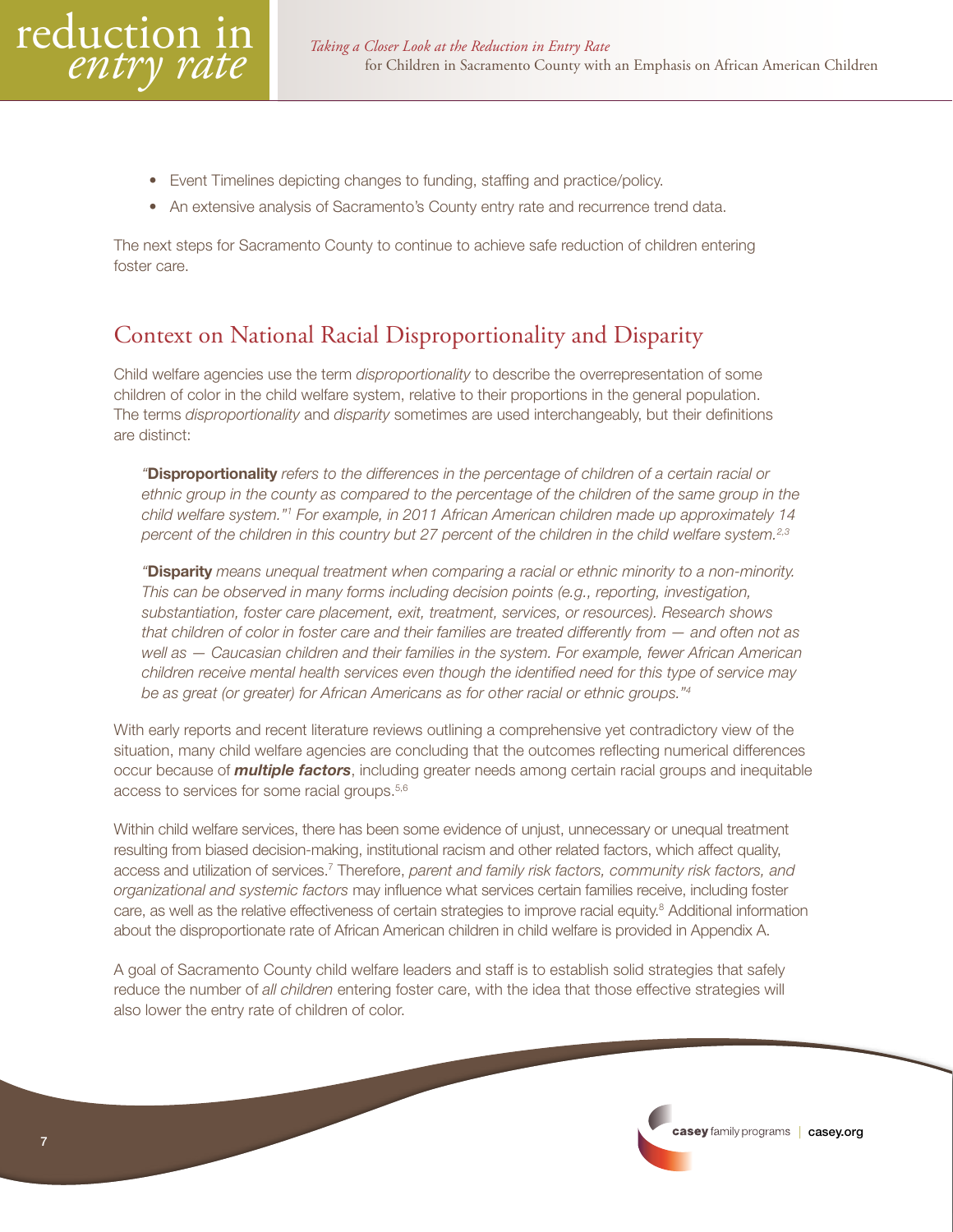<span id="page-7-0"></span>

# Theory of Change

A Theory of Change, a type of logic model, visually describes the path to reach an ultimate goal. In Sacramento County, that goal is to safely reduce the number of children entering foster care. A Theory of Change provides a picture of strategies put in place to achieve outcomes that lead to that goal. Sacramento County had a preexisting logic model that identified safely reducing the number of children entering foster care as one of their outcomes. This Theory of Change was developed by Sacramento County CPS (see below and Appendix D).

#### [Click here to see larger chart](#page-43-0)



#### Sacramento County Child Protective Services: Theory of Change for Impacting Entries into Foster Care

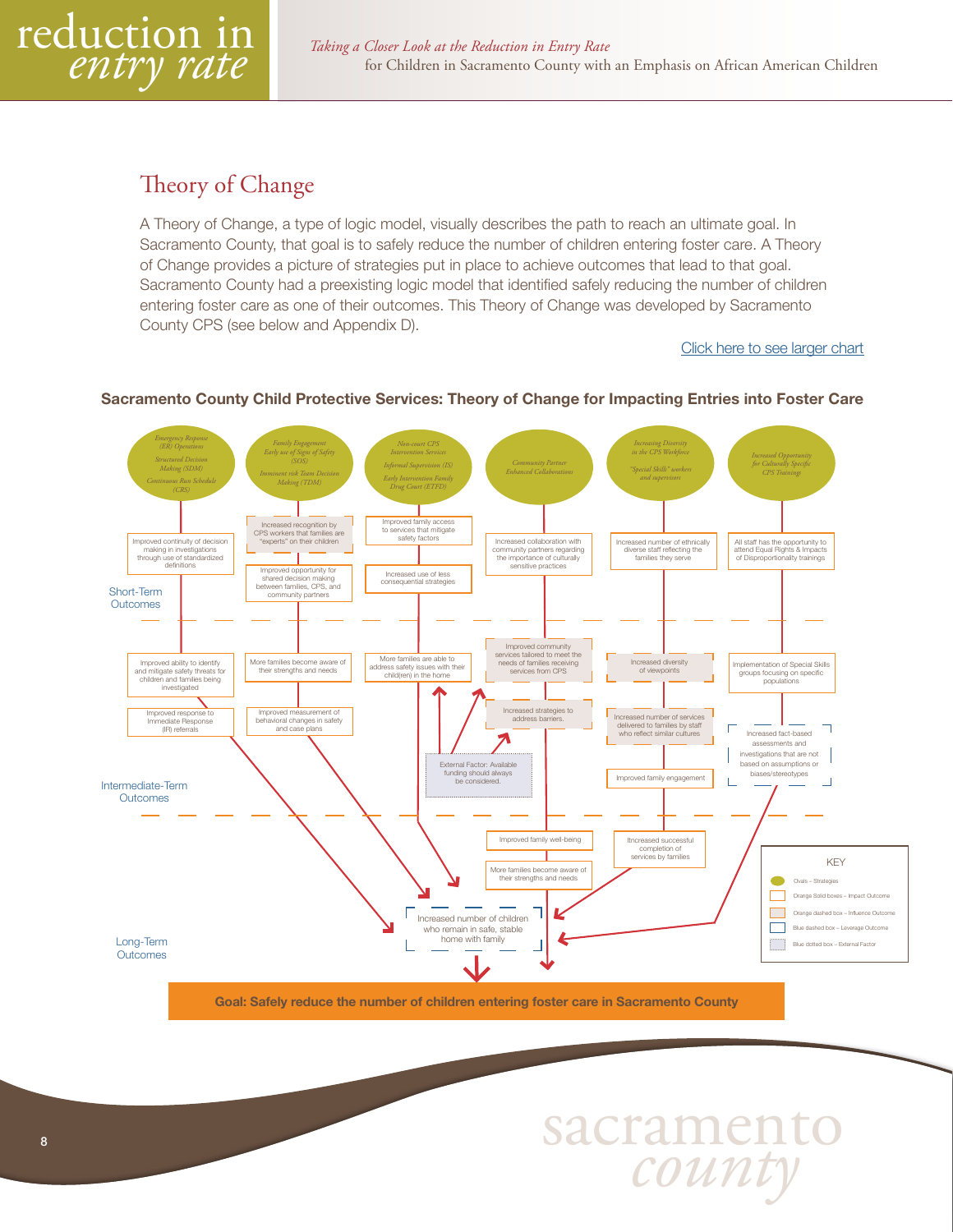<span id="page-8-0"></span>

# Key Strategies

Strategies (indicated by ovals in the Theory of Change) set the path for achieving the goal. Sacramento identified six key strategies:

- 1. Emergency Response (ER) Operations, which includes Structured Decision Making<sup>®</sup> (SDM) and the use of a Continuous Run Schedule (CRS).<sup>9,10</sup>
- 2. Family Engagement, which employs Signs of Safety® and Imminent Risk Team Decision Making (TDM) strategies.
- 3. Non-court CPS Intervention Services, which includes Informal Supervision (IS) and Early Intervention Family Drug Court (EIFDC).
- 4. Community partner enhanced collaborations.
- 5. Increasing diversity in the CPS workforce.
- 6. Increased opportunity for culturally specific CPS trainings.

CPS management directly impacts all key strategies, and these strategies cannot be implemented without the full support of CPS leadership. Descriptions of the strategies listed above are provided in the Event Timelines that follow this section.

# Outcomes

Outcomes (indicated by boxes in the Theory of Change) are measureable actions that result from a strategy. Outcomes can be ways to engage community members or even training goals, all of which identify the path that lead to the ultimate goal, also known as the *outcome path*. For example, if a strategy is to engage community partners' then an example of an outcome is to increase community partners' awareness of the importance of culturally sensitive practices.

#### Time Terms

- *Short-Term*, which are outcomes that tend to occur first as a result of the strategy.
- *Medium-Term*, which are outcomes that have reached greater scale and benefited from the changes made short term.
- *Long-Term*, which are outcomes that have fully developed over time.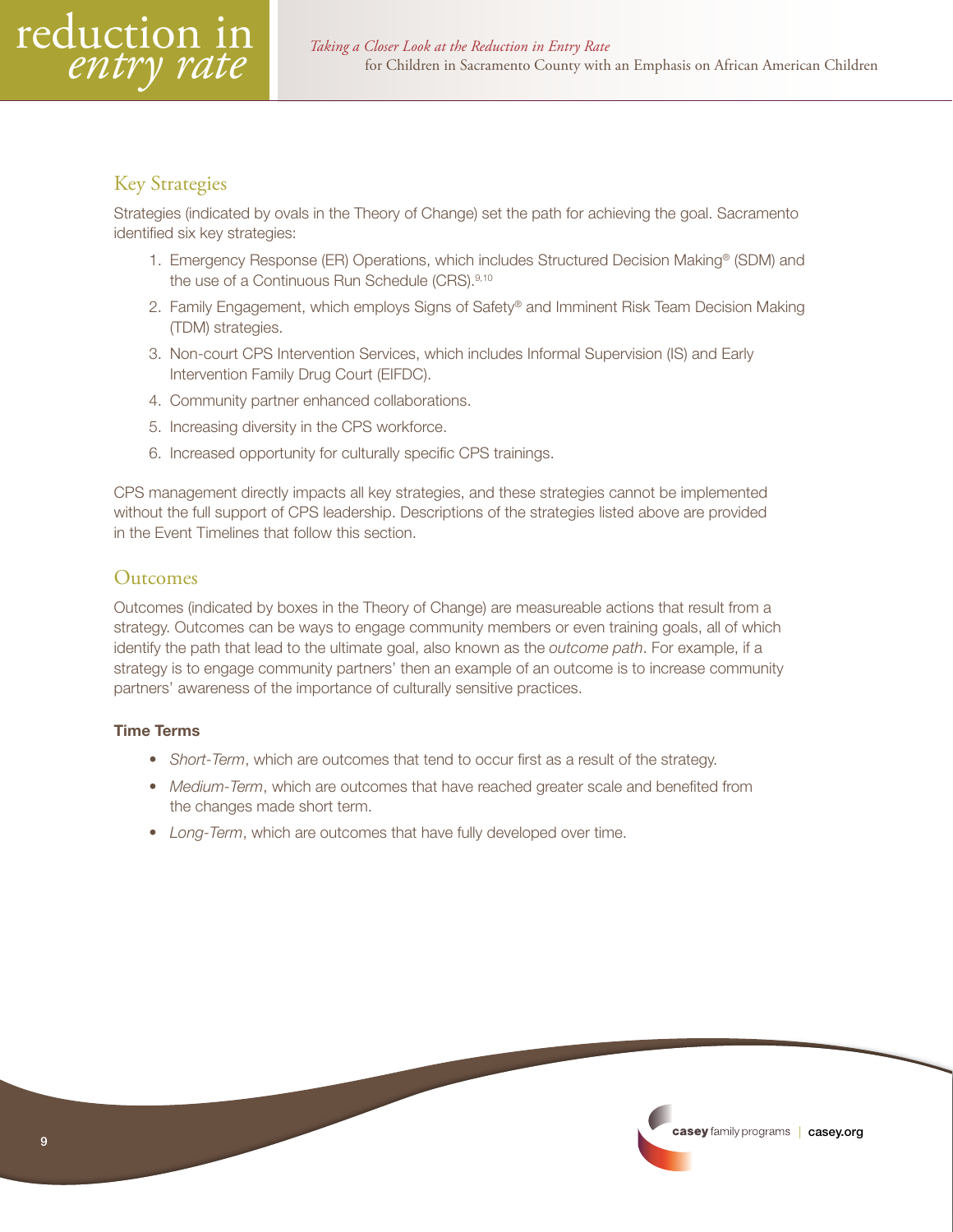<span id="page-9-0"></span>

#### Impact, Influence, and Leverage

Outcomes are further broken down into three categories: impact, influence and leverage. Sacramento County defined these outcomes as:

- *Impact:* Changes made to the types of CPS services that are provided so that children and families receive the services they need (indicated by solid boxes).
- *Influence:* CPS-created changes in systems and practice that shaped community partners' views, and CPS's staff knowledge and awareness of culturally sensitive practices (indicated by small dashed boxes with gray backgrounds).
- *Leverage:* Community partners' increased investments in CPS and the families they serve, and CPS staff improvements in clinical practice that help families achieve positive outcomes (indicated by large dashed boxes).

#### Outcome Paths in Sacramento County's Theory of Change

With strategies and outcomes identified, the pathway for achieving the goal can be drawn; this is called an outcome path (indicated by blue lines connecting outcome boxes). Sacramento County's Theory of Change illustrates the outcome paths that lead to the ultimate goal of safely reducing the number of children entering foster care. Descriptions of each of the six outcome paths are provided in Appendix B.

# Event Timelines

The Event Timelines highlight significant events impacting funding, staffing and practice strategies that occurred between 2006 and 2010 in Sacramento County's Department of Health and Human Services (DHHS), Child Protective Services (CPS). The lowest rate of children entering foster care in Sacramento County within this time period occurred in 2010 and is indicated by a blue star on the timeline. Some strategies presented below may not be reflected in the Theory of Change; however Sacramento County CPS has identified the strategies and events that have occurred as impacting the safe reduction of the number of children entering foster care. A brief historical review of events that occurred in Sacramento prior to 2006 is provided in Appendix C. Event Timelines were developed using information provided by a core working group of Sacramento County CPS staff comprised of multiple levels of leadership, including managers and supervisors. Data shown in Event Timelines were provided by Sacramento County CPS.

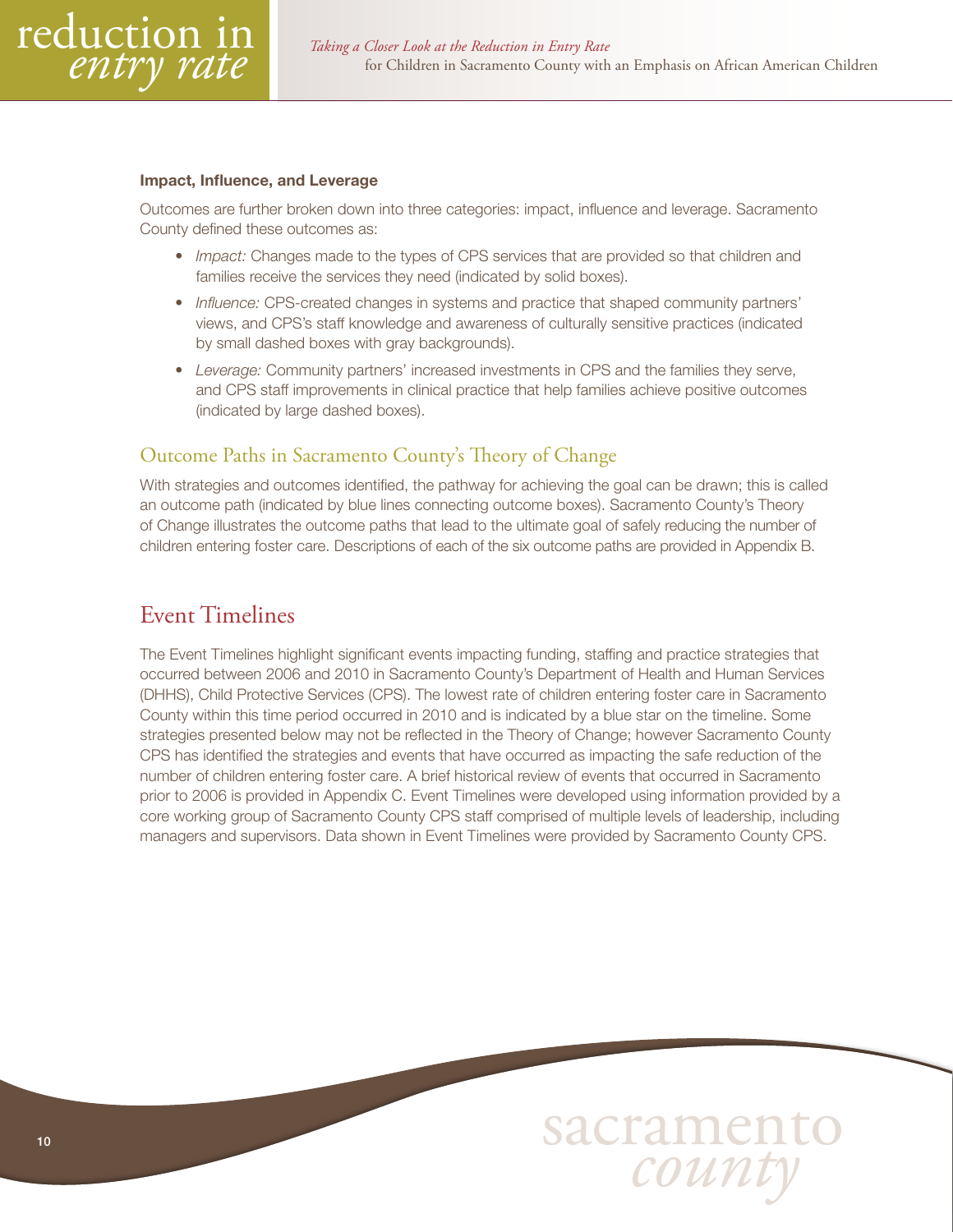# <span id="page-10-0"></span>Funding

In fiscal year 2009 to 2010, CPS redirected a significant amount of funding for Birth and Beyond (B&B) Community Response, which was a free program that supported new mothers (Figure 1). B&B's primary goal was to prevent child abuse and neglect by providing prevention services through home visitation and Family Resource Centers.<sup>11</sup> As a result of CPS Budget changes, First 5 Sacramento Commission funding was secured as an avenue to maintain B&B services, however as a result eligibility had to be modified to only include children between the ages of 0 and 5 years.

#### Figure 1. 2006-2010 Sacramento County Event Timeline: Funding



CPS is normally funded through a combination of federal, state and county dollars. State dollars are capped by an allocation limit. CPS can draw down federal Title IV-E dollars as long as the county provides matching funds. Budget challenges in Sacramento County in 2009 resulted in a Board of Supervisors direction to no longer provide those matching funds when the state allocation limit is reached. As a result, CPS was unable to draw down the federal dollars. In 2009, funding decreased again, impacting not only services but also reducing CPS's workforce by 30 percent (a loss of 150 social work staff) and decreasing the number of public health field nurses.

When Sacramento's Public Health Department decreased the number of field public health nurses in 2009, CPS embedded some of those nurses into CPS's Emergency Response operations. This allowed CPS families to continue to receive public health nurse services, which inform the level and types of interventions that a family needs to keep their children safe.

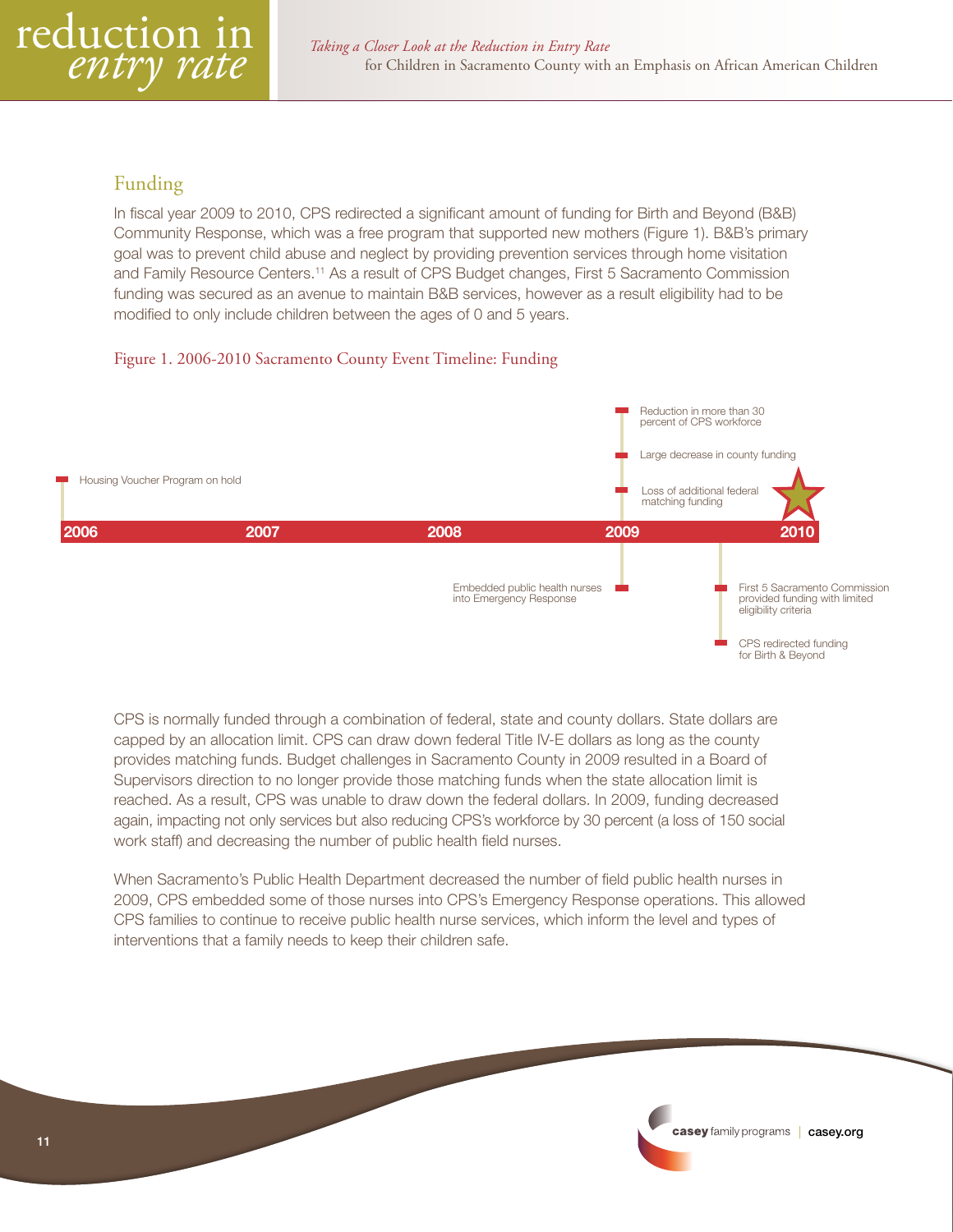<span id="page-11-0"></span>

# CPS Staffing

In 2007, the number of divisions within CPS increased from two to three, which improved the agency's ability to provide consistent oversight on cases (Figure 2). Increases in case oversight lead to more consistent decision-making regarding removing children from their homes.

#### Figure 2. 2006-2010 Sacramento Event Timeline: Staffing



A change in leadership in 2008 put greater focus on safely reducing the number of children entering foster care with the addition of specific practice strategies such as the California Disproportionality Project, which impacted African American children. This focus required Imminent Risk Team Decision Making (TDM) when families first encounter CPS, and may be at risk of having children removed.

In 2009, with the closure of three community-based CPS offices and the 30 percent reduction in CPS staff, CPS management needed to figure out a way to work effectively with fewer staff. This led them to develop practices that allowed for more objective decision-making in casework, with the goal of eliminating personal bias and improving worker skills. These practices are highlighted in the Practice Strategies section below.

In 2010, county leadership restructured practice so that all children of color received family finding services (searching for extended family so that the relative can provide a safe home for the child). Family finding, which was part of a collaboration with Lilliput (a community-based provider), is a best practice for keeping children safely out of foster care.12

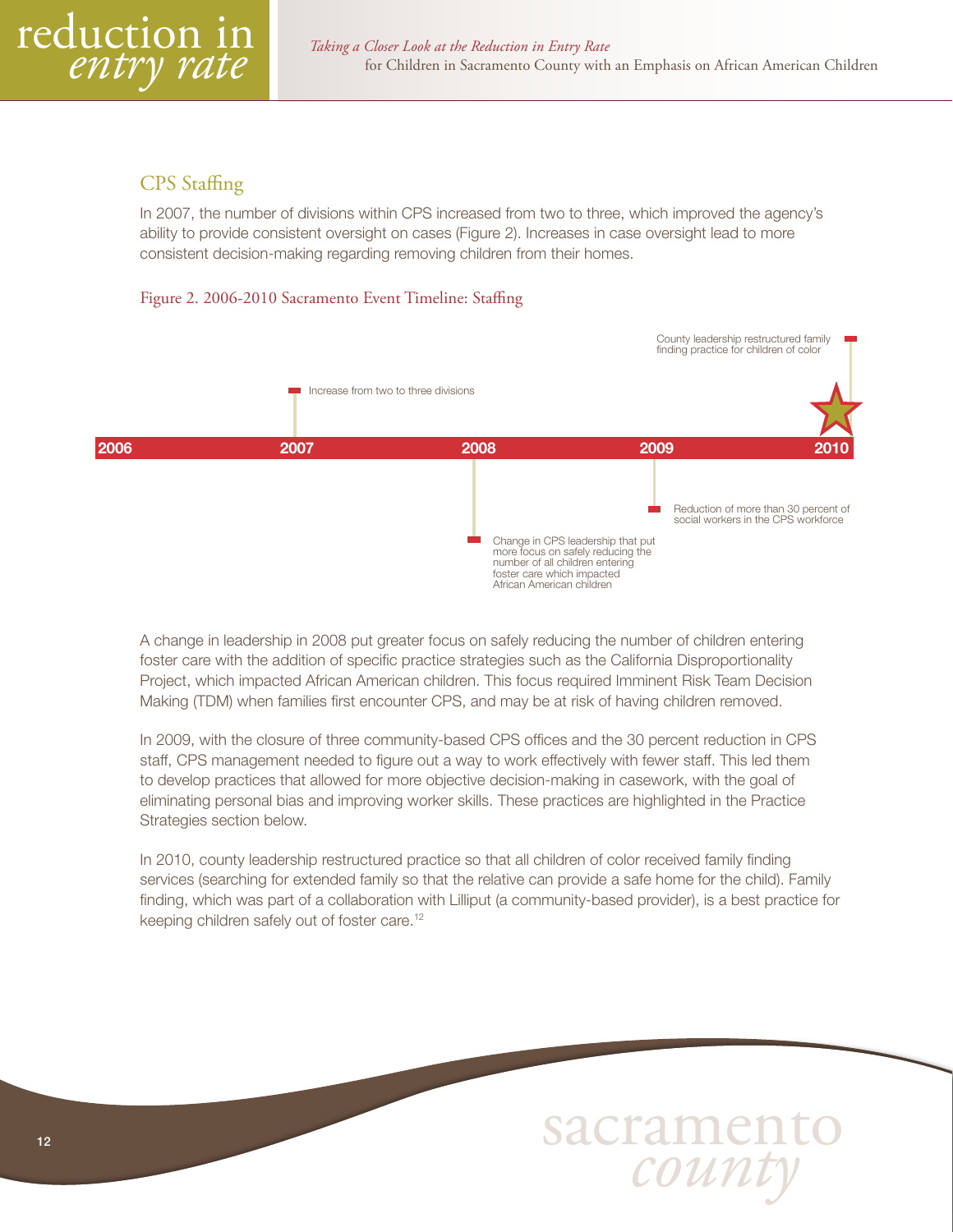<span id="page-12-0"></span>

Current CPS leaders support sustaining practice changes that improve outcomes for African American families. They also are committed to increasing awareness of these practices through the education of staff and community partners.

While one could point to a reduction of staff as a result of serving fewer children due to decreased entries; the practice strategies played a pivotal role in enhancing the decision making regarding all children coming into care. It is through this systematic lens that systems improvement resulted in a decrease in entries not just for African American children, but for all children in Sacramento County.

#### Practice Strategies

It is important to recognize that it takes time to see changes in outcomes when new practices are implemented. Often changes that impact outcomes are not seen until two to three years after a program has been fully implemented. This delay can be caused by multiple factors such as practitioners becoming competent with a specialized practice, and cultural shifts made in support of a practice. Sacramento's practice strategies are illustrated in Figure 3.



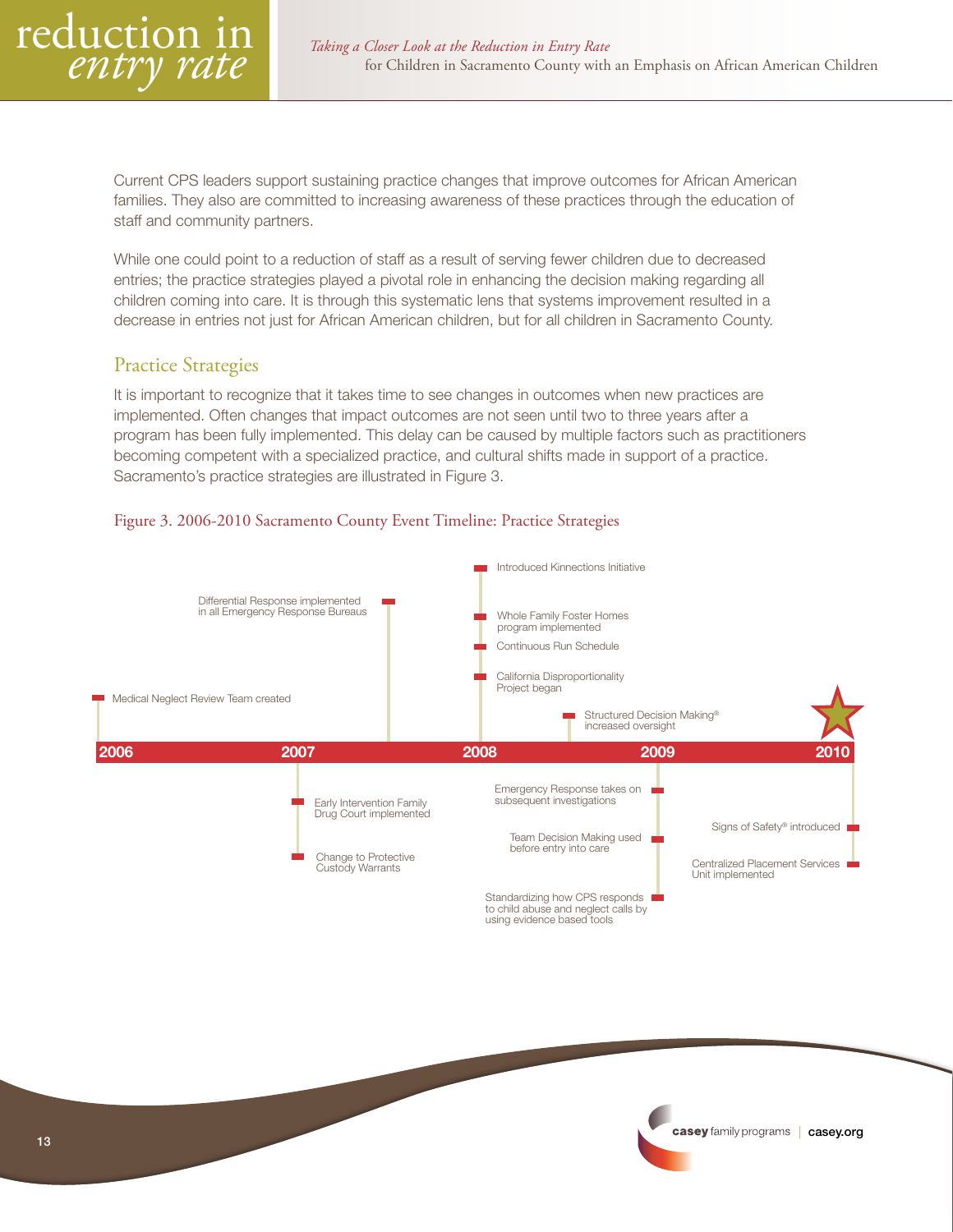

#### Many changes to practice strategies occurred in 2007:

- Early Intervention Family Drug Court (EIFDC) was implemented, allowing parents to participate in voluntary Informal Supervision services and attend Voluntary Drug Court. EIFDC made it possible for children to remain safely at home while their family received treatment for substance abuse. This program was a collaboration among CPS, Sacramento County's Substance Abuse Treatment System of Care, and Specialized Treatment and Recovery Services (STARS).13 This practice is still in place.
- Sacramento County staff began seeking a Protective Custody Warrant (PCW) if a child removal is not an exigent matter. In seeking a PCW the social worker files an application for removal with the Juvenile Court. The Juvenile Court reviews the application and makes a determination if removal is in the best interest of the child's safety and well-being. Prior to the request to the court, a team process is used for any decisions regarding removal of a child via a "staffing". The PCW staffing involves the CPS supervisor, program manager and county counsel. This practice allows for critical thinking about safe alternatives to child removal.
- In fiscal year 2007 and 2008, Differential Response's (DR) pilot period concluded and the program was fully implemented in all Emergency Response Bureaus, which encompassed 42 ZIP codes within Sacramento County. DR programing targets families whose children are at risk of entering foster care and provides them with prevention and early intervention services.14 DR works to build on a family's strengths, identify unsafe behaviors and address them, and teaches families how to keep their children safely at home. In cases where a child is removed from their home, DR engages families in community based resources to help with aftercare supports and services.

#### Many changes to practice strategies occurred in 2008:

- The Kinnections Initiative provided intensive family finding for African American children entering CPS for the first time and provided supportive services to relative caregivers.15 This initiative helped prevent African American children from staying in foster care for extended periods of time.
- The Whole Family Foster Homes program began. This practice focused on helping teen parents become self-sufficient, and allowed them to care for their own children as they continued to live in foster care.<sup>16</sup>
- The Continuous Run Schedule (CRS), utilized by Sacramento's Emergency Response (ER) program utilizes a continuous run schedule to respond timely to reports that have been assessed as Immediate Response referrals.
- The California Disproportionality Project, also known as the California Disproportionality Project Breakthrough Series Collaborative, was a partnership between Casey Family Programs, the Annie E. Casey Foundation, the Stuart Foundation, the California Department of Social Services, and the Child and Family Policy Institute of California. This project began in 2008 and addressed

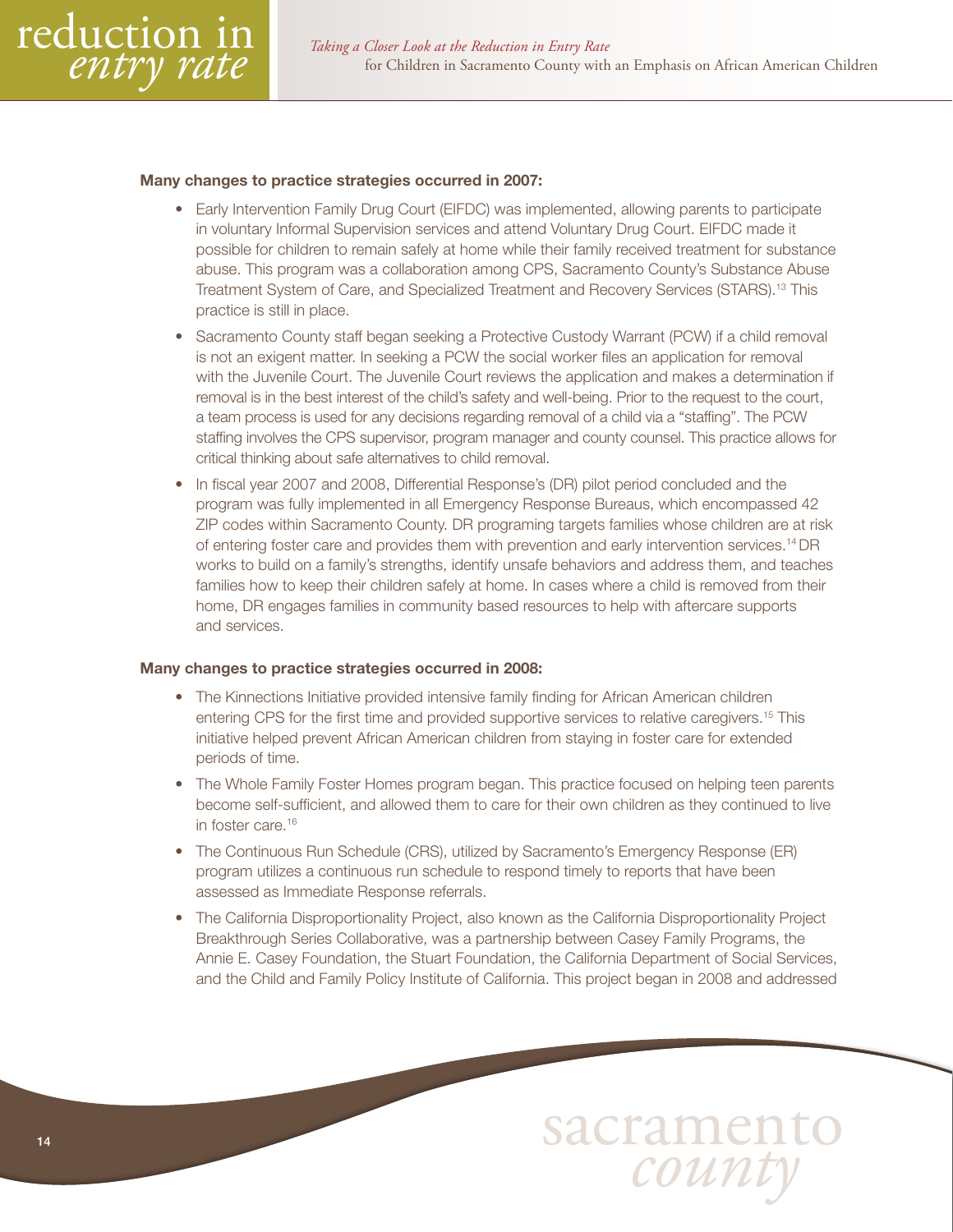

racial disproportionality and disparities for African American and American Indian children in foster care by raising awareness, providing trainings and engaging the community on this issue.17 Sacramento County specifically identified Imminent Risk TDMs as a primary strategy to address disproportionality. TDMs are held before a potential child entry into foster care, allowing families to develop a plan to prevent their children from entering foster care.

Between 2008 and 2009, Sacramento increased their oversight and monitoring of Structured Decision Making (SDM). Children's Research Center developed SDM and identified practice elements including: research based assessments, an evidence-based model of practice with families, and coordination of services from providers so that the family's experience is a seamless one.<sup>18</sup>

#### Many changes to practice strategies occurred in 2009:

- Rather than having caseworkers conduct subsequent maltreatment investigations, Emergency Response (ER) workers – who are better trained in investigation – began taking on that duty. Their ability to conduct more thorough and objective investigations, and their knowledge of community resources for safety planning, decreased the likelihood of children being placed into foster care.
- Imminent Risk TDM was implemented before a potential entry into foster care.
- CPS management put more emphasis on the use of standardized practices to achieve more consistent and objective decision making, reducing the chance of worker or supervisor bias. The process by which reports of abuse and neglect are screened in and became referrals was also standardized by using evidence-based tools.

#### Many changes to practice strategies also occurred in 2010:

- CPS implemented Vertical Case Management (VCM) where a family has one social worker who remains with the family through the reunification and court-ordered family maintenance periods, and if necessary until the child secures permanency. This strategy strengthens family relationships and eliminates the need of a new social worker to learn family strengths and needs, which can result in the loss of information when transitioning between workers.19
- Early exposure to Signs of Safety through Emergency Response (ER) brought a unique strengths-based approach to child welfare work. Signs of Safety strategies support the active engagement of parents in the process of the investigation, helps workers to give the child a voice, and recognize that families are the experts on themselves.20,21 Signs of Safety improves worker-family rapport, allowing the worker to gather information that helps develop effective safety plans.
- CPS implemented the Centralized Placement Services Unit (CPSU). This shift in practice allowed for one centralized unit to complete all foster care placements for children. This resulted in consistency and helped ensure that all placement options were examined.

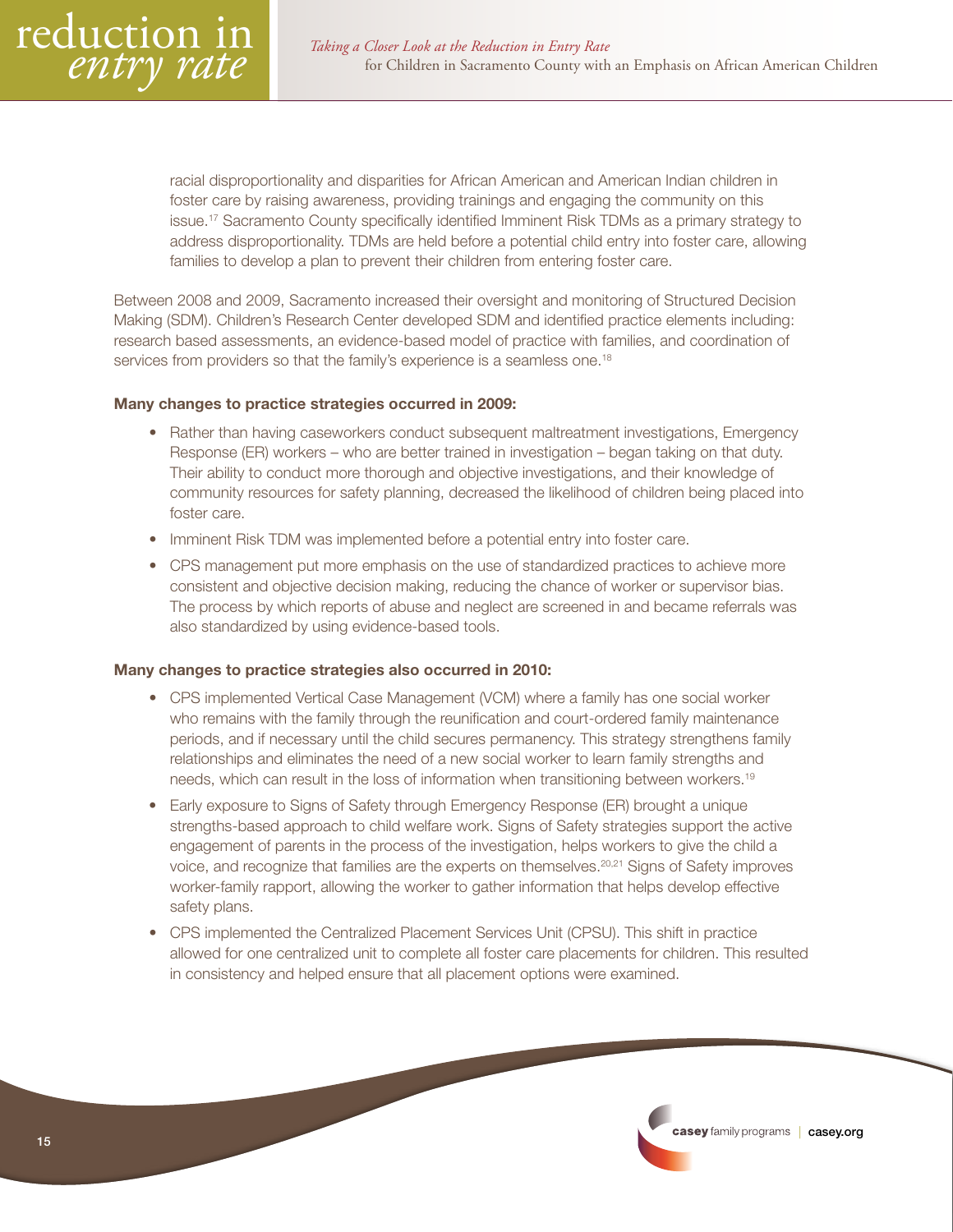<span id="page-15-0"></span>

# Sacramento County Trend Data

Data provided in this section illustrate trends in foster care entry rates between 2006 and 2010 in Sacramento County and California State. Data were also stratified by age and racial group to better understand trends for these groups. Although trends in Sacramento's entry rates are encouraging, they should be interpreted carefully. There are external factors (e.g., policy changes, changes in the community) that were not included in the scope of this report. Therefore researchers cannot say for certain that events depicted in the Event Timelines caused the decrease in entry rates. Instead, one can only suggest that these events impacted the decrease. Further examination will be necessary to explore external factors, and identify what community providers and parents believe were key factors in this decrease.

# Where are the Data from?

All data presented in this report were drawn from the public Child Welfare Dynamic Reporting System, which is a joint project of the California Department of Social Services and the University of California at Berkeley.<sup>22</sup> At the time of the data pull, the most recent data available for all indicators for a full year was 2010 data. (Data were extracted during the first quarter of 2012. For data pulled on entry, the data source was Child Welfare Services/Case Management System (CWS/CMS) 2011 Quarter 4 Extract). Data were examined five years prior to 2010 so that strategies would be relevant.

#### California Totals

Statewide entry rates were adjusted by removing Sacramento County data. This was done so Sacramento's data could be compared to all other counties combined.

#### Categories Used for Racial Groups

The four racial groups examined in this report were based on codes from the California Child Welfare Services Case Management System (CWS/CMS).<sup>23</sup> American Indian children were not included in this report because relatively small numbers of these children are served, and therefore the data may not be representative of the American Indian population.

# How was the Analysis Conducted?

#### Entry Rates

The statewide entry rate was calculated by dividing the unduplicated state count of children entering foster care by the state child population, and then multiplying by 1,000 (for an entry rate per 1,000 children in the population).24 Similarly, Sacramento's County entry rate was calculated by dividing the unduplicated county count of children entering care by the county child population, and then multiplying by 1,000. If an entry rate is 4.00, for example, this means that four out of every 1,000 children entered

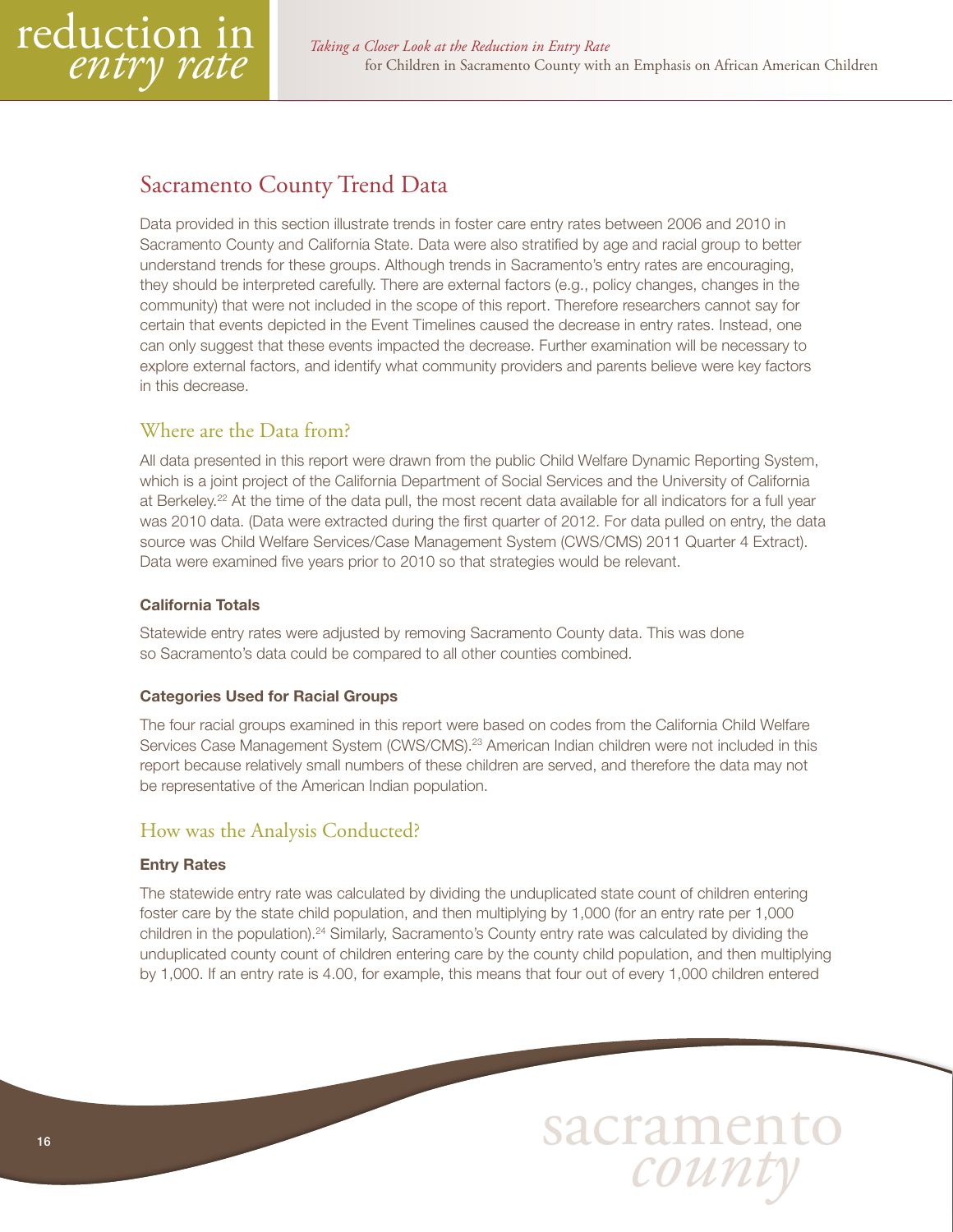<span id="page-16-0"></span>foster care. To be able to compare Sacramento County to all other counties combined, Sacramento County was removed from the California statewide entry rate. (Among all children entering foster care between 2006 and 2010 there was a decline of 54 percent. Among children who spent seven days or less in foster care during the same time period, there was a decline of 72 percent. Among children who spent eight days or more in foster care during the same time period, there was a decline of 51 percent. Data used for these calculations were pulled from the "caseload, entries" report, data source: CES/CWM 2012 quarter 3 extract).

#### Significant Rate Differences

Statistical tests were used to determine whether the rates between two groups at a single point in time were considered significantly different.<sup>25</sup>

#### Rate Percent Decrease in Entry Rates over Time

Percent in rate change was used to measure how entry rates have changed over time. Percent in rate change was calculated by taking the difference in rates at two time points, then dividing by the earlier time point, and multiplying by 100.<sup>26</sup> For example, Sacramento County had a large decrease in entry rates between 2006 and 2010, from 7.43 to 3.35, which is a 55 percent decrease in the number of children entering foster care.

# Entries into Foster Care: Sacramento County and California

#### **Overview**

Over the past five years, Sacramento County has become more aligned with California in the rate of children entering foster care. This alignment over time is shown in Figure 4.

#### Entry Rates

The entry rate, measured as the number of children entering foster care per 1,000 children in the population, is presented in Table 1.

- Entry rates in Sacramento County have decreased substantially (55%) between 2006 and 2010, from 7.43 to 3.35.
- Entry rates in California have decreased (15%) during this same time period, from 4.05 to 3.44.
- In 2010, there were no statistically significant differences in the rate of entries of children into foster care between Sacramento County (3.35) and California (3.44).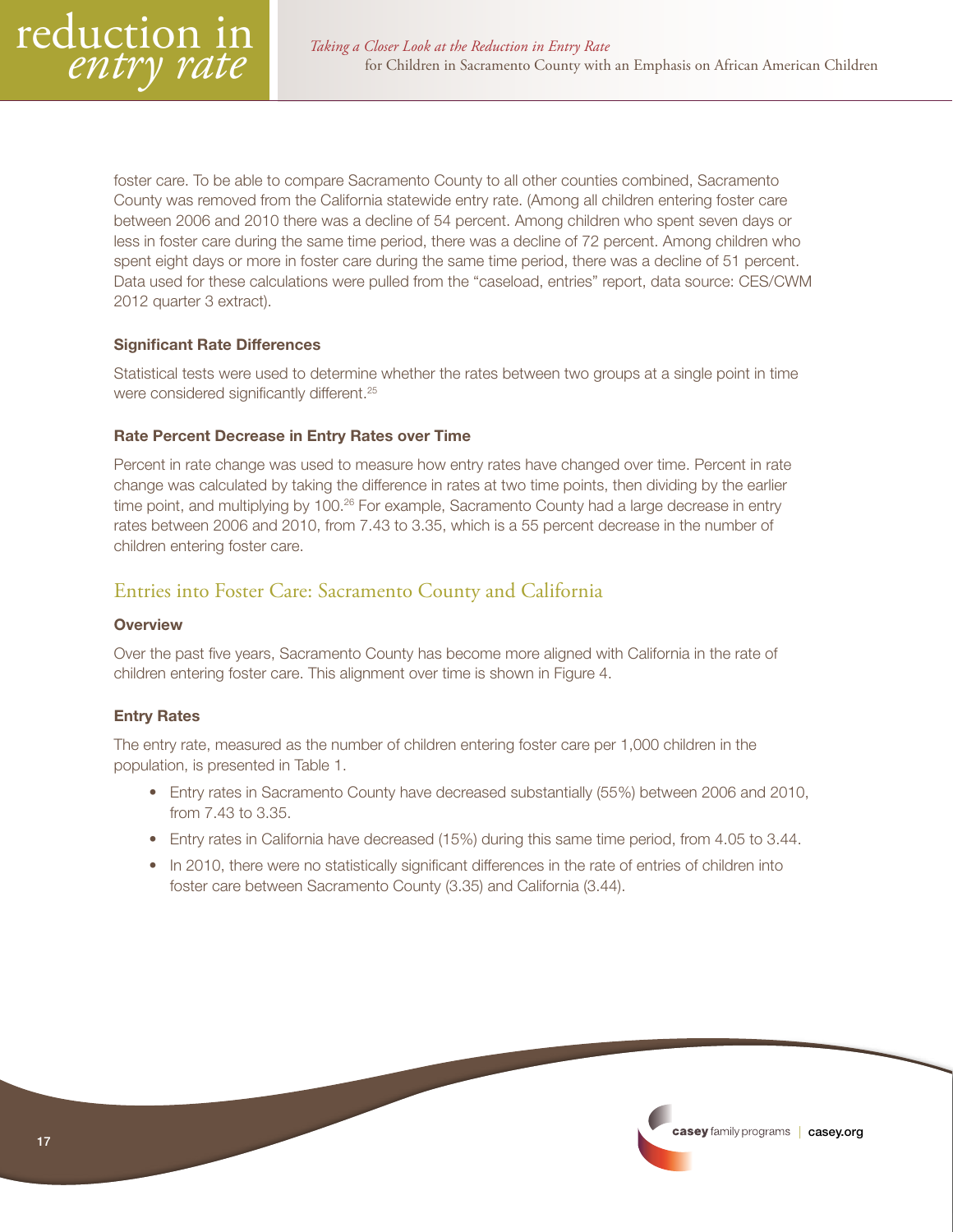



#### Table 1. Entries into Foster Care: Sacramento County and California

| group          | entries                           |      |                            | child population |      | rate per 1,000 | rate percent decreased<br>from 2006 to 2010 |
|----------------|-----------------------------------|------|----------------------------|------------------|------|----------------|---------------------------------------------|
| Sacramento, AA | 324,048 332,488<br>2,408<br>1,113 |      | 7.43                       | 3.35             | 55%  |                |                                             |
| California, AA | 34,392                            |      | 29,180 8,496,633 8,491,818 |                  | 4.05 | 3.44           | 15%                                         |
|                | 2006                              | 2010 |                            |                  |      |                |                                             |

#### Events that Account for Improvements in Sacramento County

Multiple practice strategies were put in place that may be drivers for the decline in the rate of children entering foster care (as seen in Figure 4). Some of these strategies include:

- ER begins handling subsequent child maltreatment investigations instead of the ongoing social worker, implemented in 2009.
- Imminent Risk TDM, used before a child enters into foster care, was implemented in 2009.
- CPS standardization of how CPS investigation cases were responded to in 2009.

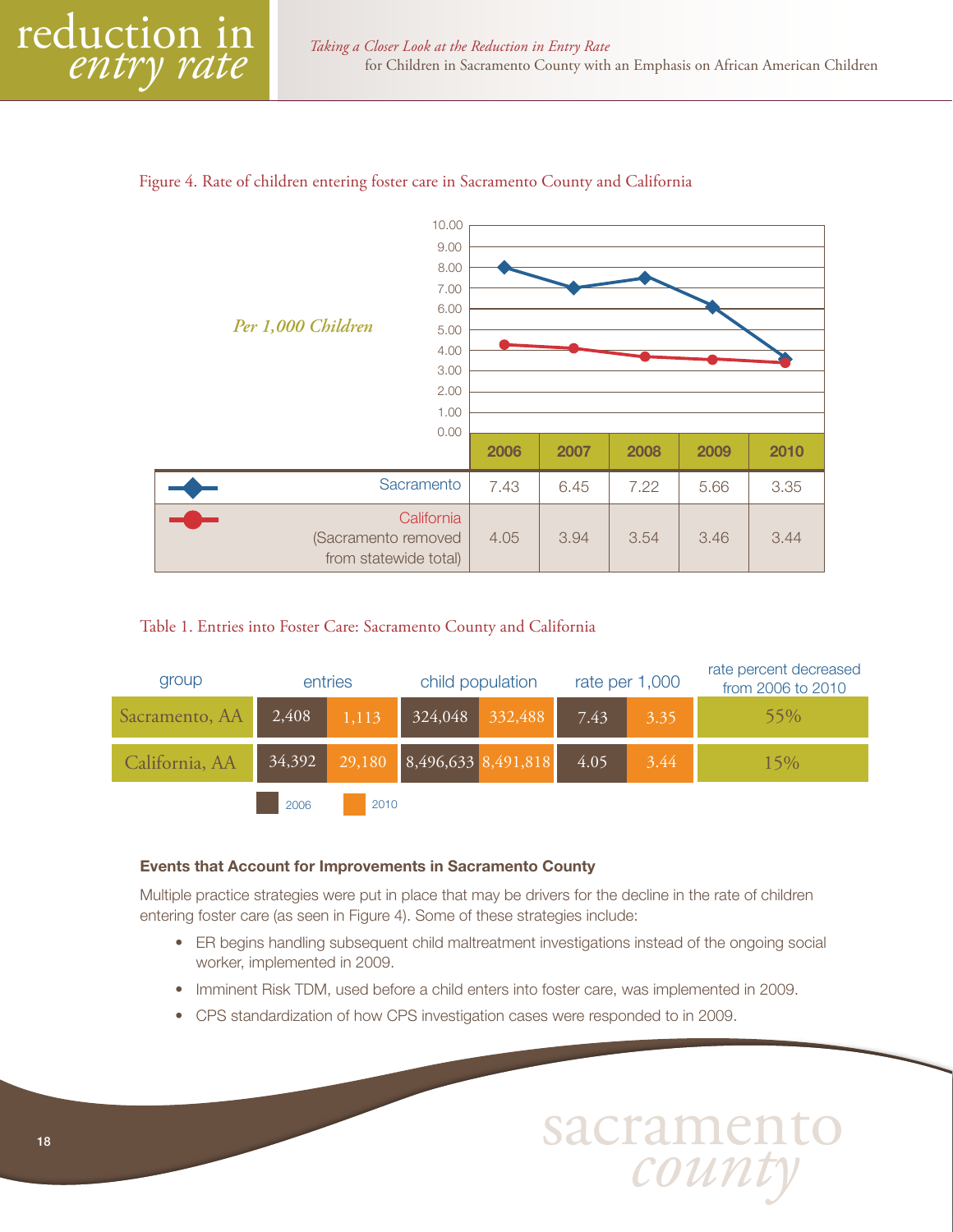# <span id="page-18-0"></span>Entries into Foster Care, African American Children: Sacramento County and California

#### **Overview**

Figure 5 shows the rate per 1,000 African American children who entered foster care between 2006 and 2010 in Sacramento County and California. Over those years, the statewide rate of African American children entering foster care held relatively steady. In Sacramento, however, entries began to decline in 2009, dropping below the statewide rate of 11.16 in 2010 (9.65 in Sacramento).

#### Entry Rates

- The entry rate, measured as the number of African American children entering foster care per 1,000 children in the population, is presented in Table 2. Entry rates for African American children in Sacramento County have decreased substantially (53%) between 2006 and 2010, from 20.48 to 9.65.
- Entry rates for African American children in California during this same time period decreased slightly (5%), from 11.70 to 11.16.
- In 2010, the rate of African American children entering foster care was significantly lower in Sacramento County (9.65) compared to California (11.16).

#### Figure 5. Rate of African American children entering foster care in Sacramento County and California

| 30.00<br>25.00<br>20.00<br>Per 1,000 Children<br>15.00<br>10.0<br>5.00<br>0.00  |       |       |       |       |       |  |  |  |  |
|---------------------------------------------------------------------------------|-------|-------|-------|-------|-------|--|--|--|--|
|                                                                                 | 2006  | 2007  | 2008  | 2009  | 2010  |  |  |  |  |
| Sacramento,<br>African American                                                 | 20.48 | 20.28 | 19.78 | 17.41 | 9.65  |  |  |  |  |
| California,<br>African American<br>(Sacramento removed<br>from statewide total) | 11.70 | 11.32 | 11.68 | 11.50 | 11.16 |  |  |  |  |

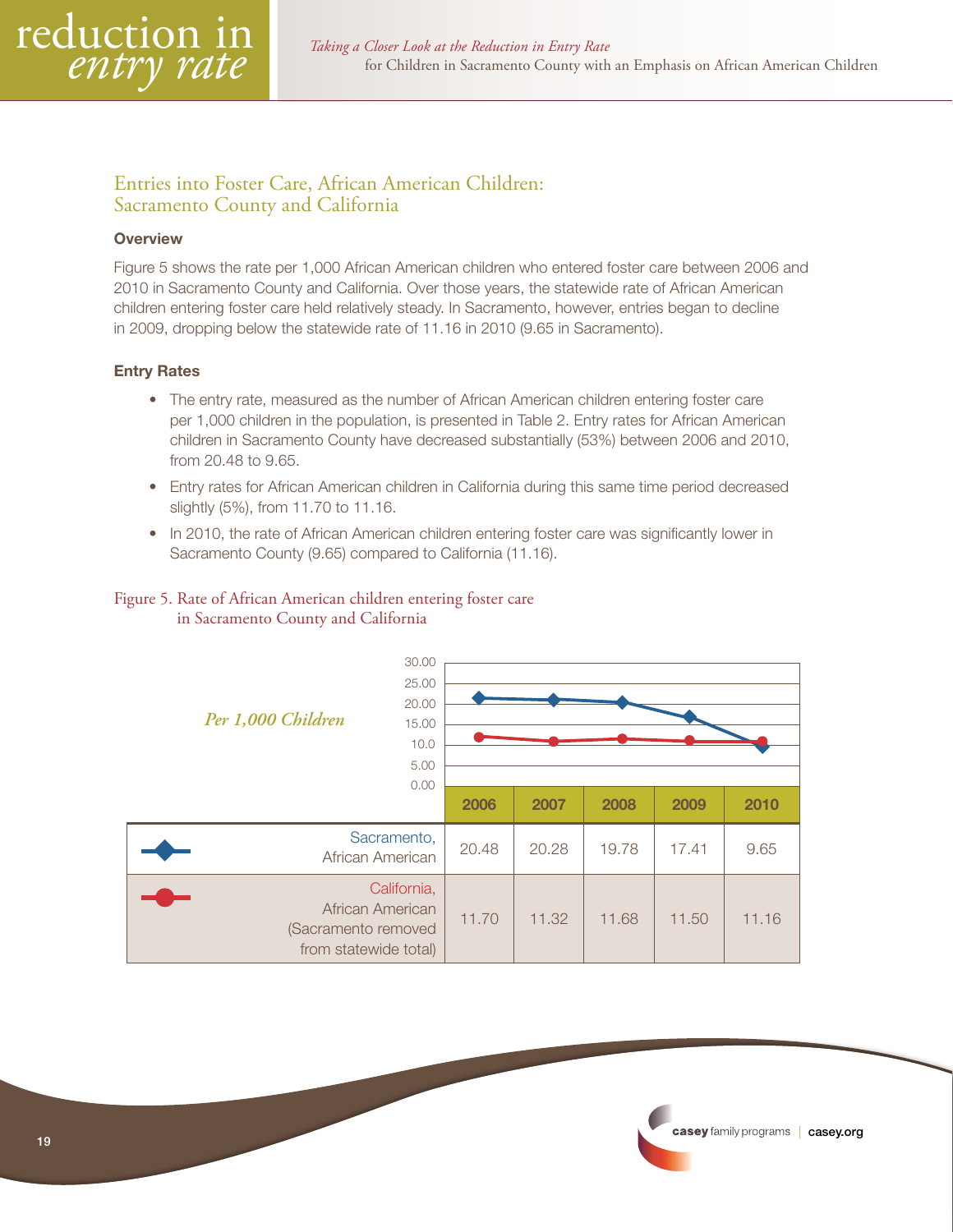#### Table 2. Entries into Foster Care, African American Children: Sacramento County and California

<span id="page-19-0"></span>

#### Events that Account for Improvements in Sacramento County

The practice strategies that were put in place for all children and may have been especially impactful for the decline in the rate of African American children entering foster care (as seen in Figure 5) include:

- California Disproportionality Project, launched in 2008
- Kinnections Initiative, implemented in 2008

#### Entries into Foster Care, Children of Various Racial Groups: Sacramento County

#### **Overview**

Figure 6 shows the rate per 1,000 children who entered foster care between 2006 and 2010 in Sacramento County by racial group. Racial groups examined were African American (AA), Caucasian, Hispanic, and Asian/Pacific Islander (API). American Indian children were not included in this report because relatively small numbers of these children are served, and therefore the data are difficult to interpret for meaningful patterns. As mentioned previously, overall entries of children into foster care held relatively steady in Sacramento until 2009, when entries began to decline. These decreases were present in all racial groups examined but were more pronounced for African American children.

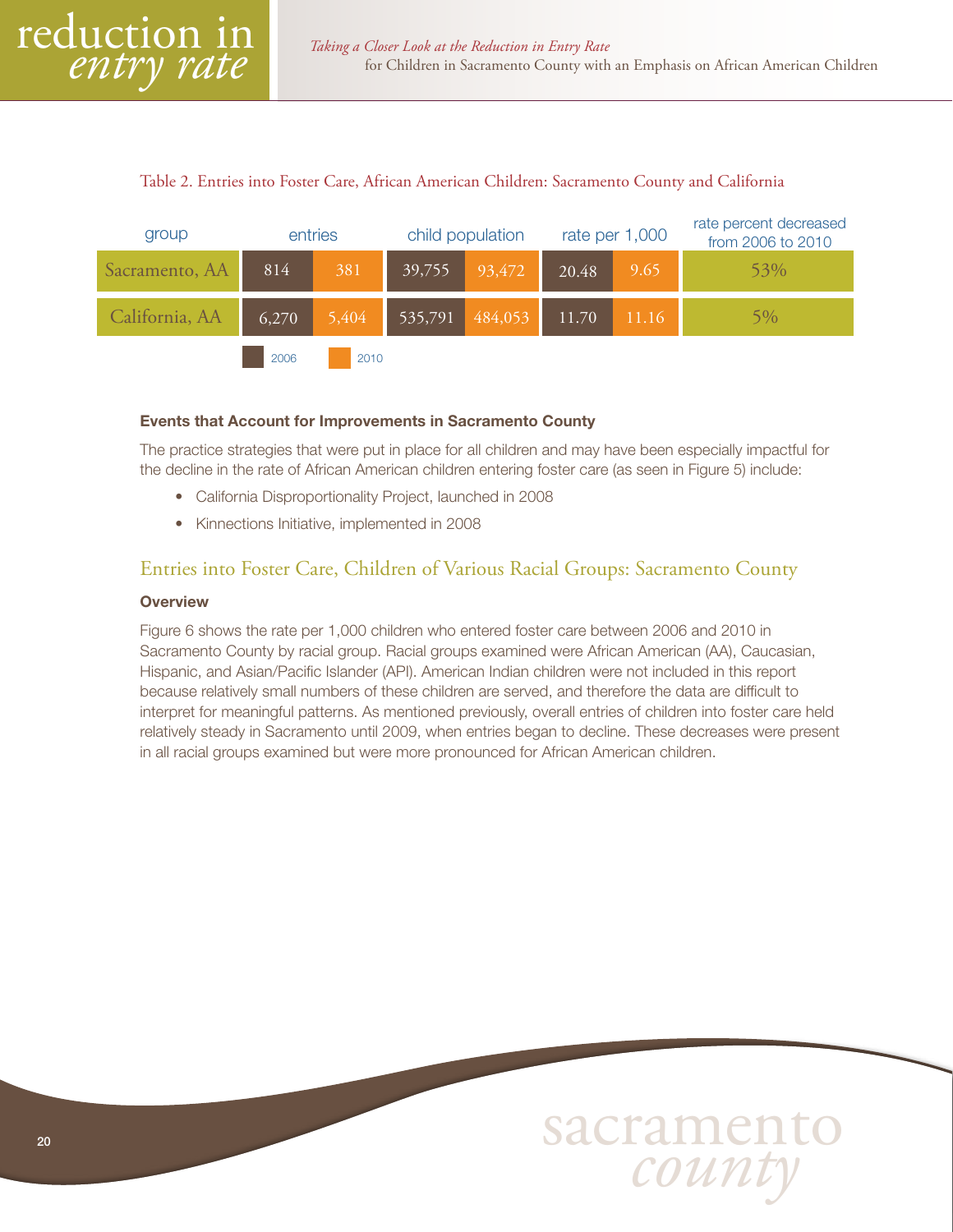

#### Entry Rates

The entry rate, measured as the number of children entering foster care per 1,000 children in the population, is presented in Table 3.

- Entry rates for African American children showed a steady decline (Figure 6), however the greatest rate decreases between 2006 and 2010 occurred among Asian/Pacific Islander children (77%) and Hispanic children (59%).
- Although the rate decreases for African American and Caucasian children (53% and 46%, respectively) were not as high as Asian/Pacific Islander children and Hispanic children, both of these groups had dramatic decreases of over 400 children each.
- In 2010, the rate of children entering foster care was statistically significantly different for African American children (9.65) compared to Caucasian children (3.11), Hispanic children (2.60) and Asian/Pacific Islander children (0.82).

|                       | 30.00 |       |       |                          |      |      |
|-----------------------|-------|-------|-------|--------------------------|------|------|
|                       | 25.00 |       |       |                          |      |      |
|                       | 20.00 |       |       |                          |      |      |
| Per 1,000 Children    | 15.00 |       |       |                          |      |      |
|                       | 10.0  |       |       |                          |      |      |
|                       | 5.00  |       |       | $\overline{\phantom{a}}$ |      |      |
|                       | 0.00  |       |       |                          |      |      |
|                       |       | 2006  | 2007  | 2008                     | 2009 | 2010 |
| Sacramento, AA        | 20.48 | 20.28 | 19.78 | 17.41                    | 9.65 |      |
| Sacramento, Caucasian | 5.78  | 4.99  | 5.86  | 4.55                     | 3.11 |      |
| Sacramento, Hispanic  | 6.40  | 5.04  | 6.37  | 4.31                     | 2.60 |      |
| Sacramento, API       | 3.57  | 2.31  | 2.80  | 2.34                     | 0.82 |      |

#### Figure 6. Rate of children entering foster care in Sacramento County by racial group

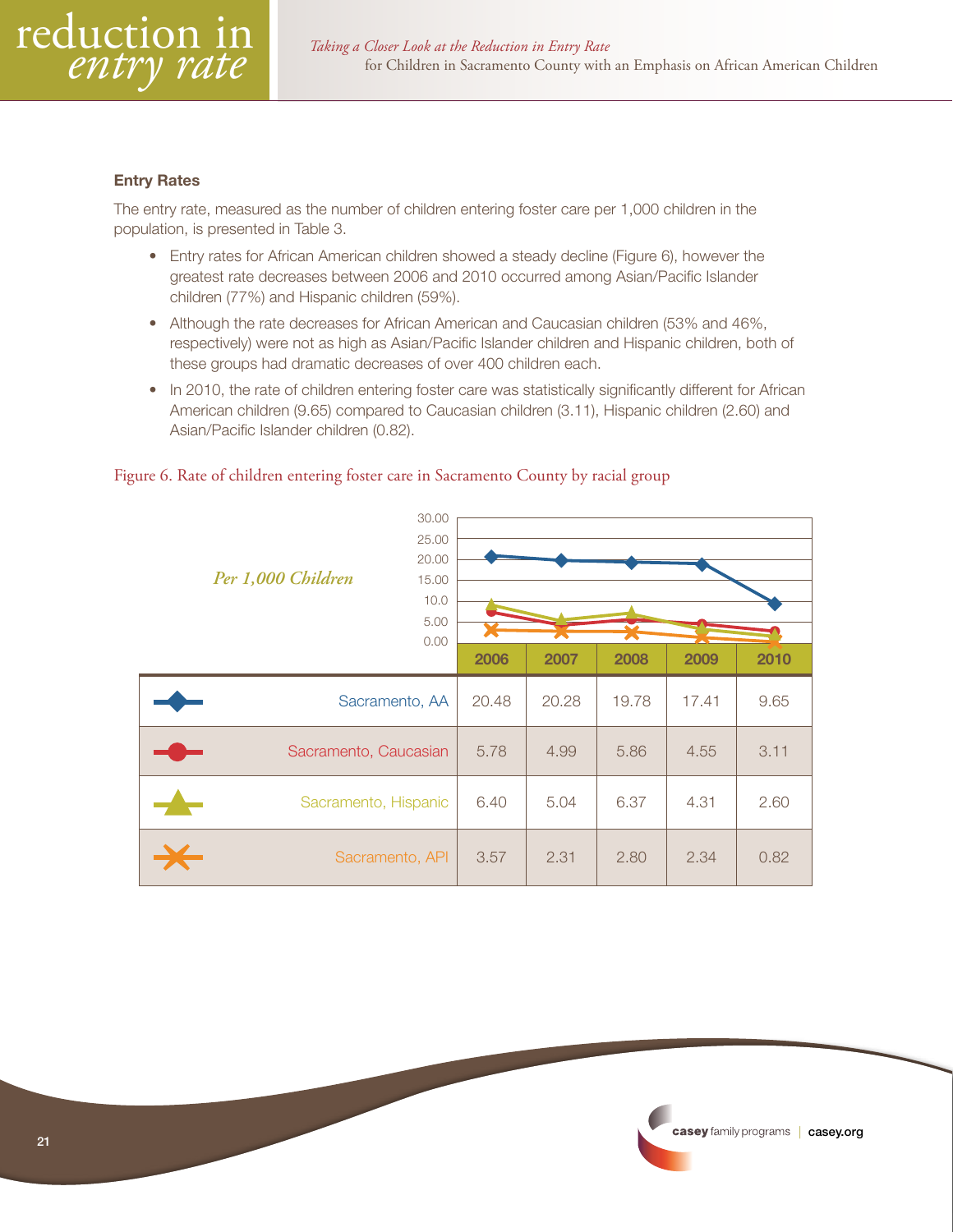#### <span id="page-21-0"></span>Table 3. Entries into Foster Care, Children of Various Racial Groups: Sacramento County

| group                 |       | entries | child population |         | rate per 1,000 |      | rate percent decreased<br>from 2006 to 2010 |
|-----------------------|-------|---------|------------------|---------|----------------|------|---------------------------------------------|
| Sacramento, Total     | 2,408 | 1,113   | 324,048          | 332,488 | 7.43           | 3.35 | 55%                                         |
| Sacramento, AA        | 814   | 381     | 39,755           | 39,472  | 20.48          | 9.65 | 53%                                         |
| Sacramento, Caucasian | 803   | 399     | 138,972          | 128,193 | 5.78           | 3.11 | 46%                                         |
| Sacramento, Hispanic  | 616   | 289     | 96,250           | 111,074 | 6.40           | 2.60 | 59%                                         |
| Sacramento, API       | 175   | 44      | 49,071           | 53,749  | 3.57           | 0.82 | $77\%$                                      |
|                       | 2006  | 2010    |                  |         |                |      |                                             |

Note that conclusions drawn from Figure 6 and Table 3 regarding Asian/Pacific Islander children in Sacramento are limited because relatively small numbers of these families are served.

> Between 2006 and 2010, there was a 59% decrease in entry rates for Hispanic children in Sacramento County.

#### Entries into Foster Care, Infants: Sacramento County and California

#### **Overview**

Figure 7 shows the rate per 1,000 infants (less than 1 year) who entered foster care between 2006 and 2010 in Sacramento County and California. Over the past five years, entry rates for infants in both Sacramento and California have declined. Entries for infants in Sacramento, however, have decreased at a greater rate than in California, and in 2010 became more aligned with the state rate of 11.06 (12.73 in Sacramento).

#### Entry Rates

The entry rate, measured as the number of infants entering foster care per 1,000 infants in the population, is presented in Table 4.

- Infant entry rates in Sacramento County have decreased substantially (55%) between 2006 and 2010, from 28.02 to 12.73.
- Infant entry rates in California have also decreased (21%) during this same time period, from 14.05 to 11.06.
- In 2010, the rate of infants entering foster care was statistically significantly different in Sacramento County (12.73) compared to California (11.06).

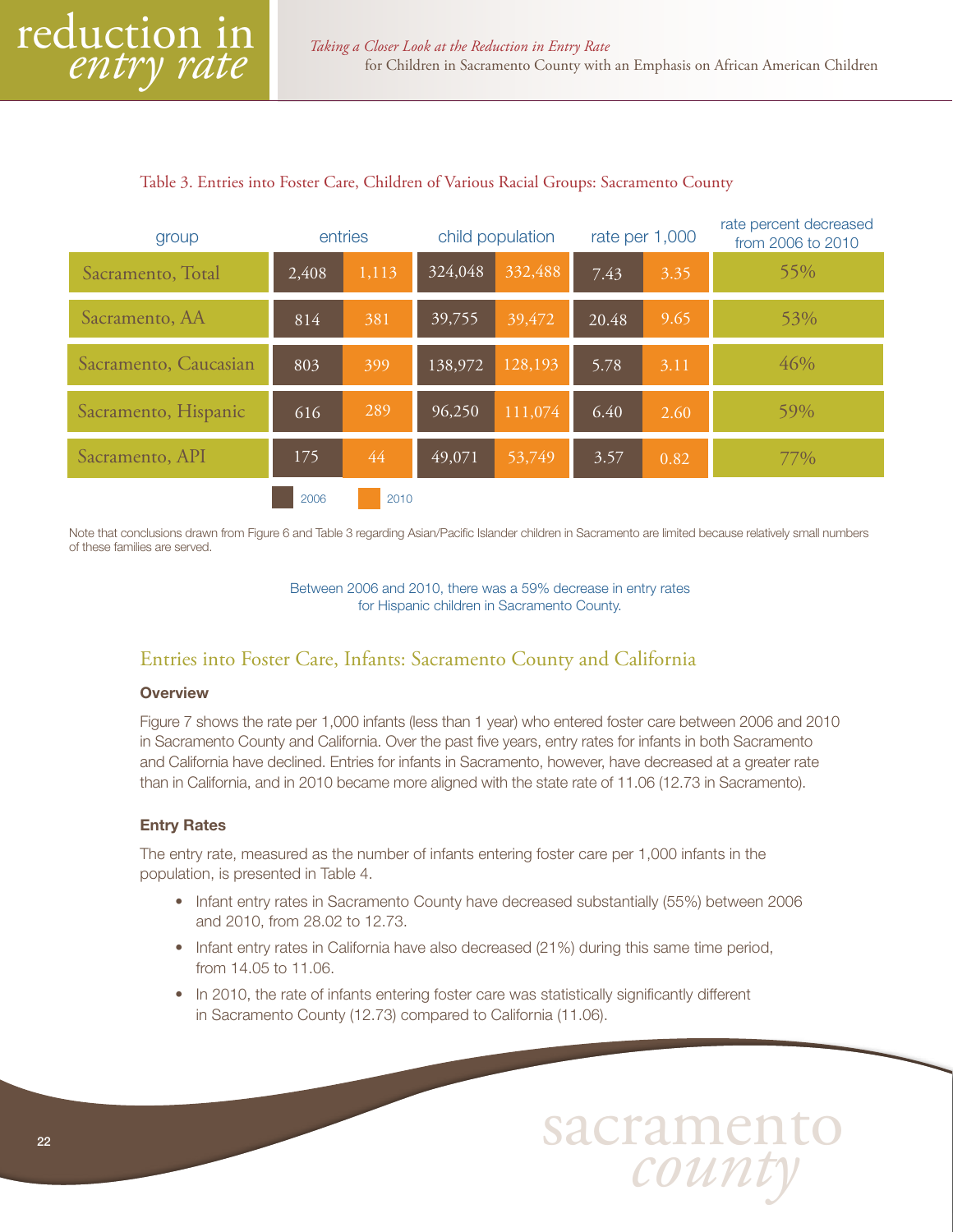#### Figure 7. Rate of infants (less than 1 year old) entering foster care in Sacramento County and California

| 30<br>25<br>20<br>Per 1,000 Children<br>15<br>10<br>5<br>0                          |       |       |       |       |       |  |  |  |
|-------------------------------------------------------------------------------------|-------|-------|-------|-------|-------|--|--|--|
|                                                                                     | 2006  | 2007  | 2008  | 2009  | 2010  |  |  |  |
| Sacramento,<br>less than 1 year old                                                 | 28.02 | 24.11 | 22.77 | 18.11 | 12.73 |  |  |  |
| California,<br>less than 1 year old<br>(Sacramento removed<br>from statewide total) | 14.05 | 13.61 | 11.68 | 11.05 | 11.06 |  |  |  |

#### Table 4. Entries Into Foster Care, Infants: Sacramento County and California

| group               | entries |      |                                                                                        | child population |       | rate per 1,000 | rate percent decreased<br>from 2006 to 2010 |
|---------------------|---------|------|----------------------------------------------------------------------------------------|------------------|-------|----------------|---------------------------------------------|
| Sacramento, infants | 517     | 246  | 18,450                                                                                 | 19,326           | 28.02 | 12.73          | 55%                                         |
| California, infants | 6,622   |      | $\begin{array}{ c c c c c c c c } \hline 5,252 & 471,341 & 474,732 \hline \end{array}$ |                  | 14.05 | 11.06          | 21\%                                        |
|                     | 2006    | 2010 |                                                                                        |                  |       |                |                                             |

Between 2006 and 2010, there was a 55% decrease in entry rates for infants in Sacramento County.

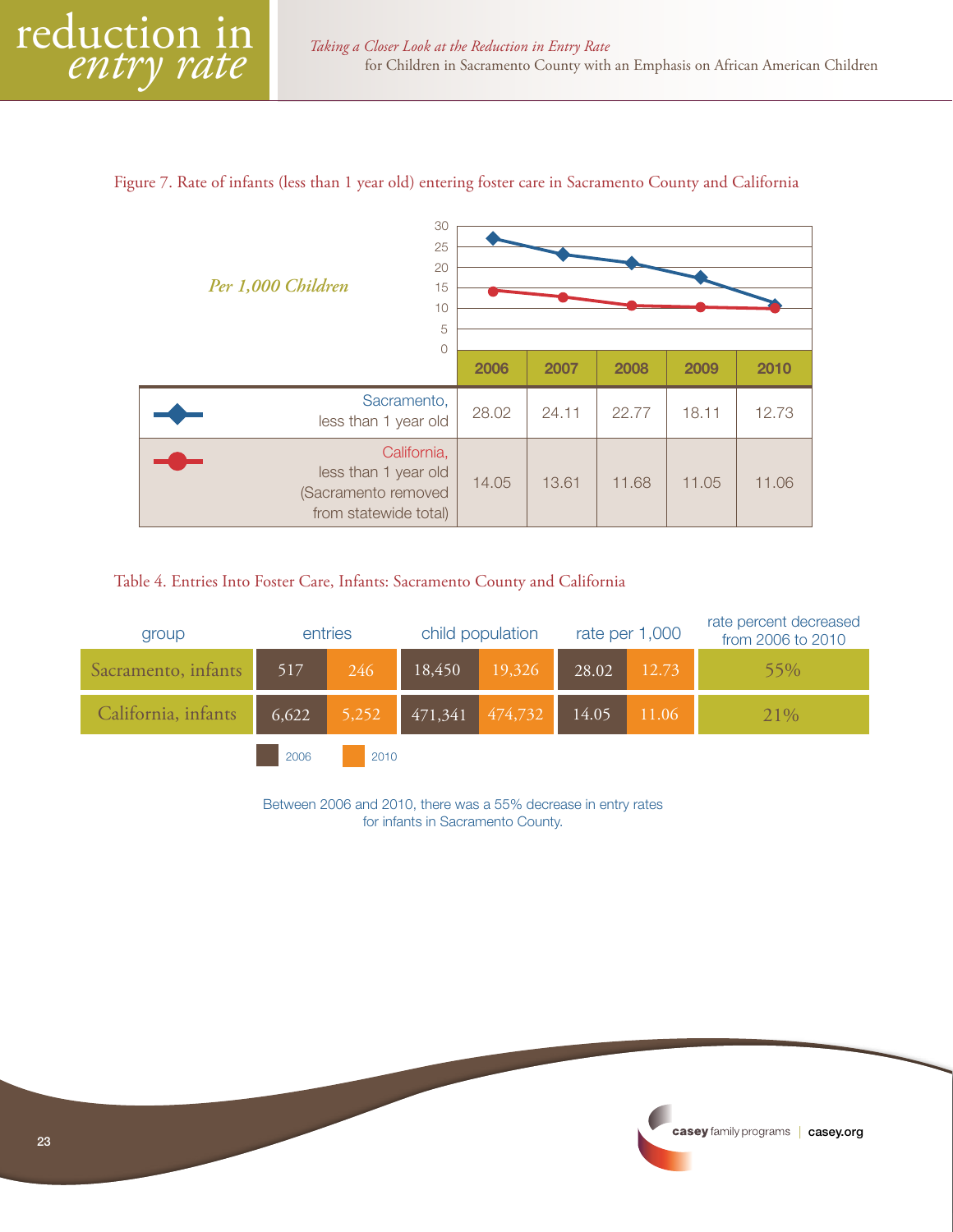<span id="page-23-0"></span>

# Entries into Foster Care, African American Infants: Sacramento County and California

#### **Overview**

Figure 8 shows the rate per 1,000 of African American infants (less than 1 year) who entered foster care between 2006 and 2010 in Sacramento County and California. Over those years, the statewide rate of infants entering into foster care held relatively steady. In Sacramento, however, entries began to decrease in 2007. Entry rates for African American infants in Sacramento County were much higher than the statewide rates until 2010, when Sacramento's entry rate (42.69) aligned with the statewide rate (42.05).

#### Entry Rates

The entry rate, measured as the number of African American infants entering foster care per 1,000 infants in the population, is presented in Table 5.

- Entry rates for African American infants in Sacramento County decreased substantially (53%) between 2006 and 2010, from 90.76 to 42.69.
- Entry rates for African American infants in California during this same time period decreased slightly (8%), from 45.57 to 42.05.
- In 2010, there were no statistically significant differences between African American infants entering into foster care in Sacramento County (42.69) and California (42.05).

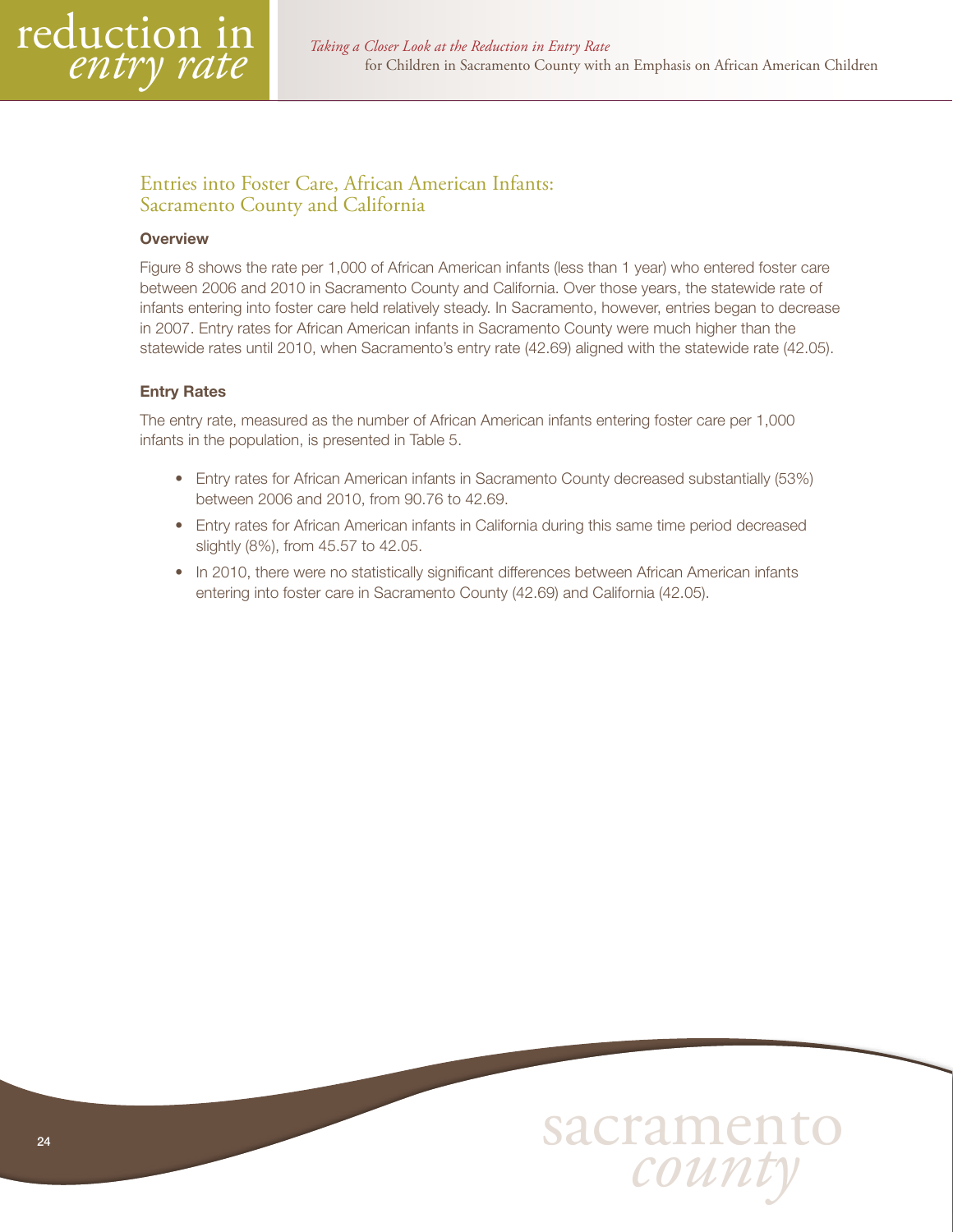#### Figure 8. Rate of African American (AA) infants (less than 1 year old) entering foster care in Sacramento County and California



#### Table 5. Entries into Foster Care, African American Infants: Sacramento County and California

| group                  | entries |      | child population                                                      |                                                       |                | rate per 1,000 | rate percent decreased<br>from 2006 to 2010 |
|------------------------|---------|------|-----------------------------------------------------------------------|-------------------------------------------------------|----------------|----------------|---------------------------------------------|
| Sacramento, AA infants | 167     | 80   | 1,840                                                                 | 1,874                                                 | 90.76<br>42.69 |                | 53%                                         |
| California, AA infants | 1,414   |      | $\begin{array}{ c c c c c } \hline 975 & 25,040 \ \hline \end{array}$ | $\begin{array}{ c c c }\n\hline\n23,188\n\end{array}$ | 45.57          | 42.05          | 8%                                          |
|                        | 2006    | 2010 |                                                                       |                                                       |                |                |                                             |

Between 2006 and 2010, entry rates for African American infants in Sacramento County decreased by 53%.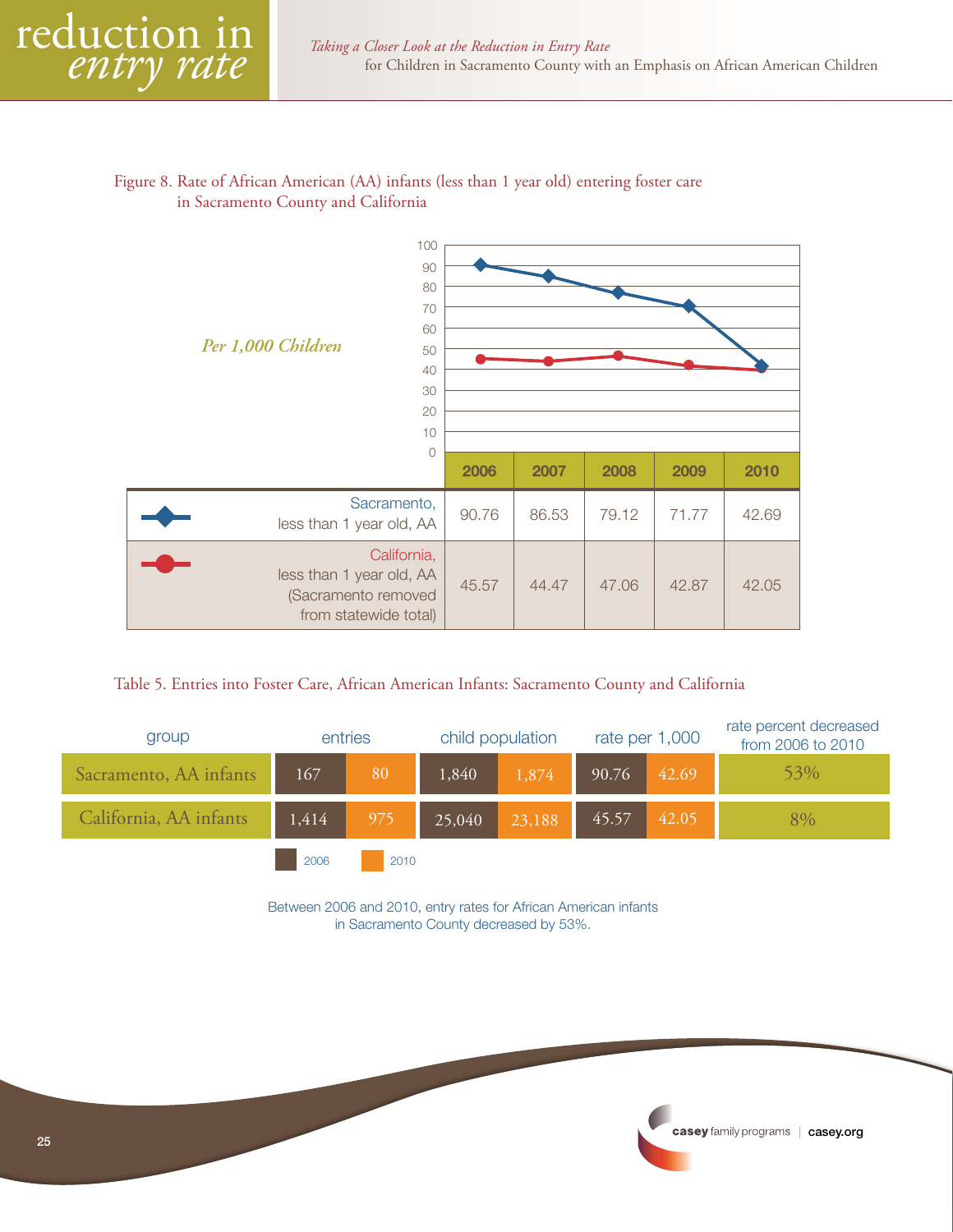<span id="page-25-0"></span>

# Entries into Foster Care, by Age: Sacramento County

#### **Overview**

Figure 9 shows the rate per 1,000 children that entered foster care between 2006 and 2010 by age in Sacramento County. A comparison of infants (less than 1 year) and non-infant children (ages 1 to 17 years) was made. Entry rates in Sacramento have declined for both infants and non-infant children.

#### Entry Rates

The entry rate, measured as the number of infants and non-infant children entering foster care per 1,000 infants and non-infant children in the population, is presented in Table 6.

- Entry rates for infants in Sacramento County have decreased substantially (55%) between 2006 and 2010, from 28.02 to 12.73, which is a decrease of 271 infants.
- Entry rates for non-infant children in Sacramento County during this same time period showed the same percent decrease (55%), from 5.77 to 2.62, which is a decrease of over 1,000 children.
- In 2010, in Sacramento County, the rate of infants entering foster care (12.73) was statistically significantly different compared to non-infant children (2.62).

#### Figure 9. Rate of children entering foster care in Sacramento County by age

| 30<br>25<br>20<br>Per 1,000 Children<br>15<br>10<br>5 |       |       |       |       |       |  |  |  |
|-------------------------------------------------------|-------|-------|-------|-------|-------|--|--|--|
| $\Omega$                                              | 2006  | 2007  | 2008  | 2009  | 2010  |  |  |  |
| Sacramento,<br>less than 1 year old                   | 28.02 | 24.11 | 22.77 | 18.11 | 12.73 |  |  |  |
| Sacramento,<br>1-17 years old                         | 5.77  | 5.02  | 5.84  | 4.58  | 2.62  |  |  |  |

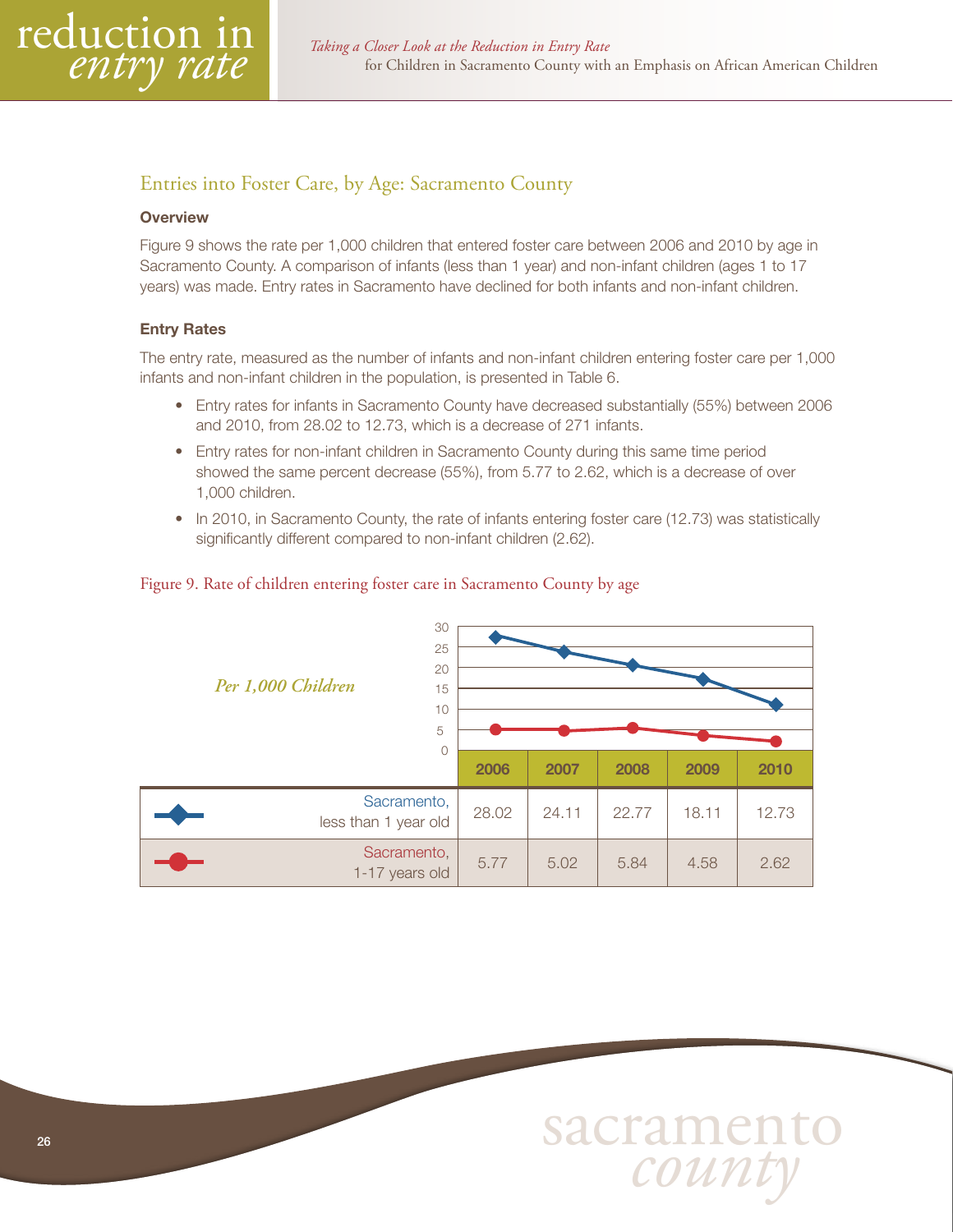#### <span id="page-26-0"></span>Table 6. Entries into Foster Care, by Age: Sacramento County



Between 2006 and 2010, entry rates for both infants (less than 1 year) and non-infant children (1 to 17 years) in Sacramento County decreased by 55%.

# Entries into Foster Care, Infants by Racial Group: Sacramento

#### **Overview**

Figure 10 shows the rate per 1,000 infants that entered foster care between 2006 and 2010 in Sacramento County by racial group. Racial groups examined were African American (AA), Caucasian, Hispanic, and Asian/Pacific Islander (API). American Indian children were not included in this report because relatively small numbers of these children are served, and therefore the data are difficult to interpret for meaningful patterns. As mentioned previously, entries of infants (less than 1 year) into foster care declined steadily in Sacramento from 2006 to 2010. These decreases were present in all racial groups examined but were more pronounced for African American children.

#### Entry Rates

The entry rate, measured as the number of infants entering foster care per 1,000 infants in the population, is presented in Table 7.

- Entry rates for African American infants have declined substantially (53%), although the greatest decreases were among Asian/Pacific Islander infants (80%) and Hispanic infants (59%).
- In 2010, in Sacramento County, the rate entering foster care was statistically significantly different for African American infants (42.69) compared to Caucasian infants (13.60), Hispanic infants (9.81) and Asian/Pacific Islander infants (2.27). While much progress has been made, the placement rate for African American infants is more than three times higher than for other ethnic groups.

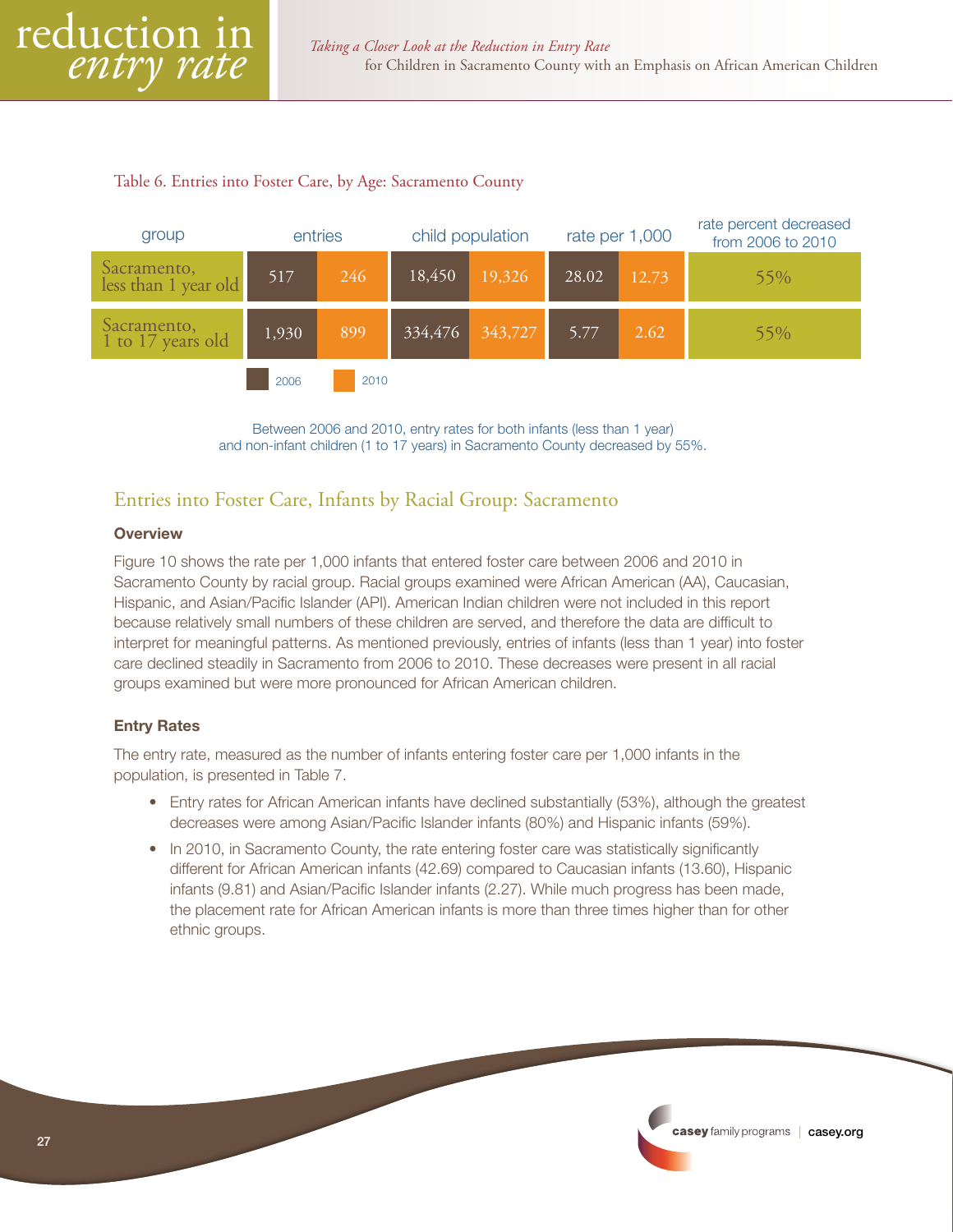# 2006 2007 2008 2009 2010 Sacramento, infants, AA | 90.76 | 85.53 | 79.12 | 71.77 | 42.69 Sacramento, infants, Caucasian | 26.40 | 21.36 | 21.55 | 17.04 | 13.60 Sacramento, infants, Hispanic | 23.67 | 21.02 | 18.03 | 12.51 | 9.81 Sacramento, infants, API | 11.31 | 6.29 | 8.50 | 7.43 | 2.27 *Per 1,000 Children* 100.00 90.00 80.00 70.00 60.00 50.00 40.00 30.00 20.00 0.00 10.00

#### Figure 10. Rate of infants (less than 1 year old) entering foster care in Sacramento County by racial group

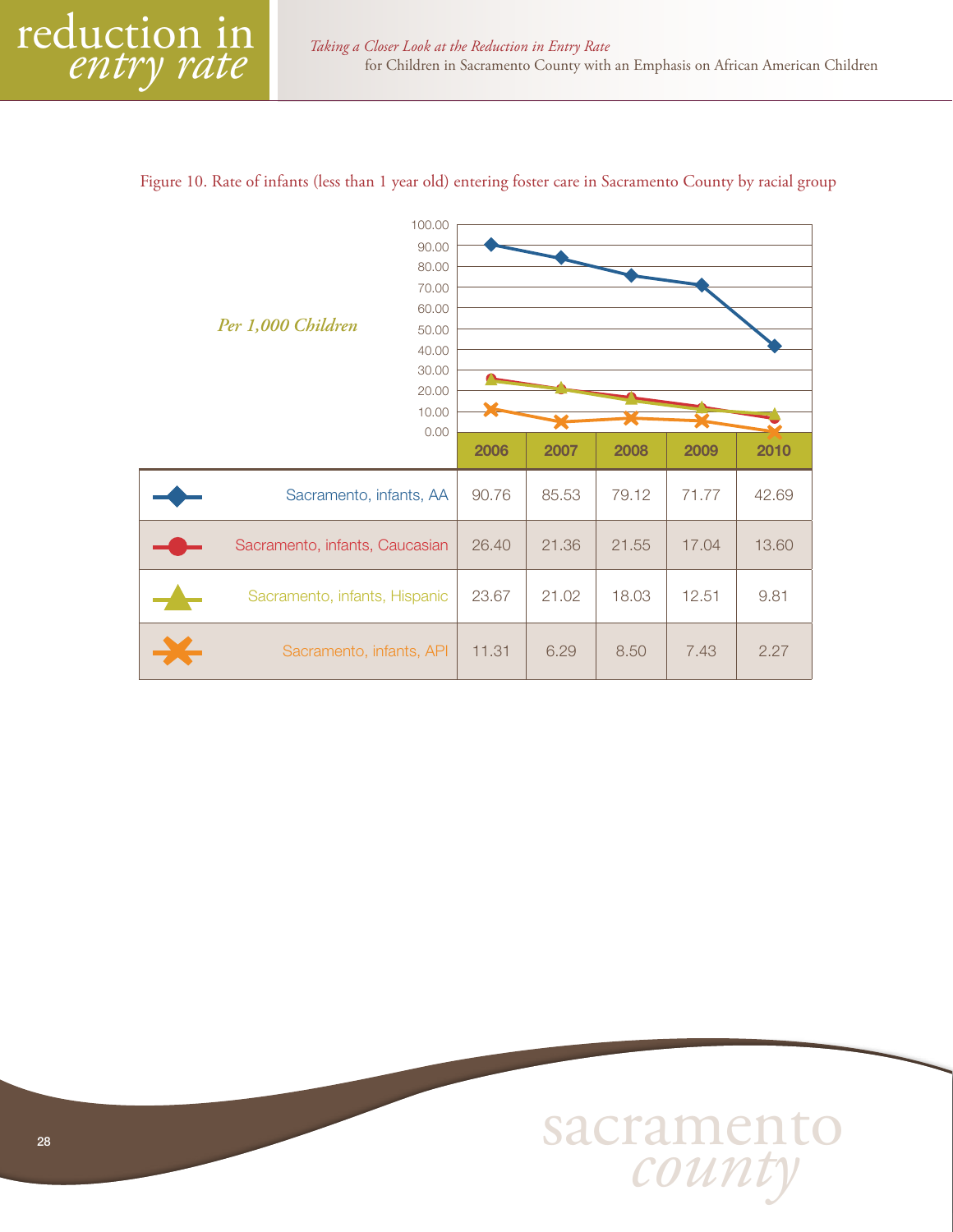#### <span id="page-28-0"></span>Table 7. Entries into Foster Care, Infants by Racial Group: Sacramento County

| group                          |      | entries        | child population |        | rate per 1,000 |       | rate percent decreased<br>from 2006 to 2010 |
|--------------------------------|------|----------------|------------------|--------|----------------|-------|---------------------------------------------|
| Sacramento, infants, Total     | 509  | 237            | 16,696           | 17,412 | 30.49          | 13.61 | 55%                                         |
| Sacramento, infants, AA        | 167  | 80             | 1,840            | 1,874  | 90.76          | 42.69 | 53%                                         |
| Sacramento, infants, Caucasian | 182  | 88             | 6,895            | 6,470  | 26.40          | 13.60 | 48%                                         |
| Sacramento, infants, Hispanic  | 134  | 63             | 5,660            | 6,424  | 23.67          | 9.81  | 59%                                         |
| Sacramento, infants, API       | 26   | $\overline{6}$ | 2,298            | 2,644  | 11.31          | 2.27  | 80%                                         |
|                                | 2006 | 2010           |                  |        |                |       |                                             |

Note that conclusions drawn from Figure 10 and Table 7 regarding Asian/Pacific Islander children in Sacramento are limited because relatively small numbers of these families are served and thus the trends may not be statistically reliable.

> Between 2006 and 2010, there was a 59% decrease in entry rates for Hispanic infants in Sacramento County.

# Entries into Foster Care, African American Children by Age: Sacramento County

#### **Overview**

Figure 11 shows the rate per 1,000 African American children that entered foster care between 2006 and 2010 in Sacramento County. A comparison of infants (less than 1 year) and non-infant children (ages 1 to 17 years) was made. Entry rates in Sacramento declined for both African American infants and non-infant children.

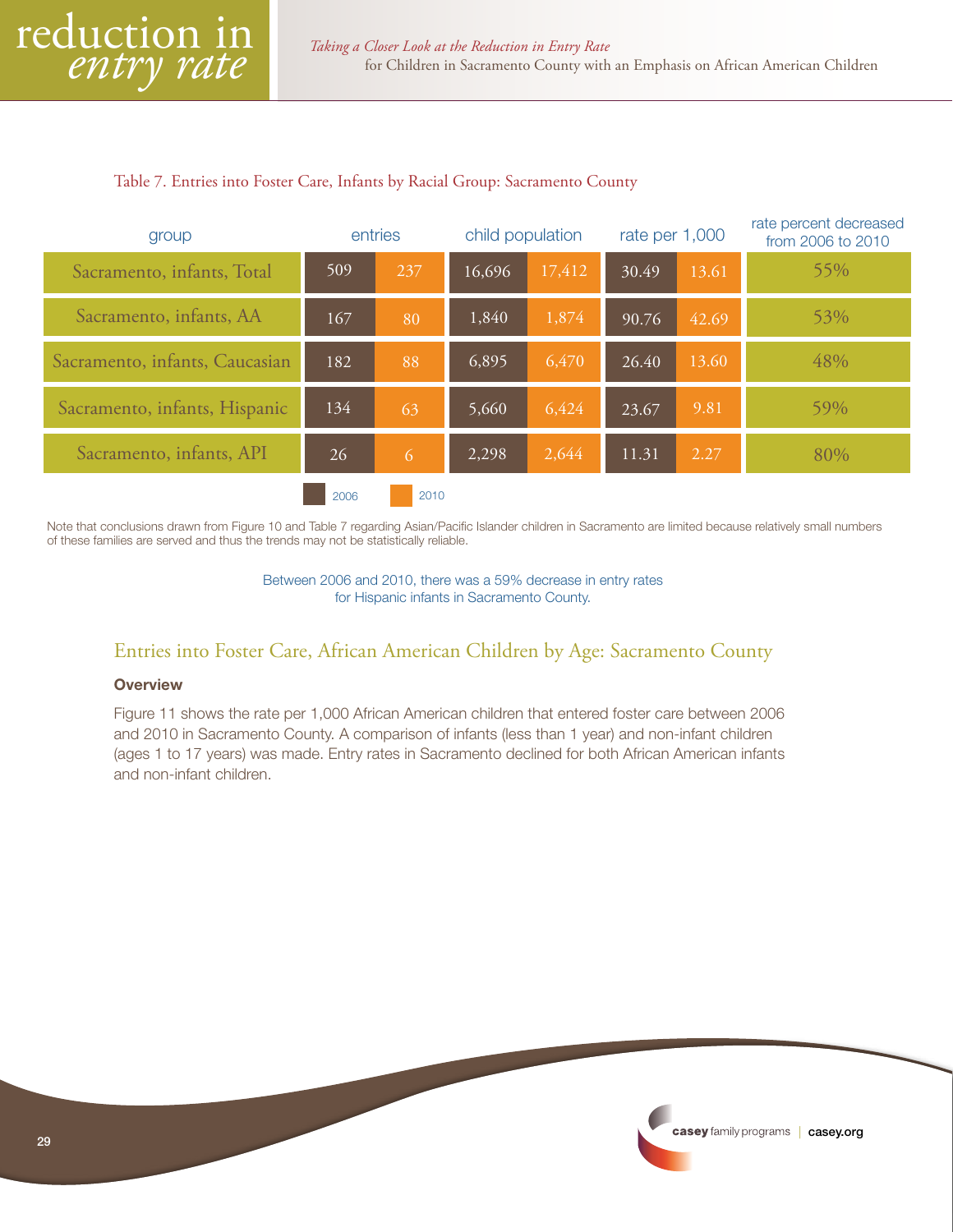#### Entry Rates

The entry rate, measured as the number of African American infants and non-infant children entering foster care per 1,000 in the population, is presented in Table 8.

- Entry rates for African American infants in Sacramento County decreased substantially (53%) between 2006 and 2010, from 90.76 to 42.69, which is a decrease of almost 100 infants.
- Entry rates for African American children in Sacramento during this same time period showed the same decrease (53%), from 17.06 to 8.01, which is a decrease of almost 350 children.
- During 2010, in Sacramento County, the rate entering foster care was statistically significantly different for African American infants (42.69) compared to African American non-infant children (8.01).

Figure 11. Rate of African American (AA) children entering foster care in Sacramento County by age



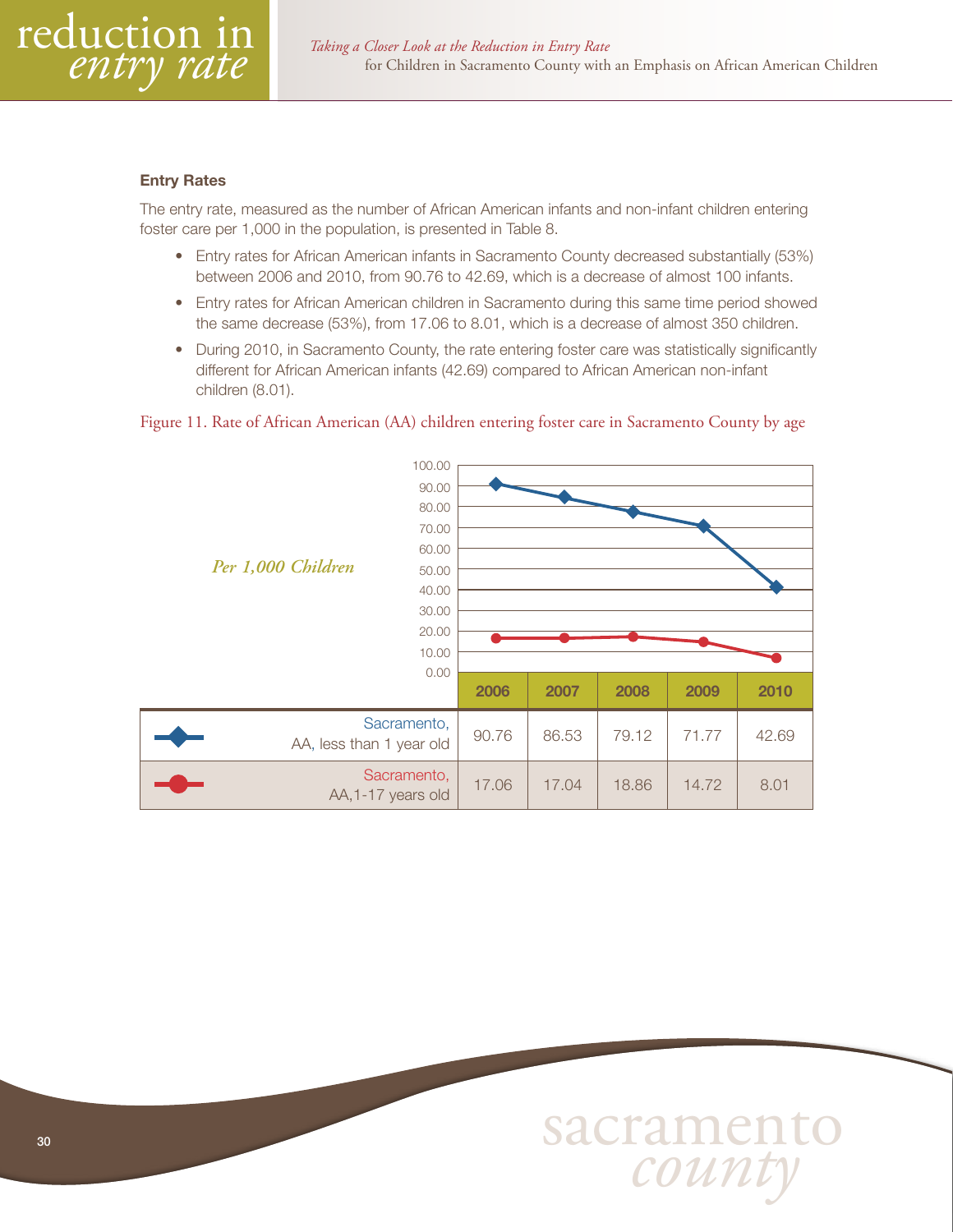#### <span id="page-30-0"></span>Table 8. Entries into Foster Care, African American Children by Age: Sacramento County



Between 2006 and 2010, there was a 53% decrease in entry rates for both African American infants (less than 1 year) and African American non-infant children (1 to 17 years) in Sacramento County.

# Recurrence of Child Maltreatment: Sacramento County and California

When foster care entry rates decrease substantially, it is important to assess if the children who continue to be raised at home with parents or relatives remain safe, in addition to examining the safety of children who were removed from their home. *Through examination of the recurrence of child maltreatment data, it appears that children in Sacramento County are as safe as – or more safe than – they are statewide, even as foster care rates are being reduced dramatically in the county. This is an encouraging sign that the foster care reduction occurring in Sacramento County is a safe reduction.*

#### Overall Maltreatment Recurrence Rates

Recurrence data were pulled using the "Allegations, Recurrent of Allegations" report, data source: CWS/ CMS 2012 Quarter 3 extract. Data were only pulled until the end of 2010 to be consistent with data pulled for entry data. This report was used so recurrence data for children who were investigated but stayed at home could be examined. Data were verified using "S1.1. No recurrence of maltreatment" report data, and although numbers very slightly, the trends remain the same.

The maltreatment recurrence rates reflect the percentage of children who had more than one substantiated allegation of maltreatment within a six-month period.<sup>27</sup> Data were examined between 2006 and 2010, comparing Sacramento County to California. This measure was also examined by racial group, specifically focusing on African American children.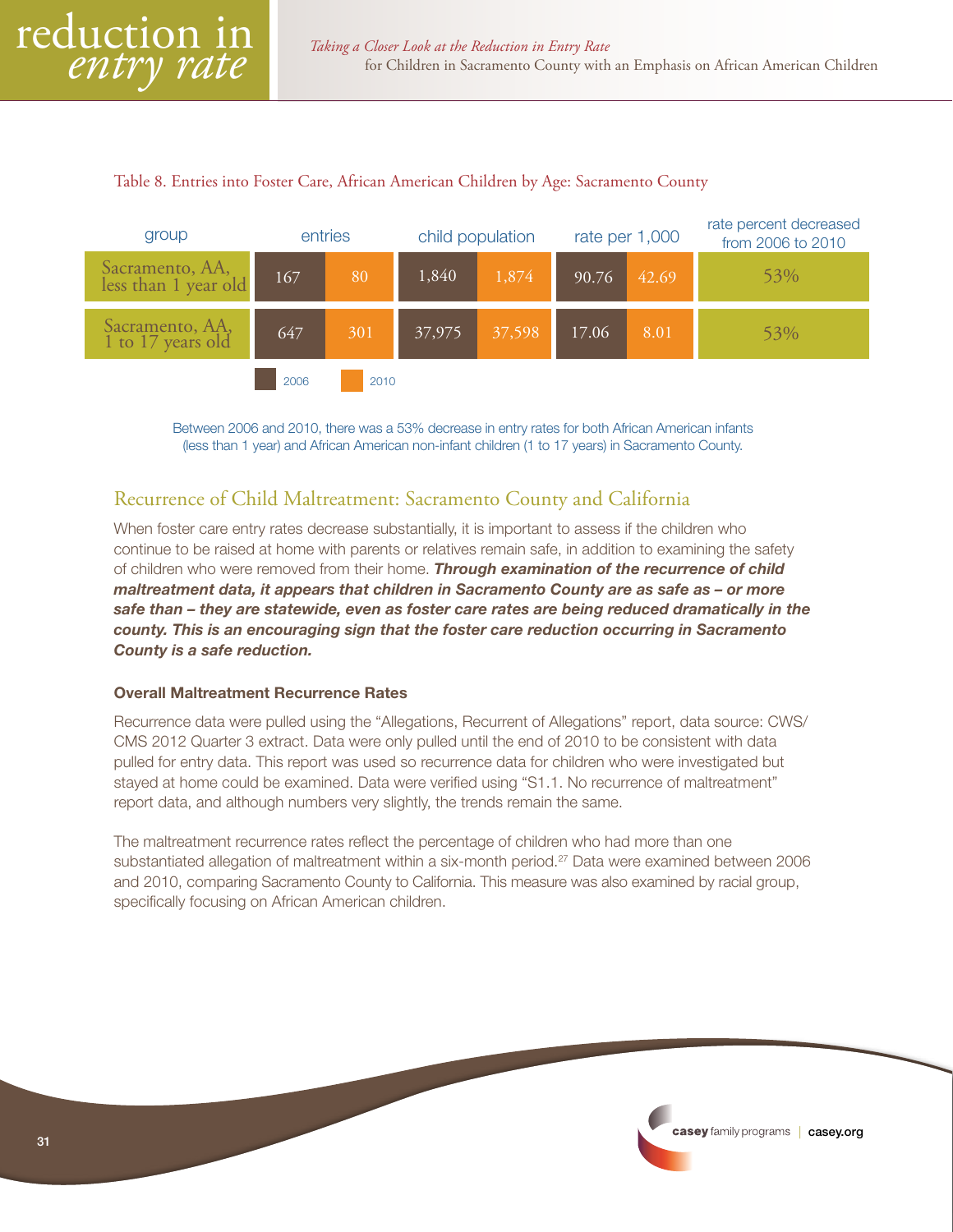Allegation dispositions drawn from the public Child Welfare Dynamic Reporting System included the following types:<sup>28</sup>

- *Unfounded* means that a report was determined to be false, inherently improbable, an accidental injury, or not considered child abuse or neglect.
- *Substantiated* means that a report was determined to constitute child abuse or neglect.
- *Inconclusive* means that a report was determined not to be unfounded, but that the findings were inconclusive and that there was insufficient evidence to determine whether child abuse or neglect occurred.
- *Evaluate out* indicates that an allegation was made that does not rise to the level of child abuse or neglect.<sup>29</sup>
- *No recurrence* indicates children had no subsequent allegation during the six-month follow-up period.30

For this analysis, a measure similar to the federal measure for the absence of repeat maltreatment was examined. The federal measure is defined as a measurement of all children who were victims of substantiated or indicated child abuse and/or neglect during the first six months of the year. In other words, this is the percentage of children who **did not** have another substantiated or indicated report within a six-month period. For this report, the denominator was calculated by adding children with no subsequent allegations to children with all disposition types except substantiated.

#### Comparing the Absence of Maltreatment Recurrence for Children in Sacramento County to California State between 2006 and 2010

The Child Welfare Dynamic Reporting System provides an option to compare recurrence of maltreatment for children who stayed at home to the same measure for all children. This comparison is helpful to explore whether children who are remaining at home post-investigation may be as safe as those who have been removed from their home.

Figure 12 shows the percentage of children who had no repeat substantiated maltreatment recurrence within a six month period for Sacramento County and California. Trends for both Sacramento County and California State did not differ significantly. Data were further examined by race, specifically African American children, and by children who were investigated but stayed at home; all trends remained the same and were very similar to Figure 12.

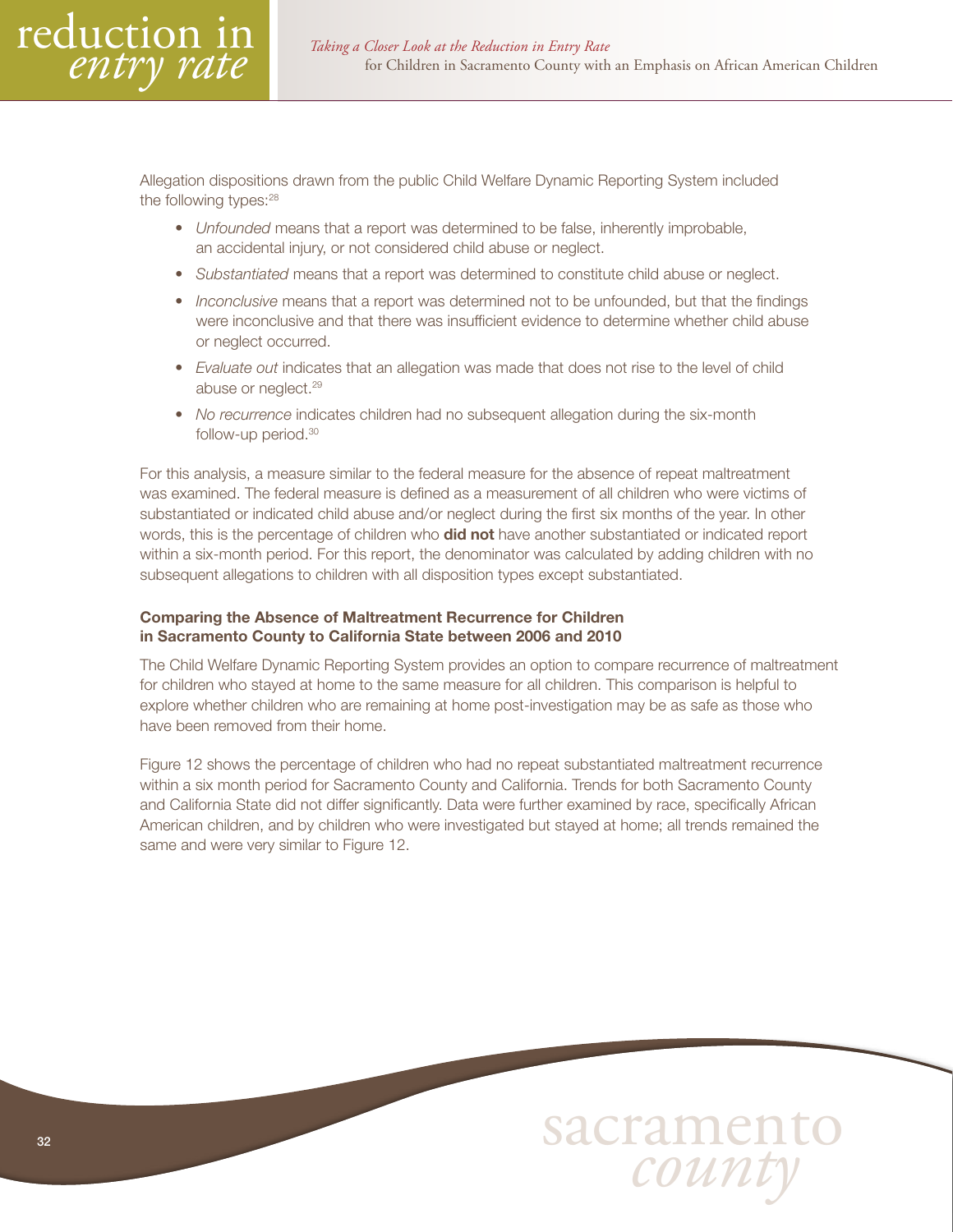#### Figure 12. Percent of No Repeat Substantiated Maltreatment Recurrence within 6 Months for Sacramento County and California.



#### Children remaining safely at home

Children who were investigated and stayed at home are of particular interest when ensuring that children remain safely at home. When examining *all children* who stayed at home in Sacramento County, the percent of children with no repeat substantiated maltreatment (federal measure) between 2006 and 2009 ranged between 90.00% and 96.20%. In early 2010, the percent was 96.50% and by the end of the year it was 94.50%. When examining all *African American children* who stayed at home in Sacramento County, the percent of no repeat substantiated maltreatment (federal measure) between 2006 and 2009 ranged between 91.90% and 95.20%. In early 2010, the rate was 96.60% and by the end of the year it was 94.30%. The data suggest that there was a very slight decrease in the percent of children with no repeat substantiated maltreatment for children who were investigated and remained at home, however, this difference was not statistically significant.

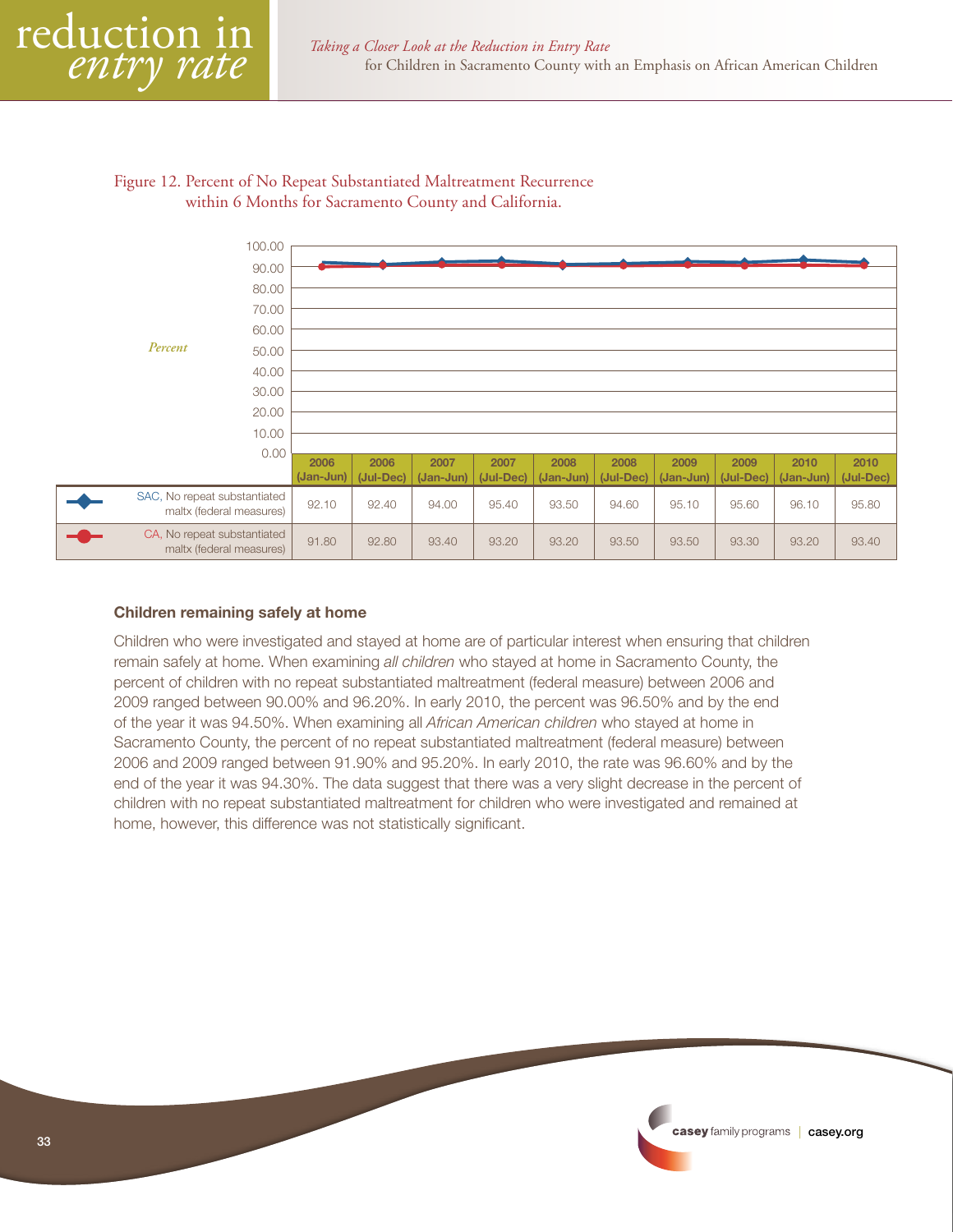# <span id="page-33-0"></span>Services and Programs that Help Keep Children Safe at Home

There is often a misconception that child welfare departments are solely responsible for keeping children safe; in actuality, families and communities have substantial impact on children's safety. What a department can do, however, is educate and provide families and communities with tools so that they can keep their children safe at home. Different strategies and tools that Sacramento County uses to educate and provide tools to families and community members so that *they* can keep their children safe include but are not limited to:

- Birth & Beyond Family Resource Centers (FRC's) are based within the communities in which families reside and may include:
	- o Home visitation services for parents and their children under the age of six
	- o Five different evidence-based and court-approved parenting curricula
	- o Safe Sleeping and Car Seat Safety Workshops
	- o Mental/behavioral health referrals
	- o Health educator services
	- o Help to meet concrete needs such as assistance with food, diapers, clothing, and bus passes
	- o Parent Leadership training
	- o Access to a 24-Hour Parent Support Line
- Crisis Nursery Program where families can take their children to be safely cared for while parents are dealing with other life issues (e.g., domestic violence, emotional distress, hospitalization, brief incarceration).<sup>31</sup>
- Pregnant and Parenting Teen groups: Sacramento County has worked collaboratively with a pregnant and parenting group which is led by the dependent children's counsel, Children's Law Center (CLC).<sup>32</sup> The groups work with teen mothers to ensure that their children receive necessary services so that they stay safely with parents at home and stay out of the child welfare system. Some of the community resources that mothers are connected to are:
	- o Nurse-Family Partnership<sup>33</sup>
	- o Birth & Beyond
	- o Whole Family Foster Homes
	- o Sutter Women's Services<sup>34</sup>
	- o Child Abuse Prevention Council
	- o The Adolescent Family Life Program, which is a program provided by Sutter Women's Services<sup>35</sup>
- Child Abuse Prevention Council (CAPC) Resource Specialists are co-located at the CPS Intake hotline to provide direct linkages for families who do not meet the threshold for an in-person CPS investigation to community resources, many of which are mentioned above.

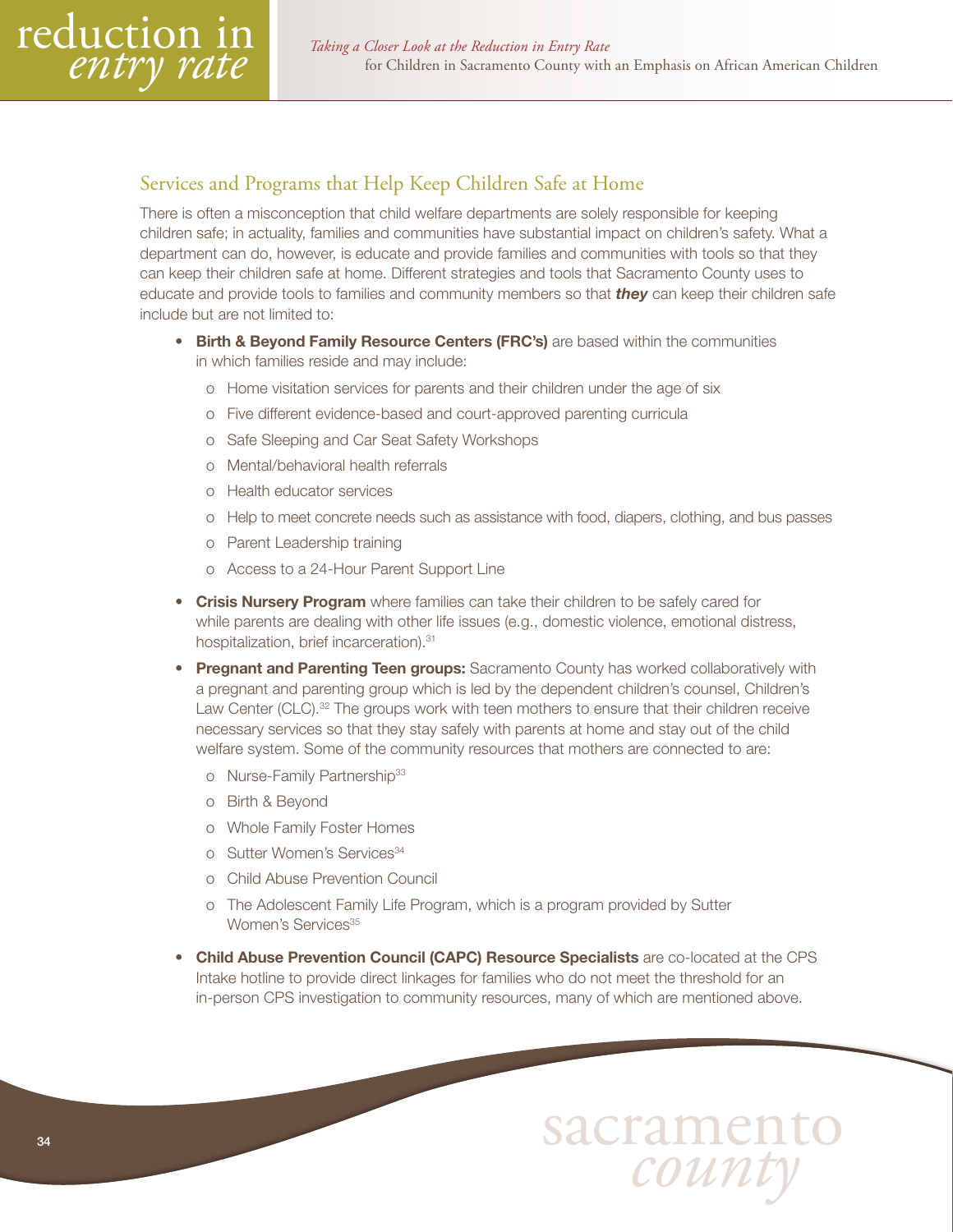- <span id="page-34-0"></span>**Domestic Violence programs** which address multiple components related to issues surrounding family violence.
- 24-Hour Crisis Lines:
	- o Parent Support Line is a hotline that provides parents who have parenting concerns or challenges a place to call and consult with a professional on all types of parenting challenges.36
	- o California Youth Crisis Line provides referrals and resources for transitional age youth, and will assist securing counseling services to prevent family situations from escalating to the level of requiring Child Welfare intervention.<sup>37</sup>
- **Culturally-based advocacy** including local chapters of the National Association for the Advancement of Colored People (NAACP), Asian Pacific Islanders Coalition of Service Providers, and the Mexican Consulate.38
- **Sacramento Housing and Redevelopment Programs** help address housing needs in many communities and neighborhoods of Sacramento County.
- Alta California Regional Center provides assistance to persons with developmental disabilities, infants at risk and their families.<sup>39</sup>

# Summary of Findings and Next Steps

# Strategies that Made a Difference

Sacramento County's reductions in foster care entry rates have occurred around the same time it has implemented several innovative child welfare practices and policies. The majority of those innovative practices are designed to improve services for all children and families in Sacramento County, regardless of race or ethnicity. Some, however, have focused specifically on African American children and families. Either way, African American children and families appear to be major beneficiaries of the changes in practices and policies.

Innovative child welfare practices that may have helped improve entry rates are listed below:

- Differential Response (DR) implemented in all Emergency Response bureaus. DR programing targets families whose children are at risk of entering foster care and provides them with prevention and early intervention services. DR works to build on a family's strengths, identify unsafe behaviors and address them, and teaches families how to keep their children safely at home. In cases where a child is removed from their home, DR engages families in community based resources to help with aftercare supports and services.
- Support from CPS leadership to expand their focus of safely reducing the number of all children entering foster care to also include a special focus on African American **children.** Having support from management that identified work in this area as a priority was

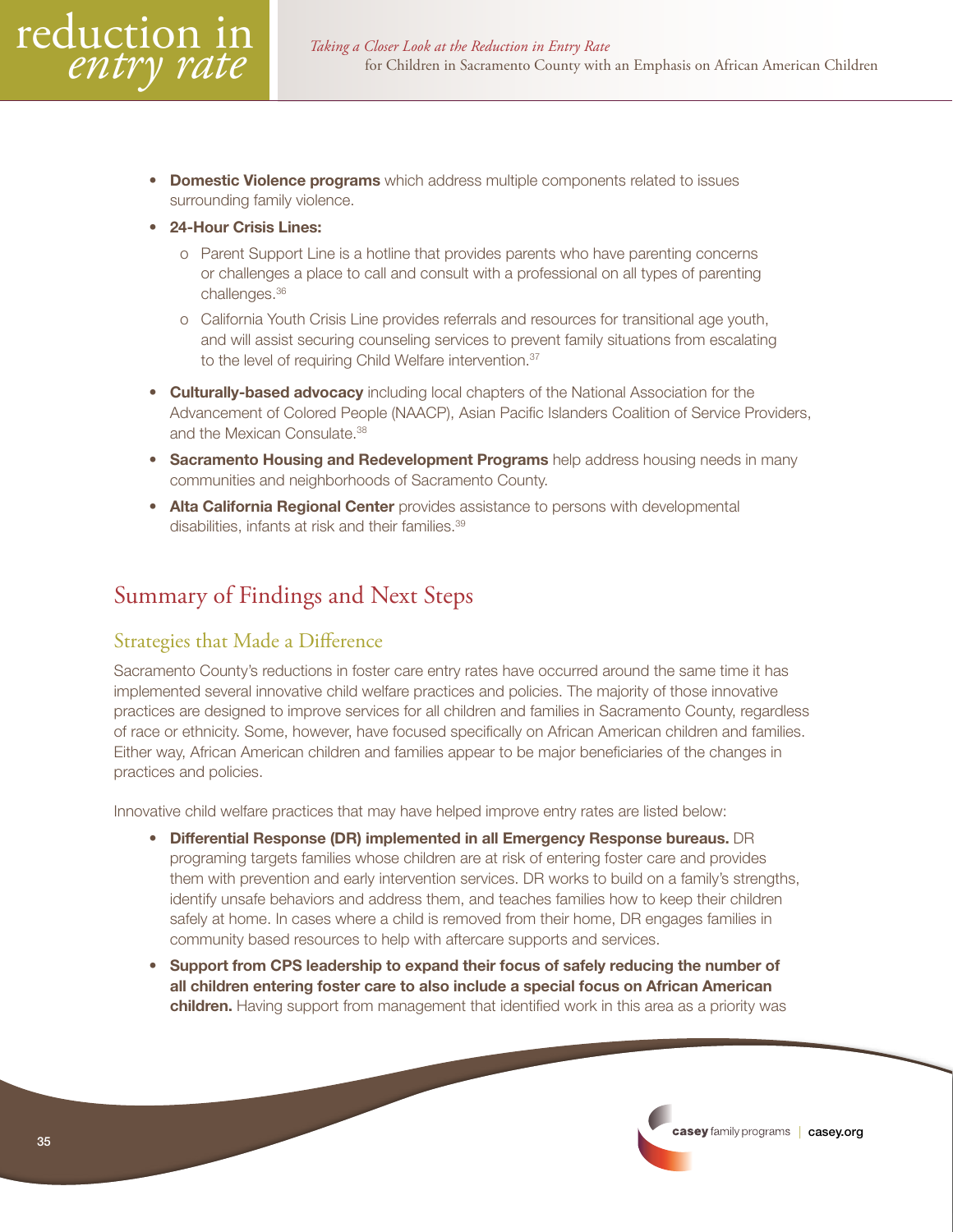<span id="page-35-0"></span>

necessary in the beginning to promote a culture shift in CPS values and clinical practice. Additionally, when leadership identified the need for focusing on African American children, it allowed staff to create workgroups and begin focusing on how they can impact the safe reduction of entries into foster care for African American children.

- The California Disproportionality Project that addressed racial disproportionality and disparities for African American and American Indian children in foster care. This project focused on raising awareness, providing trainings and engaging the community on this issue. This provided child welfare workers and community partners an opportunity to gain a better understanding of racial disproportionality and disparity. This likely helped workers to become more aware of their own biases, which may have changed how and what types of services were delivered to African American and American Indian children. A possible result from this project, is that providers may have modified existing programs to be more culturally competent, thus allowing for better engagement of African American and American Indian children and families. When services are more culturally competent and are provided in a more effective and respectful manner, families are likely to be receptive to services and to making permanent changes to keep their children safely at home.
- Imminent Risk Team Decision Making (TDM) used preventively before a child enters foster care. When TDMs are used at a family's first encounter with CPS, the process allows families to develop a plan to prevent their children from entering foster care. One of the strengths of TDMs is acknowledging families as experts on themselves, and as a result, they need to be included in the decision making. Through this process families identify family needs and work with a group of child welfare workers and community partners to develop a plan to address these needs. When families feel respected and engaged in their plans, they are more likely to follow through with them. This new focus on reduction likely impacted the safe reduction of African American children entering foster care.
- CPS practices became more standardized. Leadership emphasized the use of standardized practices to achieve more consistent and objective decision making, reducing the chance of worker or supervisor bias. How reports of abuse and neglect screened in and became referrals was also standardized. This standardization of practice improved the likelihood that all children and families would be treated equally, which may have impacted the decrease in entries into foster care for all children, specifically children of color.

# Trend Data Highlights between 2006 and 2010

Through the examination of Sacramento County and California State trend data on entry rates into foster care between 2006 and 2010, several key findings emerged:

#### Sacramento County Compared with California State

• Entry rates for all children in Sacramento County have decreased substantially (55%) compared to California State which has only shown a decrease of 15 percent during the same time frame.

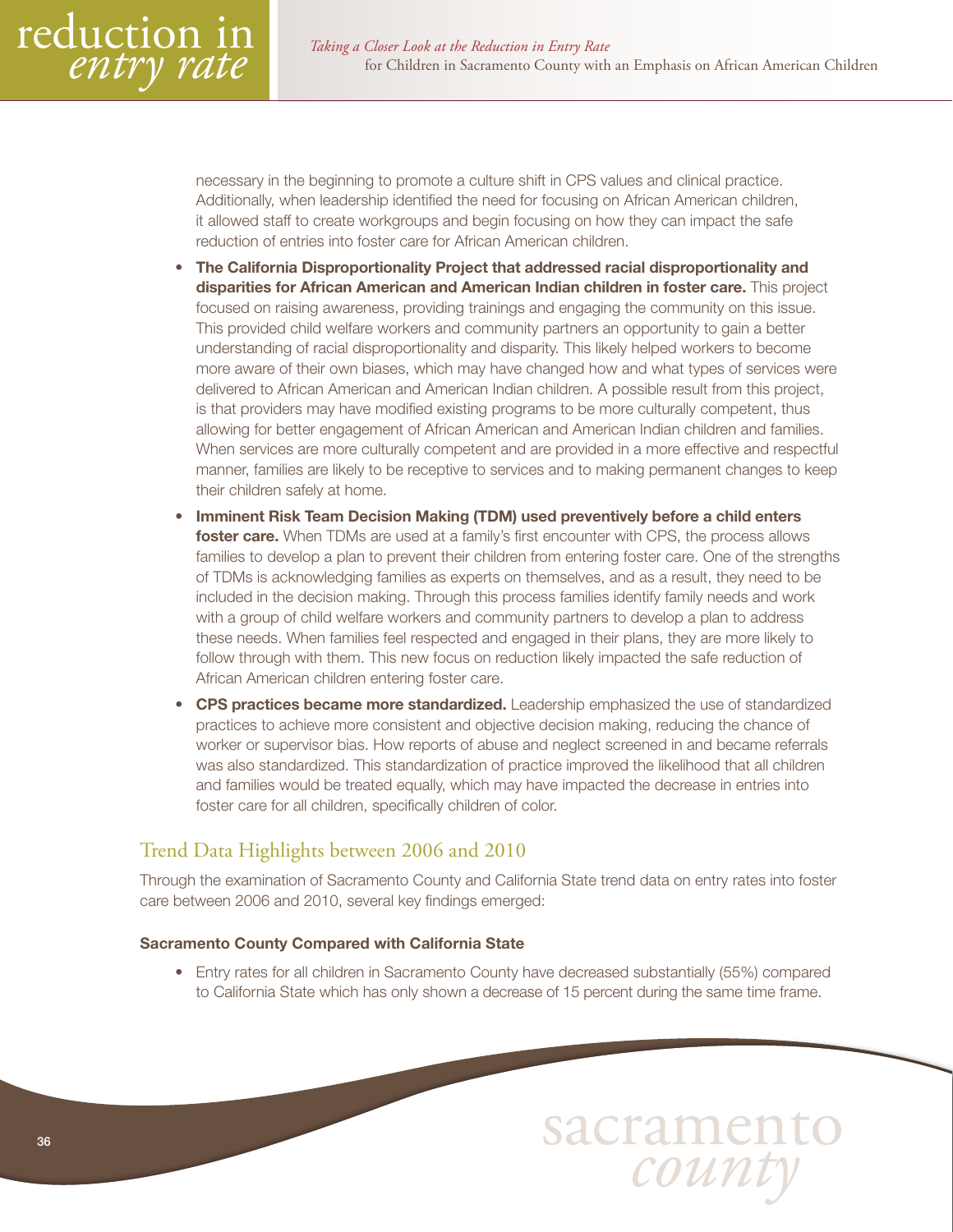<span id="page-36-0"></span>• The rate of African American children entering foster care in Sacramento County decreased by an impressive 53 percent. In comparison, California State's rate decrease for those same years was five percent.

#### Trends by Racial Group

• Entry rates for African American children in Sacramento County declined rapidly (53%). However, the greatest rate decreases during the same time period occurred among Asian/Pacific Islander children (77%) and Hispanic children (59%).

#### Trends by Age

- The rate of infants entering foster care in Sacramento County decreased an impressive 55 percent, which is a decrease of almost 300 infants. In comparison, California State's rate decreased 21 percent during the same time point.
- Entries for infants in Sacramento County have decreased at a greater rate when compared to California State, and in 2010 became more aligned with the state rate of 11.06 (12.73 in Sacramento).
- Entry rates for non-infant children in Sacramento County during this same time period showed a similar decrease of 55 percent, which is over 1,000 children.

#### Trends by Racial Group and Age

- Entries for African American infants began to decrease in 2007, and continued to decline until 2010 when Sacramento's rate (42.69) aligned with the statewide rate (42.05).
- The rate of African American infants entering foster care in Sacramento County decreased by 53 percent, which is nearly 350 children. In comparison, the statewide rate decreased only eight percent during the same time point.
- While much progress has been made, the placement rate for African American infants is more than three times higher than for other ethnicity groups.
- Although entry rates for African American infants in Sacramento County declined, the greatest decreases were among Asian/Pacific Islander infants (80%) and Hispanic infants (59%).

#### Summary of Findings

Note that in examining very recent data, there was a small but statistically significant increase in the rate of African American children entering foster care in 2012 as compared to the rate for 2010 (from 9.65 per thousand to 11.22 per thousand), but the rate is still very much below what it was in 2006-2008. In terms of child safety, there was no statistical difference in the percent of no repeat maltreatment between 2010 and 2012. This is one indicator that child safety has not been affected by a reduction in foster care entry rates.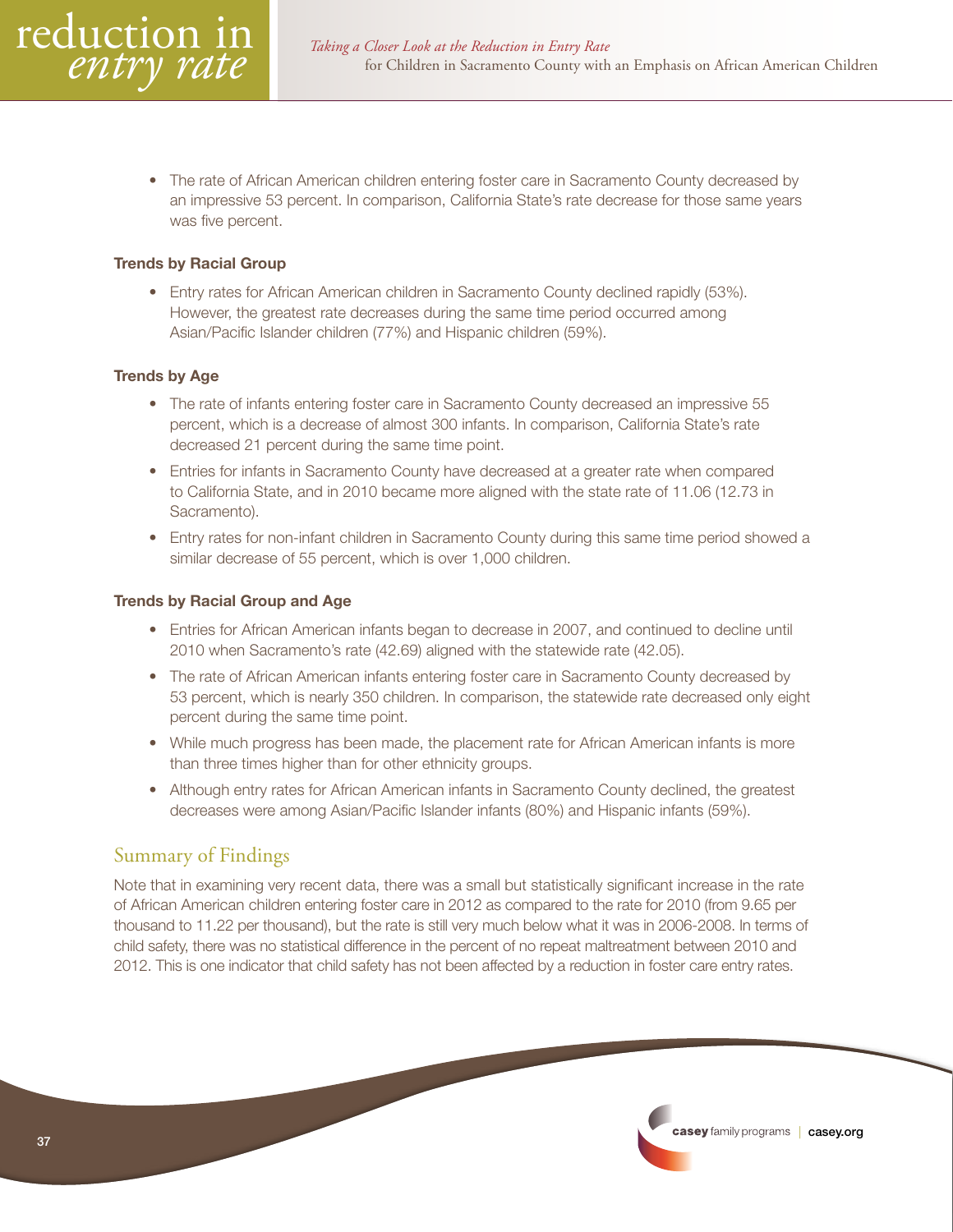<span id="page-37-0"></span>

After analyzing the data and considering the timing of the practice improvements, it is believed that a series of practice and policy improvements may have been drivers in reducing the number of African American children entering foster care in Sacramento County. Even more encouraging is that child maltreatment recurrence data did not change significantly over the past five years, even when entries into foster care decreased in Sacramento County.

If the reduction of children entering foster care was related to children remaining in an unsafe home, one would expect to see a decline in performance on the indicator associated with the absence of repeat maltreatment. However, this did not happen. It is important to note that this indicator only measures allegations that are substantiated. While good performance on this indicator does not guarantee the safety of children, declining performance would indicate an area of concern. The fact that performance has remained stable indicates that children are not experiencing more recurrent maltreatment due to an increased focus on in-home services.

# Areas of Further Study

- Exploration of external factors. There are external factors (e.g., policy changes, changes in the community) that were not included in the scope of this report. Therefore, we cannot say for certain that events depicted in the Event Timelines caused the decrease in entry rates into foster care, and rather can only suggest that these events largely impacted the decrease. Further study is necessary to explore external factors.
- **Identify what community partners and parents attribute to the decline.** Interviews with key stakeholders in CPS and the community, in addition to parents, would help to shed light on some of these external factors and also further highlight impactful CPS practice and be a nice addition to further this work.
- Examination of other disparities in child welfare. Further examine any remaining disparities in child welfare and related community services to have a deeper understanding of unmet needs or barriers to strong families, before further actions are taken. For example, exploring the disproportionality of underreporting based on racial groups at local hospitals.

#### Next Steps

Sacramento County remains committed to examining key strategies and practices that can safely reduce the rate and number of all children entering foster care even further. Sacramento County believes that implementing effective strategies and practices for all children will have the effect of lowering entry rates and improving outcomes for African American children and other children of color. Some of the next steps identified below are among the intermediate term outcomes on Sacramento's Theory of Change:

• Family support through relatives. Continue to think creatively around different ways to identify relatives who can provide support to families before a family and CPS consider informal or formal supervision.

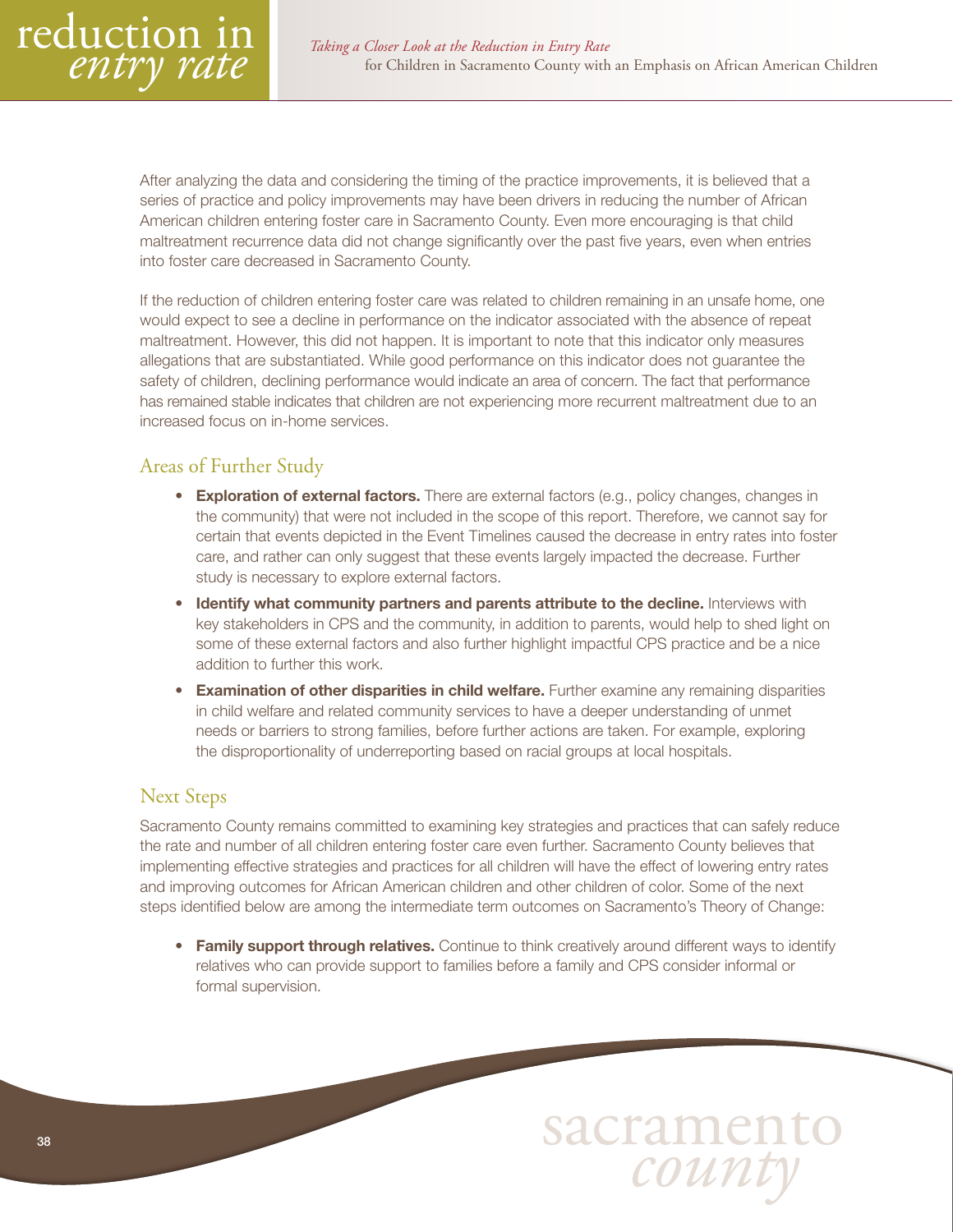- <span id="page-38-0"></span>More accessible cultural sensitivity training. Make culturally sensitive training more accessible to CPS workers. Include African American Special Skills training in forums, and utilize African American Special Skills social workers to help identify needs of African American families and facilitate trainings.
- **Community Collaboration.** Collaborate with partners to provide training and information sessions to all CPS staff and external partners that reach beyond CPS Special Skills training.
- Signs of Safety. Deeper infusion of Signs of Safety practice methods into CPS through ongoing coaching and reinforcement by supervisors and managers as the strategy takes approximately five years to be fully implemented.
- Stay focused on sustaining the safe decrease in entries into foster care. Reconvene a working team or another avenue to focus on sustaining reductions and improving practice with populations that would include a focus on possible disparities.

# Final Thoughts

Achieving positive results in child welfare generally requires a team effort and multiple interventions. Thus it may never be possible for child welfare and other community providers to pinpoint any one particular strategy that impacts child entries into foster care. This is why it is essential to take a multi-strategy approach to carefully implement practice methods, successfully engage families, and have equitable access to services.

If you are interested in learning more about the work of Sacramento County CPS, contact Kim Pearson, Sacramento County Child Protective Services division manager, at 916.875.1299 or [pearskb@SacCounty.net.](mailto:pearskb@SacCounty.net)

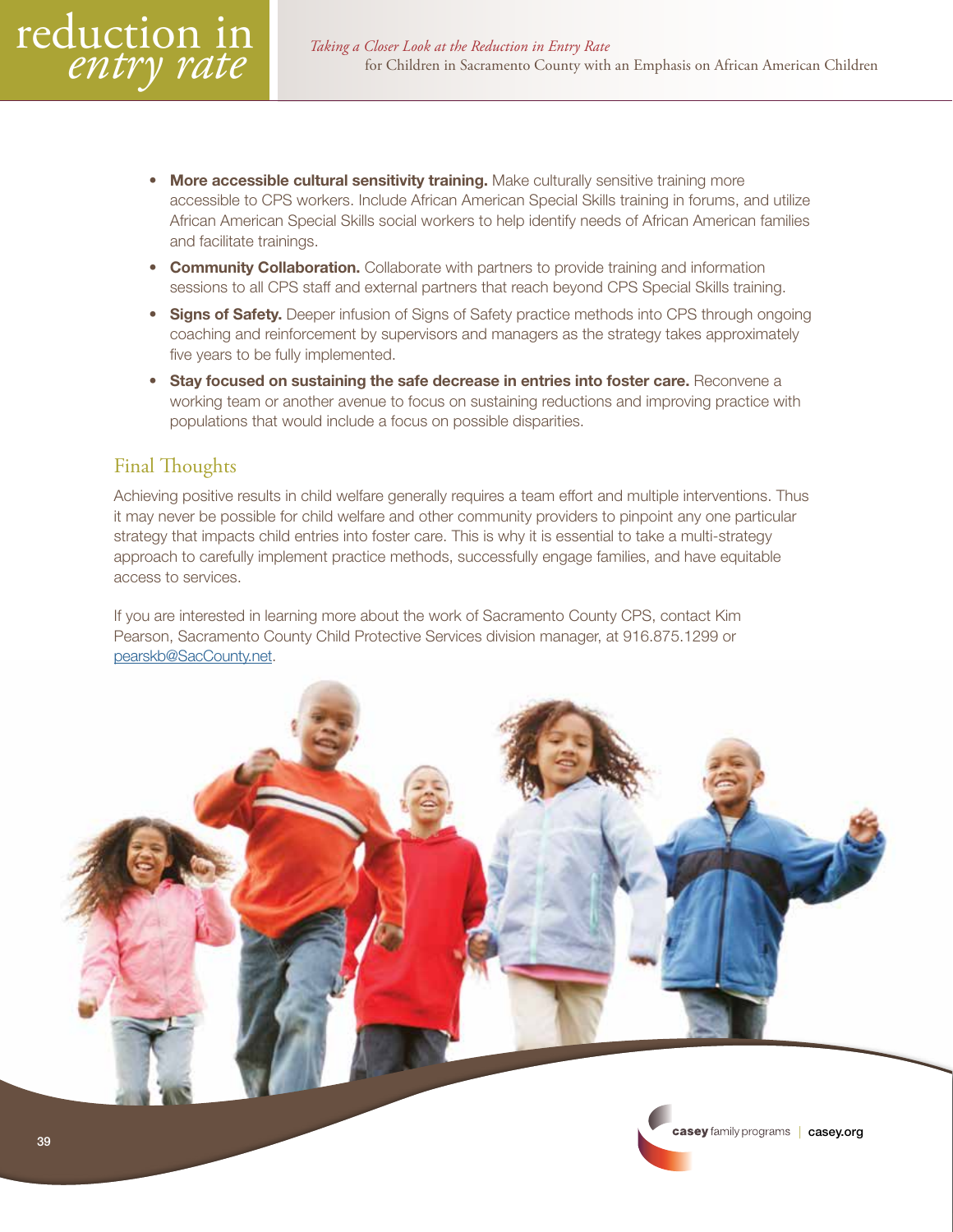# <span id="page-39-0"></span>Appendix A. Disproportionate Rate of African American Children in Child Welfare

Researchers Fred Wulczyn and Bridgette Lery have formulated a similar set of definitions that are more precise in the use of the term disparity, defining it as "relative rates" (e.g., the rate of placement per 1,000 African American children divided by the rate per thousand for Caucasian children).<sup>40</sup>

The situation is complex. Based on the interpretation of early findings from the National Incidence Studies (NIS-2 and NIS-3), child welfare advocates and researchers assumed that children's representation at the first child welfare decision point should mirror their proportionate composition of the child population. The more recent NIS-4, however, challenged this assumption by concluding that African American children were at greater risk of maltreatment.41 New evidence showing that African American children have higher odds of poverty as well as higher rates of maltreatment questions the prior assumption in the field that racial differences in rates of placement in and of itself are problematic. According to this line of thinking, higher rates of placement may be the byproduct of greater family needs.

But we believe that the reality is even more complex. Recent research has showcased how African American children actually had better permanency and other outcomes in certain communities where family needs were more effectively addressed.<sup>42</sup> And there is a small but growing literature about how the use of multiple strategies can strengthen communities and individual families to reduce child maltreatment recurrence, foster care placements, and the number of children not achieving legal permanency—including children of color.43

# Appendix B. Description of Six Outcome Paths

# Emergency Response Operations

Emergency Response (ER) Operations improves the continuity of decision making in investigations through the use of standardized, research-based definitions. This allows ER Operations to respond rapidly to allegations, working more effective and efficiently. As a result, workers improve their ability to identify and mitigate safety threats of children and families that are being investigated, allowing for a timely response to Immediate Response (IR) referrals. Over time, this outcome path leads to an increase in the number of children who remain in safe, stable homes with their family, finally leading to the ultimate goal of safely reducing the number of children entering foster care.

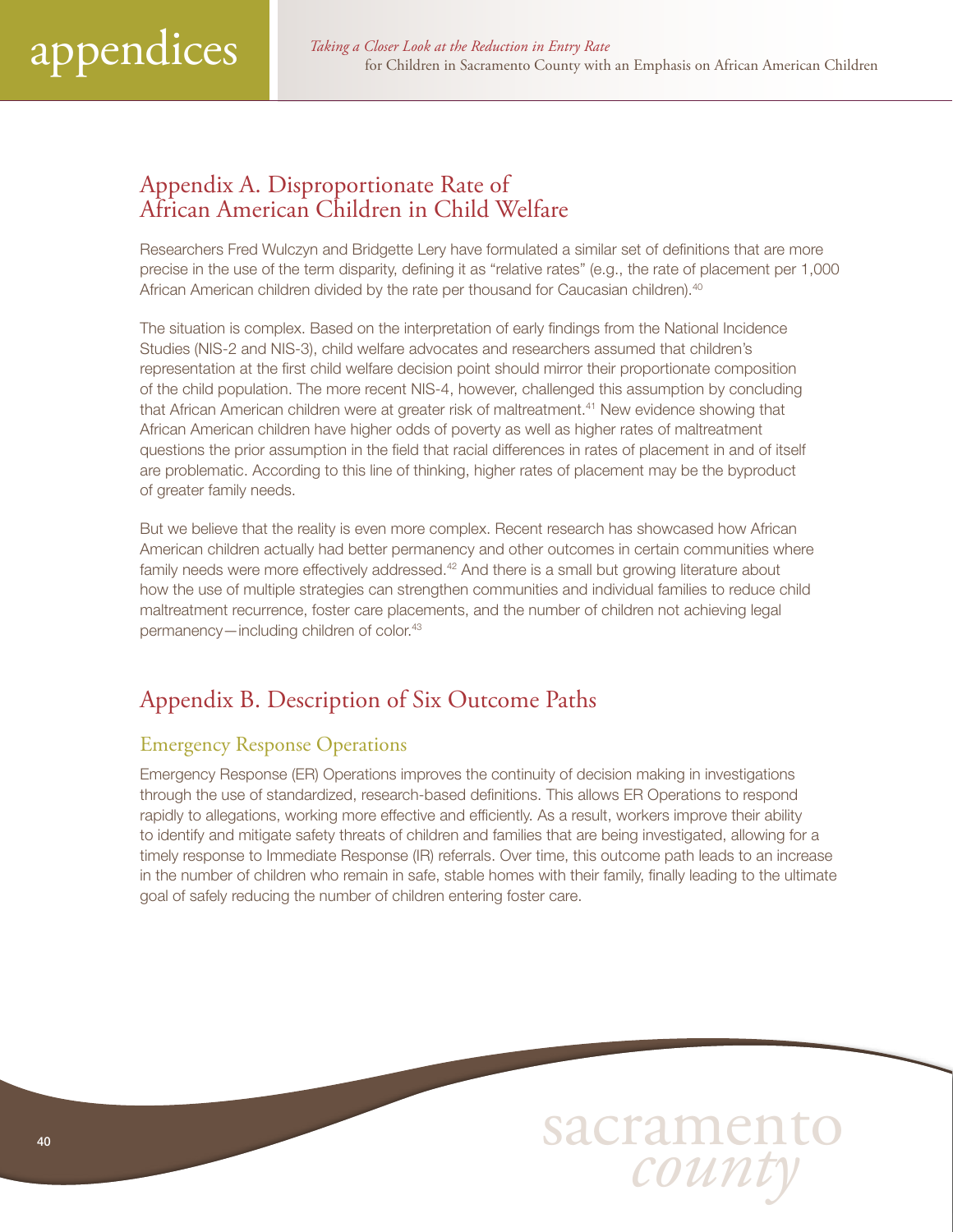# <span id="page-40-0"></span>Family Engagement

Family engagement is another strategy identified by Sacramento County that is necessary to reach the ultimate goal. The outcome path begins by CPS recognizing that families are experts on themselves. When taking this perspective, CPS workers must ensure that families have input into decisions being made about their children. By engaging families, CPS workers improve the opportunity for shared decision-making between families, CPS and other community partners that are invested in the outcome of the child. By improving opportunities for shared decision-making, CPS is able to develop a more informed safety plan, also known as a safety map, for the child.<sup>44</sup> When families are recognized as experts on themselves, their own family and given a voice in decisions, more become aware of their own strengths and needs, and are able to help CPS develop a case plan that is measurable and obtainable. When families are engaged with their safety plan and see their own words written into the plan, they are more likely to follow through with it, which increases the likelihood that their children will remain with family, and ultimately leads to the final goals of keeping children safe and out of foster care.

# Non-court CPS Intervention Services

Non-court CPS intervention services begin with improving a family's access to services that help to address safety concerns, while being supportive of the family. Over time, this leads to more families being able to raise their children safely at home, which leads to the ultimate goal of safely reducing the number of children entering foster care.

# Community Partners

The goal of safely reducing the number of children in foster care cannot be reached unless there is support by the community to make changes to child welfare services throughout Sacramento County.

CPS engages community partners to work together to discuss the importance of creating culturally relevant and sensitive programs and practice. CPS and community partners share information gleaned from these discussions with staff and make adjustments to their own programs and practice. This strengthens the relationship that CPS has with community partners and builds on collective knowledge of best practices, which improves the community services received by families. CPS and community partners will have improved access to services, such as mental health and substance abuse programs, and strategies to use with challenging cases. Over time, a family's well-being will improve, which may help decrease the likelihood that the family will have contact with CPS in the future. Ultimately, this leads to the goal of safely reducing the number of children entering foster care.

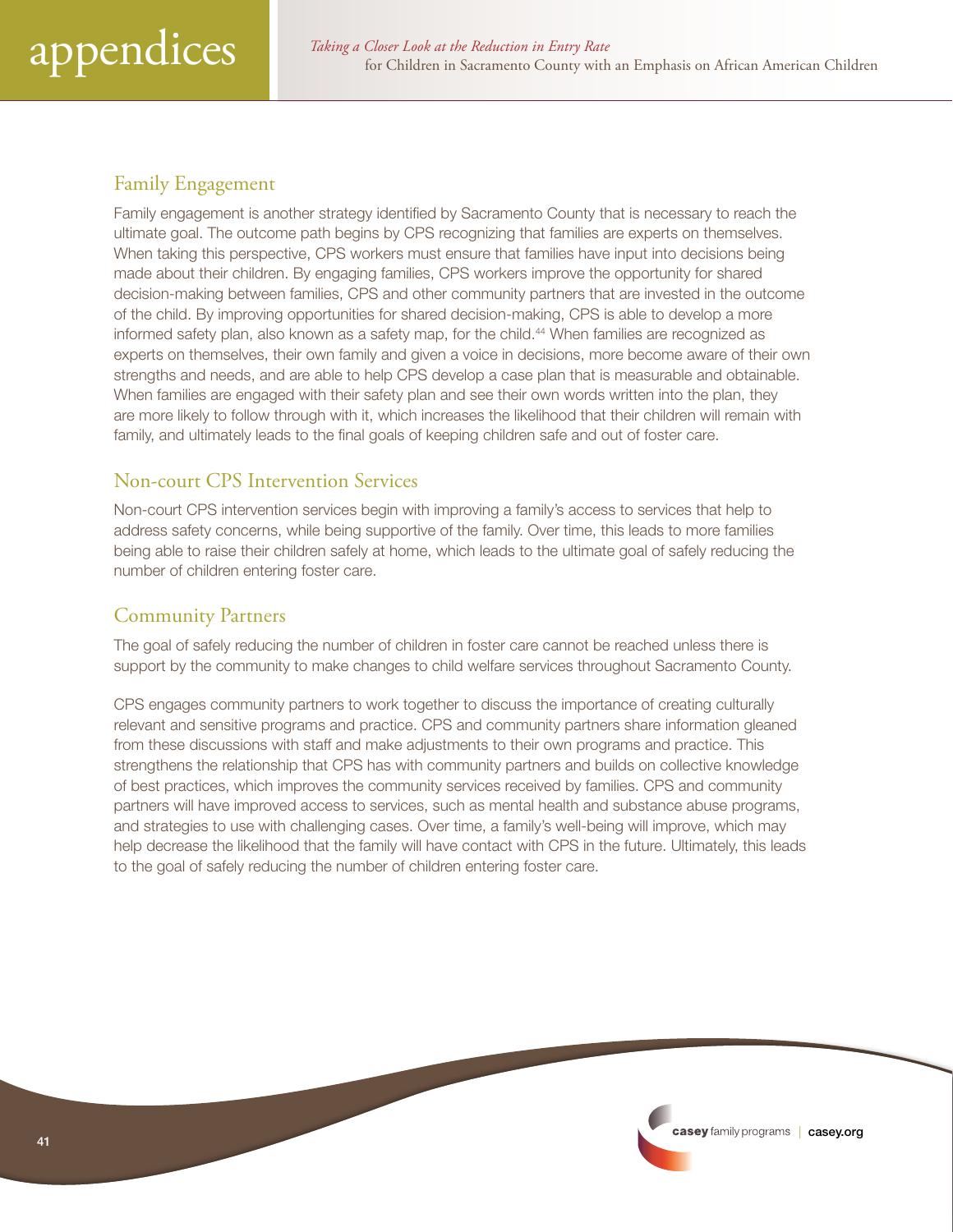# <span id="page-41-0"></span>CPS Workforce

Another crucial strategy that impacts the ultimate goal of reducing entries into foster care is the CPS workforce itself. This is particularly important when trying to impact the reduction of African American children into foster care because there must be staff buy-in for some changes to occur. For example, management must support and staff must understand the importance of a diverse workforce in order for hiring practices to change. This affects the first outcome, which is CPS purposefully hiring a more ethnically diverse staff that better reflects the families that CPS serves. Having a more diverse staff increases the variety of viewpoints in the workforce, which can impact the way that a service is delivered. Family engagement may improve if families are receiving services provided by CPS staff who reflect their culture, resulting in more families successfully completing services. The successful completion of services improves the ability of families to raise their children successfully at home, which helps in achieving the ultimate goal of safely reducing the number of children entering foster care.

# CPS Training Goals

All CPS staff must have an opportunity to attend trainings that address disproportionality and disparities in child welfare so that they can learn how to provide services that are culturally appropriate and relevant. Staff also must have access to work groups or meetings dedicated to specific populations, such as Special Skills meetings that focus on Russian/Ukrainian, Hmong, African American, Hispanic, or American Indian populations. Trainings and interacting in groups helps to increase CPS staff awareness of their own biases and stereotypes leading to better communication with families, and increasing fact-based assessments and investigations. Improved interactions with families and subjective decision-making can improve the ability of families to raise their children safely at home, which leads to the goal of safely reducing the number of children entering foster care.

# Appendix C. Event Timeline for Events Prior to 2006

# Funding

#### Events Prior to 2006

Several events occurred in Sacramento County prior to 2006 in regards to CPS funding. In 1999, an increase in funding for child welfare prevention efforts improved access to community-based, culturally appropriate prevention services for families receiving CPS services. Examples of funding sources at this time were: Preserving Safe and Stable Families (PSSF), Community Based Child Abuse Prevention (CBCAP), Child Abuse Prevention Intervention and Treatment (CAPIT), and Cal Works incentive funds.

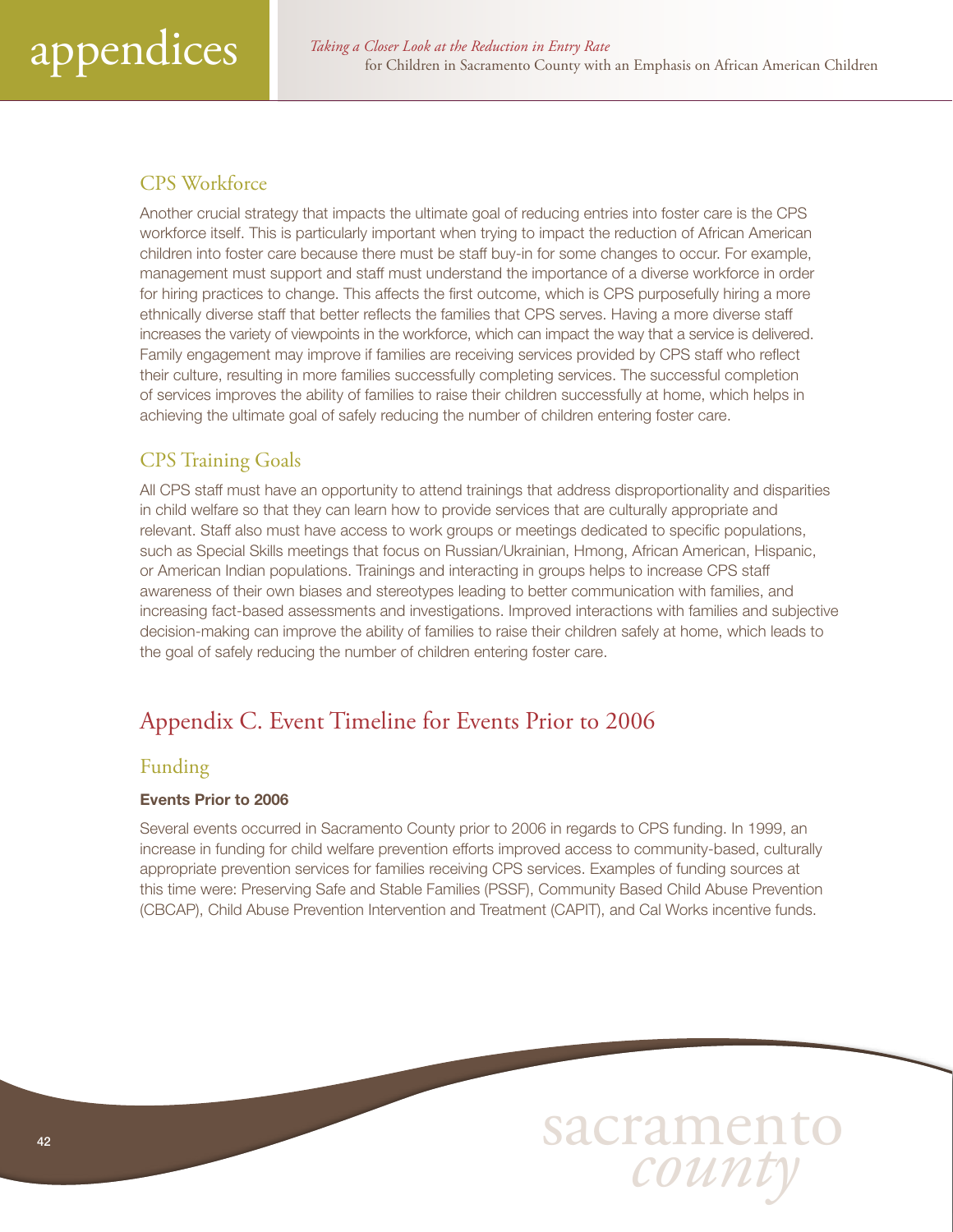<span id="page-42-0"></span>In 2005, however, decreased funding impacted many of these same programs. For example, the county had to close a community Family Resource Center, which then limited families' access to health, mental health, education and recreational services.<sup>45</sup> Despite the decreased funding in 2005 for some services, the Kinship Guardianship Assistance Payment (Kin-GAP) was established during the same year. Kin-GAP provided relative caregivers access to funds to help keep the child that they are caring for in their home.<sup>46</sup>

# CPS Staffing

#### Events Prior to 2006

In 1989, CPS staff could become certified as Special Skills workers, which was designed to improve the delivery of services to African American families and other specific populations. Since then, Sacramento County CPS experienced multiple staffing changes prior to 2006 that addressed the cultural competencies of its workers. In 2003, CPS opened offices in some communities that were staffed by out-stationed workers. This helped CPS workers become more aware of the cultures present in the communities they served. In 2005, CPS purposefully began to hire more program managers of color. This not only increased the diversity of viewpoints at the administrative level, but also built a staff that better reflected the racial makeup of the population it served. Although efforts of hiring more managers of color began in 2005, it takes time to build a diverse workforce. These efforts that began in 2005 most certainly impacted practice and CPS culture.

# Practice Strategies

#### Events Prior to 2006

In late 2004 and late 2005, Differential Response (DR) was piloted in Sacramento County. In cases where a child is removed from their home, DR engages families in community based resources to help with aftercare supports and services. DR helps families recognize unsafe behaviors and engages families in the decision-making process regarding placement of their child.47 Family Group Decision Making (FGDM) was also introduced in 2005. This strategy involves bringing together parents/caregivers, family, friends and community providers to help decide what is best for the child and family involved with CPS.<sup>48</sup> The goal of FGDM is to avoid foster care placements. FGDM was discontinued in 2009 and resources were moved to TDM.

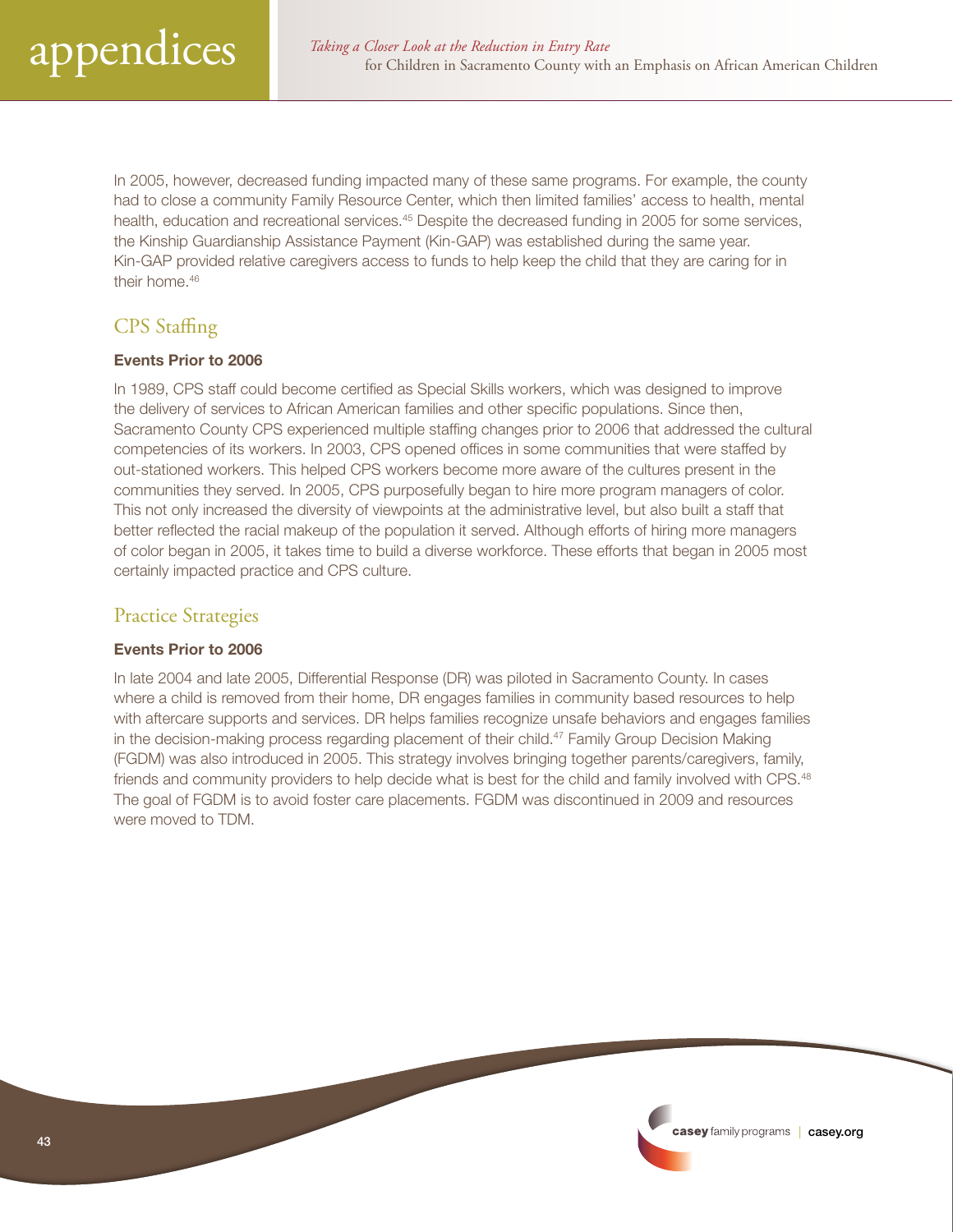Goal: Safely reduce the number of children entering foster care in Sacramento County



# <span id="page-43-0"></span>Appendix D. Sacramento County Child Protective Services: Theory of Change for Impacting Entries into Foster Care [Click here to retun to page 8](#page-7-0)

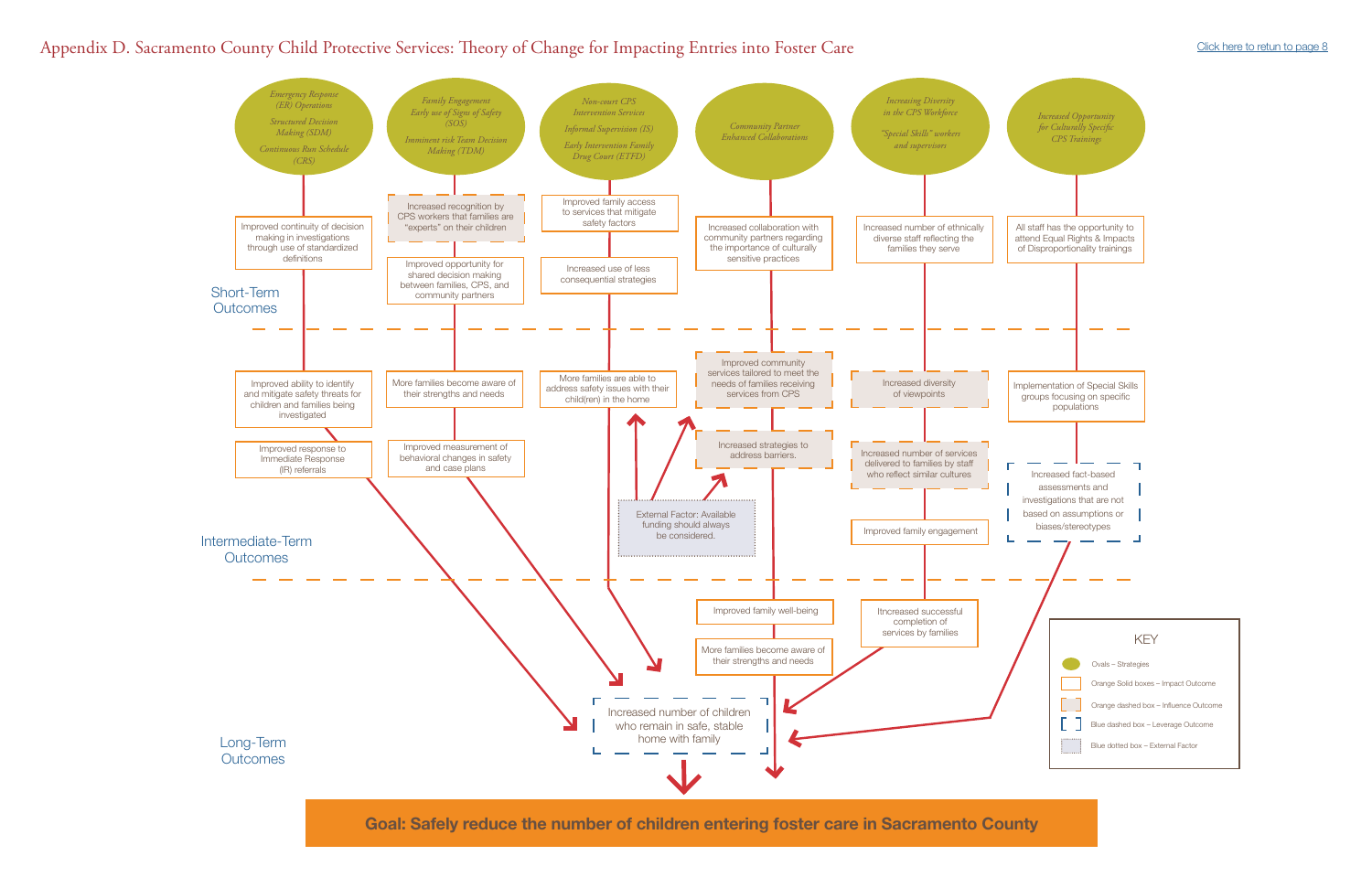# <span id="page-44-0"></span>Endnotes

- 1. Hill, R. B. (2006). *Synthesis of research on disproportionality in child welfare: An update.* Washington DC, The Casey-CSSP Alliance for Racial Equity and the Center for Study of Social Policy.
- 2. Data on child population by race for 2011 from the KIDS COUNT Data Center. Retrieved from: [http://datacenter.kidscount.org/data/tables/103-child-population-by-race?loc=1&loct=2#detail](http://datacenter.kidscount.org/data/tables/103-child-population-by-race?loc=1&loct=2#detailed/2/10-19,2,20-29,3,30-39,4,40-49,5,50-52,6-9/false/867,133,38,35,18/66,67,68,69,70,71,12,72/423,424) [ed/2/10-19,2,20-29,3,30-39,4,40-49,5,50-52,6-9/false/867,133,38,35,18/66,67,68,69,70,71,12,72/423,424](http://datacenter.kidscount.org/data/tables/103-child-population-by-race?loc=1&loct=2#detailed/2/10-19,2,20-29,3,30-39,4,40-49,5,50-52,6-9/false/867,133,38,35,18/66,67,68,69,70,71,12,72/423,424)
- 3. Data on the number of children in foster care for 2011 from the Adoption and Foster Care Analysis and Reporting System (AFCARS). Retrieved from: [http://www.acf.hhs.gov/programs/cb/resource/afcars-](http://www.acf.hhs.gov/programs/cb/resource/afcars-report-19)report-19
- 4. Hill, R. B. (2006). *Synthesis of research on disproportionality in child welfare: An update.* Washington DC, The Casey-CSSP Alliance for Racial Equity and the Center for Study of Social Policy.

#### 5. See:

- Everett, J., & McRoy, R. (2004). The color of child welfare. In K. Davis & T. Bent-Goodley (Eds.) *The color of social policy* (pp. 37-63). Alexandria, VA: Council on Social Work Education.
- Fluke, J. & Jones-Harden, B., Jenkins, M. & Ruehrdanz, A. (2011). *Research synthesis on child welfare disproportionality and disparities.* Denver, CO: American Humane Association.
- McRoy, R. G. (2006). Adoption for young and older children. In C. McCauley, P. J. Pecora, & W. E. Rose (Eds.), *Enhancing the well-being of children and families through effective interventions: International evidence for practice.* London: Jessica Kingsley.
- 6. Putnam-Hornstein, E., Needell, B., King, B. & Johnson-Motoyama, M. (2013). Racial and Ethnic Disparities: A Population-Based Examination of Risk Factors for Involvement with Child Protective Services. *Child Abuse and Neglect*, *37*(1), 33–46.
- 7. See:
	- Fluke, J. & Jones-Harden, B., Jenkins, M. & Ruehrdanz, A. (2011). *Research synthesis on child welfare disproportionality and disparities*. Denver, CO: American Humane Association.
	- U.S. Government Accountability Office. (2007). *African American children in foster care: additional HHS assistance needed to help states reduce the proportion in care.* (GAO 07-816) Washington, DC: Author. Retrieved from: <http://www.gao.gov/new.items/d07816.pdf>
	- Wulczyn, F. (2008). *Child well-being as human capital*. Chicago: Chapin Hall at the University of Chicago. Retrieved from: [http://www.chapinhall.org/sites/default/files/old\\_reports/439.pdf](http://www.chapinhall.org/sites/default/files/old_reports/439.pdf)

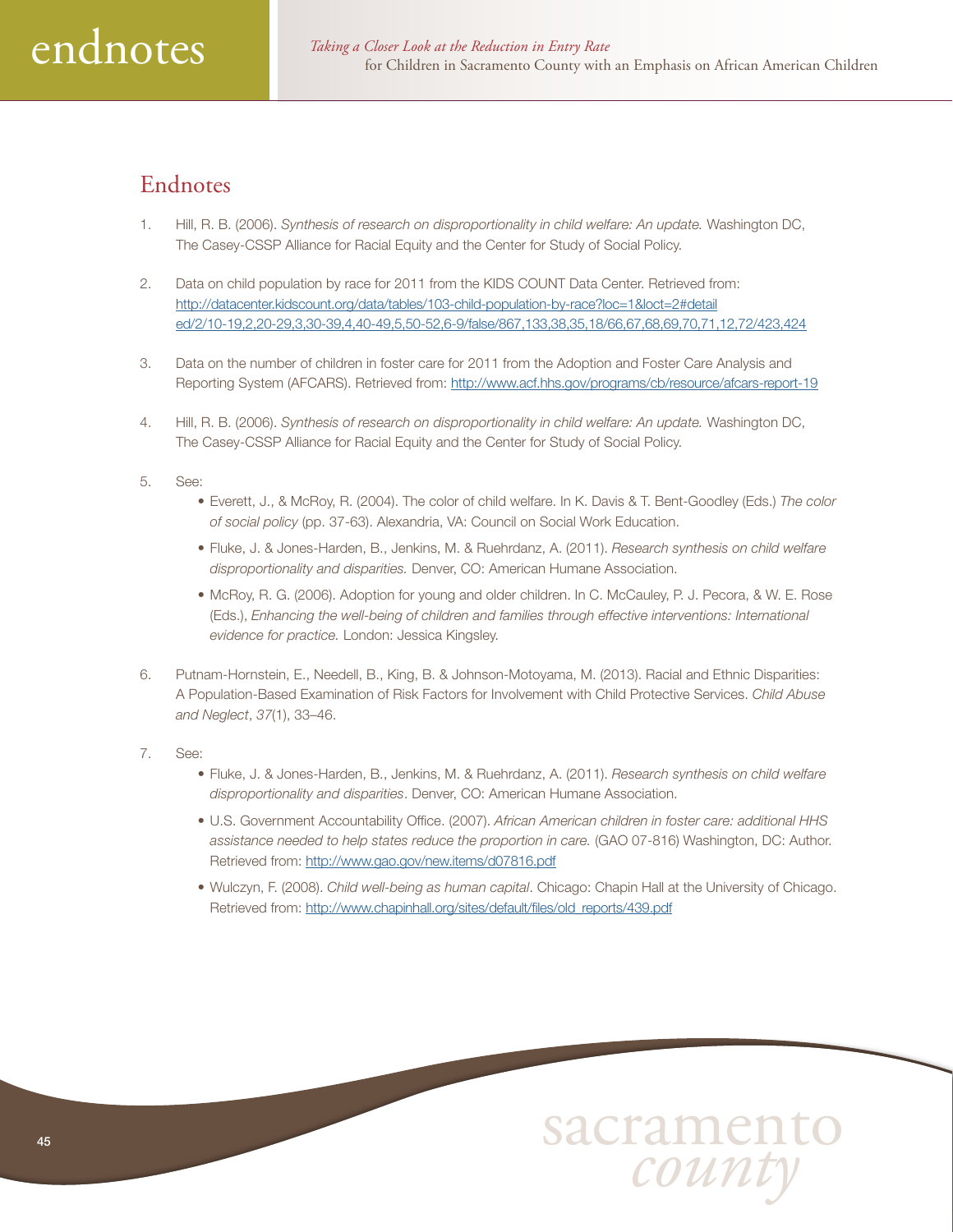- 8. See:
	- Fluke, J. & Jones-Harden, B., Jenkins, M. & Ruehrdanz, A. (2011). *Research synthesis on child welfare disproportionality and disparities.* Denver, CO: American Humane Association.
	- Lorthridge, J., McCroskey, J., Pecora, P. J., Chambers, R., & Fatemi, M. (2011). Strategies for improving child welfare services for families of color: First findings of a community-based initiative in Los Angeles. *Children and Youth Services Review, 34*(1) 281-288.
- 9. A description of SDM can be found at [http://www.nccdglobal.org/assessment/structured](http://www.nccdglobal.org/assessment/structured-decision-making-sdm-model)decision-making-sdm-model
- 10. According to Sacramento County, their ER program utilizes a continuous run schedule to respond to calls that have been assessed as an Immediate Response (IR) referral.
- 11. *The Child Abuse Prevention Center, Birth and Beyond Community Response.* Retrieved from: [http://core2.capcore.org/capc/services/programs/americorps/birth\\_and\\_beyond](http://core2.capcore.org/capc/services/programs/americorps/birth_and_beyond)
- 12. The Seneca Center program is one example of a national family-finding service <http://www.senecacenter.org/familyfinding/support>
- 13. Robinson, S. (2007). *Sacramento County Dependency, Drug Court: Specialized Treatment and Recovery Services (STAR).* Retrieved from: [http://www.ncsacw.samhsa.gov/files/Region10\\_STARS\\_TextOnly.pdf](http://www.ncsacw.samhsa.gov/files/Region10_STARS_TextOnly.pdf)
- 14. *The California Child Welfare Improvement Activities, Differential Response Guidelines and Resources for Implementation.* (2010). Retrieved from: [http://www.childsworld.ca.gov/res/pdf/DR\\_Guidelines.pdf](http://www.childsworld.ca.gov/res/pdf/DR_Guidelines.pdf)
- 15. Lilliput Children Services. *Kinnections Initiative Overview.* Retrieved from: [http://www.lilliput.org/Documents/Kinnections/Kinnections%](http://www.lilliput.org/Documents/Kinnections/Kinnections)20Initiative[%20Overview.pdf](20Overview.pdf)
- 16. *Our Children's Keeper, Child and Family Services. Whole Family Foster Care Program.* Retrieved from: <http://www.ockffa.com/untitled10.html>
- 17. Agosti, J. (2011). *California Disproportionality Project Breakthrough Series Collaborative Final Report.* Retrieved from: [http://www.childsworld.ca.gov/res/pdf/CA\\_Disprop\\_FinalRpt.pdf](http://www.childsworld.ca.gov/res/pdf/CA_Disprop_FinalRpt.pdf)
- 18. A description of SDM can be found at [http://www.nccdglobal.org/what-we-do/children-](http://www.nccdglobal.org/what-we-do/children-s-research-center)s-research-center
- 19. Sacramento County, Comprehensive Annual Financial Report. (2011). Retrieved from: <http://www.finance.saccounty.net/AuditorController/Documents/TaxAcct/CAFR/cafr2011.pdf>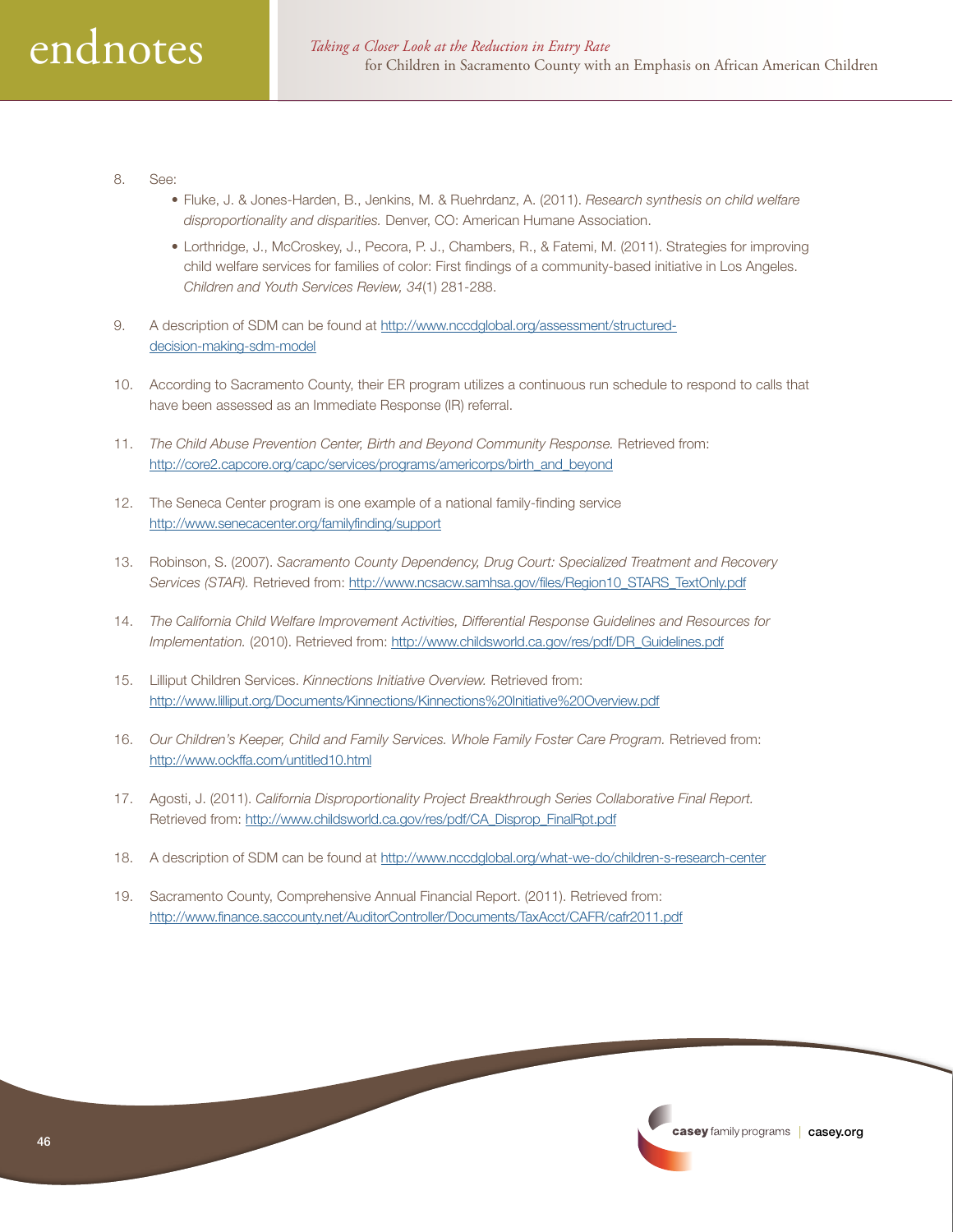

- 20. Resolutions Consultancy. (2010). *Signs of Safety, The Signs of Safety Approach to Child Protection Casework.*  Retrieved from: <http://www.signsofsafety.net/signs-of-safety/>
- 21. Turnell, A. (2012). *The Signs of Safety: Child Protection Practice Framework.* Perth: Resolutions Consultancy. Retrieved from: [http://www.dcp.wa.gov.au/Resources/Documents/Policies%20and%20Frameworks/](http://www.dcp.wa.gov.au/Resources/Documents/Policies%20and%20Frameworks/SignsOfSafetyFramework2011.pdf) [SignsOfSafetyFramework2011.pdf](http://www.dcp.wa.gov.au/Resources/Documents/Policies%20and%20Frameworks/SignsOfSafetyFramework2011.pdf)
- 22. Needell, B., Webster, D., Armijo, M., Lee, S., Dawson, W., Magruder, J., Exel, M., Cuccaro-Alamin, S., Putnam-Hornstein, E., Williams, D., Simon, V., Hamilton, D., Lou, C., Peng, C., Moore, M., King, B., Henry, C., & Nuttbrock, A. (2012). *Child Welfare Services Reports for California.* Retrieved 6/4/2012, from University of California at Berkeley Center for Social Services Research website. URL: [http://cssr.berkeley.edu/ucb\\_childwelfare](http://cssr.berkeley.edu/ucb_childwelfare)
- 23. Retrieved from: [http://cssr.berkeley.edu/cwscmsreports/methodologies/default.](http://cssr.berkeley.edu/cwscmsreports/methodologies/default.aspx?definition=ethnicity&backReport=EntryRates&report=) [aspx?definition=ethnicity&backReport=EntryRates&report=](http://cssr.berkeley.edu/cwscmsreports/methodologies/default.aspx?definition=ethnicity&backReport=EntryRates&report=)
- 24. <http://cssr.berkeley.edu/cwscmsreports/methodologies/default.aspx?report=EntryRates>
- 25. To examine group differences at a single time point, the test of two sample proportions was used. This test calculated if there was a statistically significant difference between two proportions (rates). If the test result (z-test) is less than -1.98 or greater than +1.98, then the proportions being compared are statistically significantly different from each other.
- 26. An example calculation for percent in rate change is as follows: ((7.43-3.35)/7.43))\*100=54.9% which is rounded to 55%.
- 27. University of California at Berkeley Center for Social Services Research calculated the recurrence of allegations percent by dividing the count of the children in a specified disposition type who had at least one additional allegation in the 6, 12, 18, or 24 month period following the initial allegation; by the count of children with a specified disposition type on the first allegation reported during the 6 month base period. A more detailed description of the calculation can be found here: <http://cssr.berkeley.edu/cwscmsreports/methodologies/default.aspx?report=RecurAlleg>
- 28. *Child Abuse and Neglect Reporting Act, Penal Code Section 11164-11174.3, CA Codes.* Retrieved from: <http://www.leginfo.ca.gov/cgi-bin/displaycode?section=pen&group=11001-12000&file=11164-11174.3>

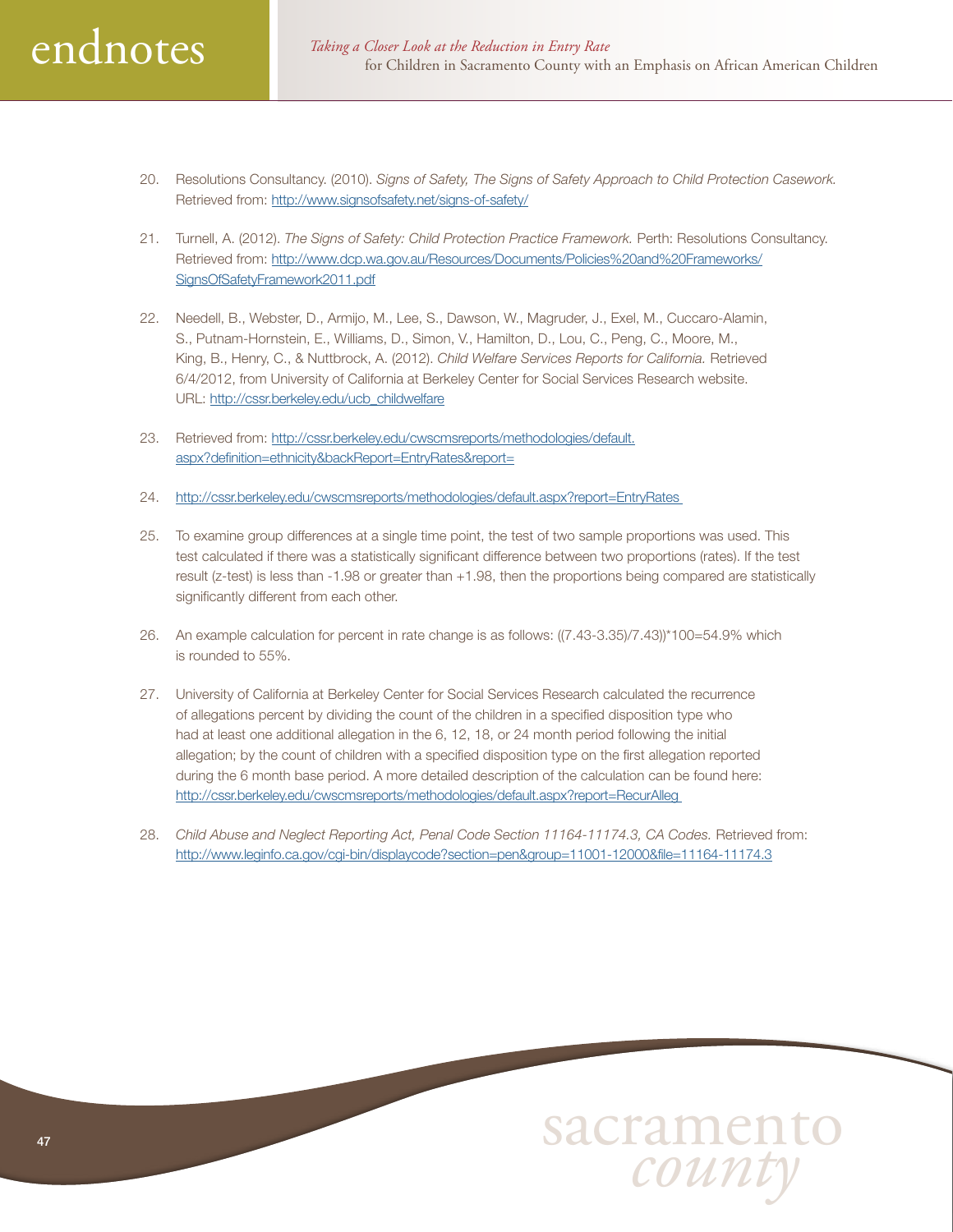

- 29. Sacramento County uses the term "evaluate out" instead of "assessment only" that is used by CWS.
- 30. California Department of Social Services / University of California at Berkeley, Child Welfare Dynamic Report System. Retrieved from: [http://cssr.berkeley.edu/ucb\\_childwelfare/RecurAlleg.aspx](http://cssr.berkeley.edu/ucb_childwelfare/RecurAlleg.aspx)
- 31. Sacramento Children's Home. (2010). *Crisis Nursery Program.* Retrieved from: <http://www.kidshome.org/what-we-do/CrisisNursery.php>
- 32. Children's Law Center of California. (2012). *Pregnant and parenting teens convening.* Retrieved from: [http://www.clcla.org/init\\_parenting.htm](http://www.clcla.org/init_parenting.htm)
- 33. Nurse-Family Partnership. (2011). *Nurse-family partnership of California.* Retrieved from: <http://www.nursefamilypartnership.org/locations/California>
- 34. Sutter Health Sacramento Sierra Region. (2012). *Sutter Women's Services: Sutter Health Sacramento Sierra Region.* Retrieved from: <http://www.checksutterfirst.org/women/index.cfm>
- 35. Sutter Health Sacramento Sierra Region. (2012). *The adolescent family life program: Sutter Women's and Children's Services.* Retrieved from: <http://www.checksutterfirst.org/women/community/aflp.cfm>
- 36. The Effort, Inc. (2010). *Child abuse prevention: 24-hour parent support line.*
- 37. California Youth Crisis Line. (n.d.) *About California Youth Crisis Line.* Retrieved from: <http://www.youthcrisisline.org/about.html>
- 38. For more information on the NAACP see: [http://www.naacp.org/](http://www.naacp.org)
- 39. Alta California Regional Center. (2008). *Who we serve.* Retrieved from: [http://www.altaregional.org/whoWeServe/](http://www.altaregional.org/whoWeServe)
- 40. Wulczyn, F., & Lery, B. (2007). *Racial disparity in foster care admissions.* Chicago: University of Chicago, Chapin Hall.

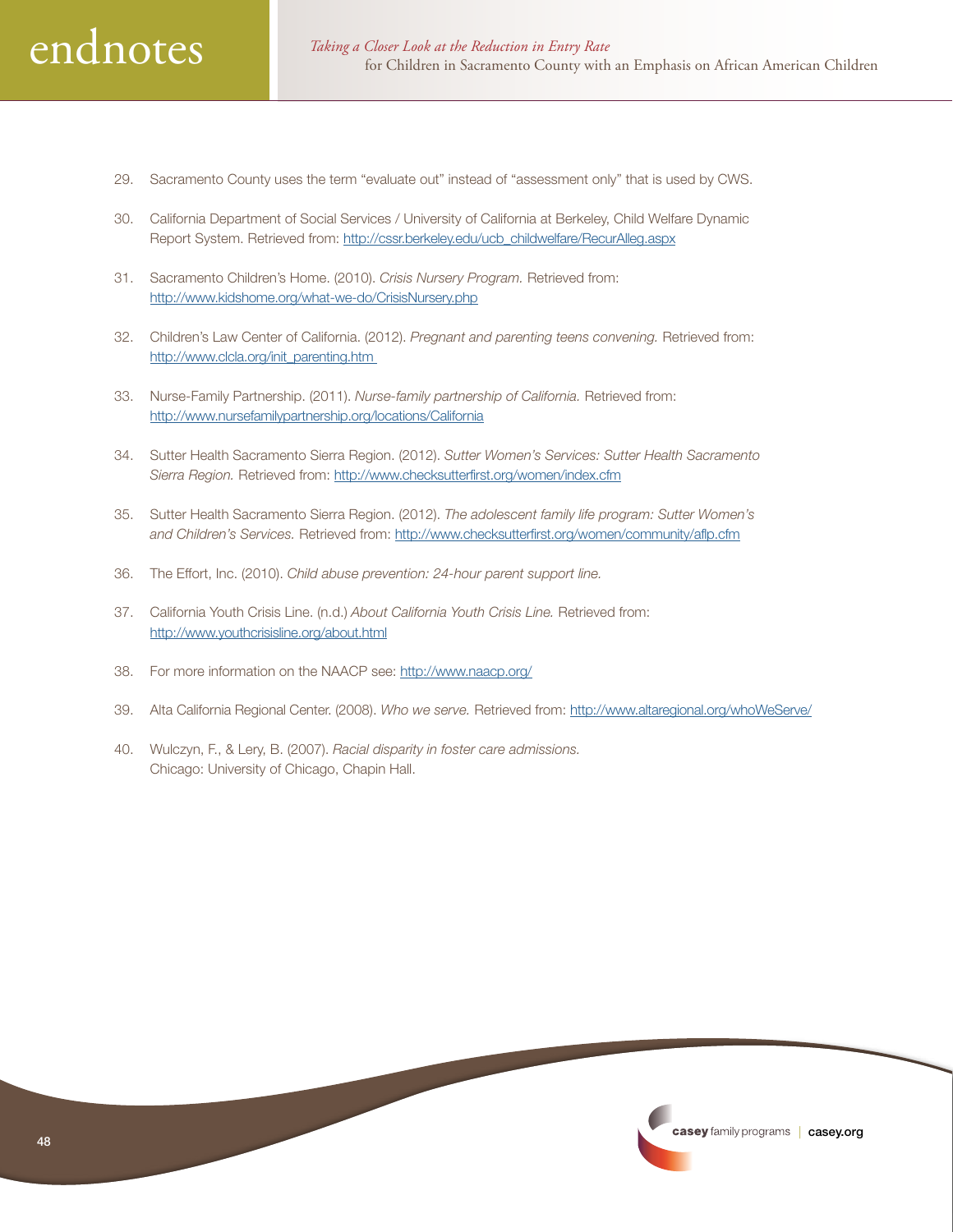41. Hispanic children had rates comparable to White children, and American Indian rates were not reported. Sedlak, A. J., McPherson, K., & Das, B. (2010). *Supplementary analyses of race differences in child maltreatment rates in the NIS–4.* Retrieved from: [http://www.acf.hhs.gov/sites/default/files/opre/nis4\\_supp\\_analysis\\_race\\_diff\\_mar2010.pdf](http://www.acf.hhs.gov/sites/default/files/opre/nis4_supp_analysis_race_diff_mar2010.pdf)

Also see:

- Drake, B., Jolley, J.M., Lanier, P., Fluke, J., Barth, R.P. & Jonson-Reid, M. (2011). *Racial bias in child protection? A comparison of competing explanations using national data.* DOI: 10.1542/ peds. 2010-1710.
- Sedlak, A. J., Mettenburg, J., Basena, M., Petta, I., McPherson, K., Greene, A., and Li, S. (2010). *Fourth national incidence study of child abuse and neglect (NIS-4)*: Report to congress. Washington, D.C.: U.S. Department of Health and Human Services.
- 42. Wulczyn, F. (2011). *Permanency, disparity and social context.* Presentation for the Race and Child Welfare Working Conference at Harvard Law School. January 28-29, 2011. Retrieved from: <http://www.law.harvard.edu/programs/about/cap/cap-conferences/rd-conference/rd.conference.papers.html>
- 43. See for example:
	- Lorthridge, J., McCroskey, J., Pecora, P. J., Chambers, R., & Fatemi, M. (2011). Strategies for improving child welfare services for families of color: First findings of a community-based initiative in Los Angeles. *Children and Youth Services Review, (34)* 281-288. <http://www.sciencedirect.com/science/article/pii/S0190740911003902>
	- Marts, E.J., Lee, R. McCroy, R. & McCroskey, J. (2008). Point of engagement: reducing disproportionality and improving child and family outcomes. C*hild Welfare, 87*(2), 335-358.
	- McCroskey, J., Franke, T. , Christie, T., Pecora, P. J., Lorthridge, J., Fleischer, D., & Rosenthal, E. (2010). *Prevention Initiative Demonstration Project (PIDP): Year two evaluation summary report.* Los Angeles: LA County Department of Children and Family Services and Seattle: Casey Family Programs. Retrieved from: <http://www.casey.org/Resources/Publications/PIDP/year2.htm>
- 44. Turnell, A. (2012). *The Signs of Safety: Child Protection Practice Framework.* Perth: Resolutions Consultancy. Retrieved from: [http://www.dcp.wa.gov.au/Resources/Documents/Policies%20and%20Frameworks/](http://www.dcp.wa.gov.au/Resources/Documents/Policies%20and%20Frameworks/SignsOfSafetyFramework2011.pdf) [SignsOfSafetyFramework2011.pdf](http://www.dcp.wa.gov.au/Resources/Documents/Policies%20and%20Frameworks/SignsOfSafetyFramework2011.pdf)

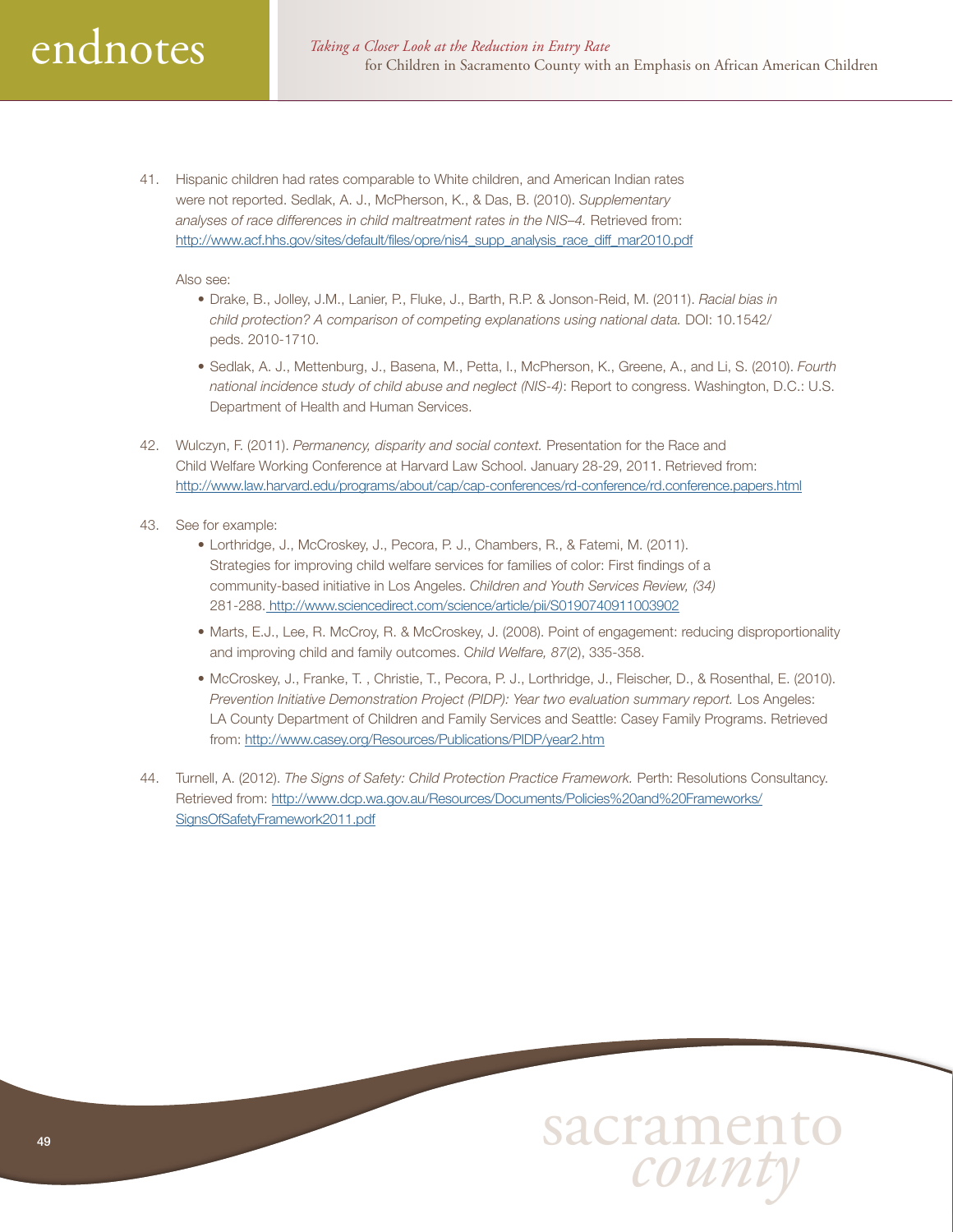

- 45. A description of Family Resource Centers can be found at: <https://www.childwelfare.gov/preventing/programs/types/familyresource.cfm>
- 46. A description of Kinship Guardianship Assistance Payments can be found at: <http://www.childsworld.ca.gov/PG1354.htm>
- 47. The California Child Welfare Improvement Activities, Differential Response Guidelines and Resources for Implementation. (2010). Retrieved from: [http://www.childsworld.ca.gov/res/pdf/DR\\_Guidelines.pdf](http://www.childsworld.ca.gov/res/pdf/DR_Guidelines.pdf)
- 48. See:
	- American Humane Association and the FGDM Guidelines Committee. (2010). *Guidelines for family group decision making in child welfare.* Englewood, CO, Author.
	- Merkel-Holguin, L., Tinworth, K., Horner, A., & Wilmot, L. (2007). Using family group conferencing to achieve permanency for youth. *Protecting Children, 22*(1), 38-49.